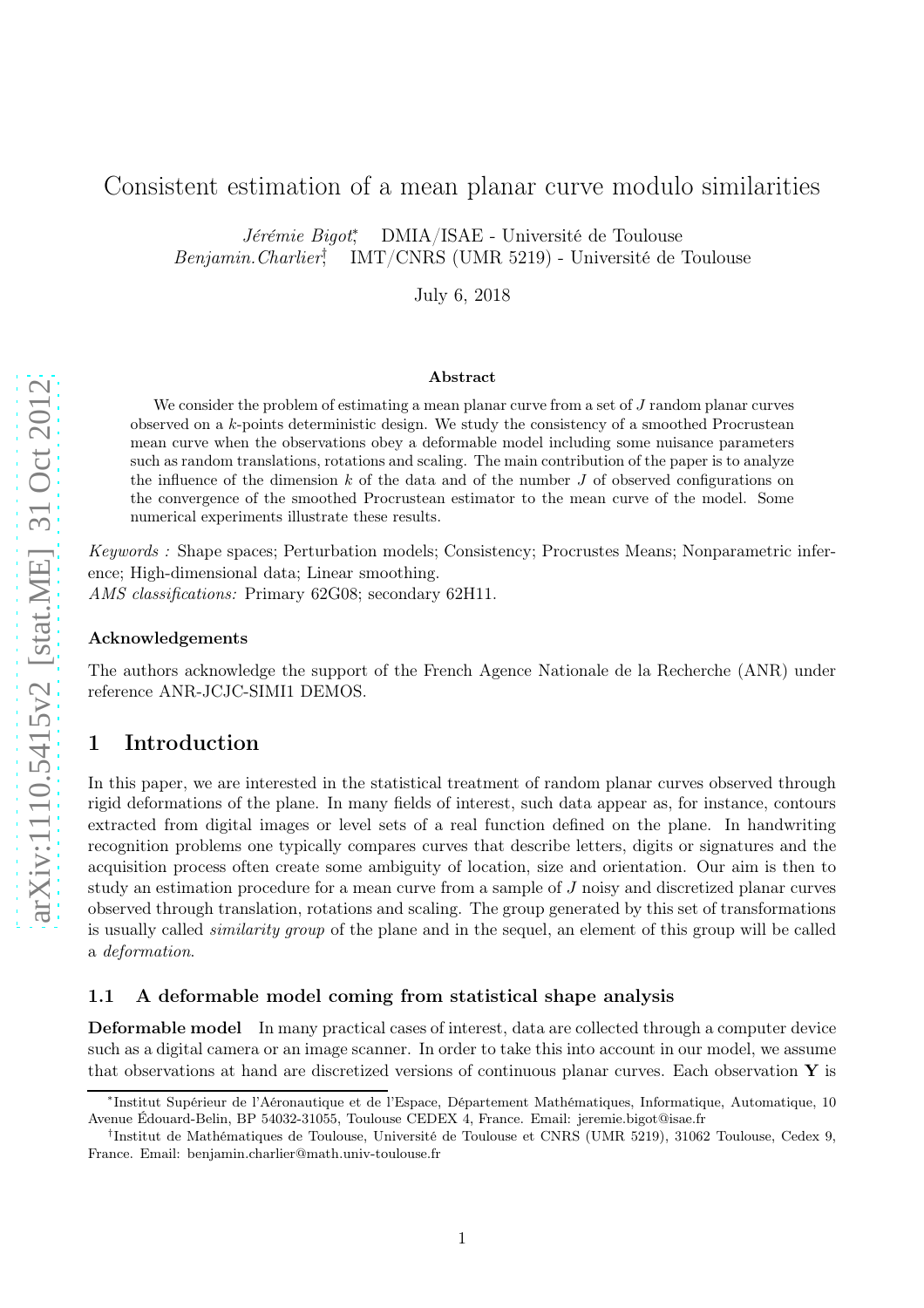then given by a set of k points of the plane called a *configuration*. It can be written as a  $k \times 2$  real matrix

<span id="page-1-0"></span>
$$
\mathbf{Y} = \begin{pmatrix} Y_1 \\ \vdots \\ Y_k \end{pmatrix} \in \mathbb{R}^{k \times 2},
$$

where  $Y_{\ell} = (Y_{\ell}^{(1)}$  $(Y^{(1)}_{\ell}, Y^{(2)}_{\ell}) \in \mathbb{R}^2$  with  $\ell = 1, \ldots, k$ . A degenerated configuration is a configuration composed of k times the same point  $b = (b^{(1)}, b^{(2)}) \in \mathbb{R}^2$ . In tensorial notation, such a configuration is written  $1_k \otimes b \in \mathbb{R}^{k \times 2}$  where  $1_k$  denotes the (column) vector of  $\mathbb{R}^k$  with all entries equal to one and ⊗ denotes the tensor product. From now on, we assume that the observations satisfy the following functional regression model for  $j = 1, \ldots, J$ ,

$$
\mathbf{Y}_{j} = e^{a_{j}^{*}}(\mathbf{f} + \zeta_{j})R_{\alpha_{j}^{*}} + \mathbb{1}_{k} \otimes b_{j}^{*}, \quad \text{with } R_{\alpha_{j}^{*}} = \begin{pmatrix} \cos(\alpha_{j}^{*}) & -\sin(\alpha_{j}^{*}) \\ \sin(\alpha_{j}^{*}) & \cos(\alpha_{j}^{*}) \end{pmatrix}, \tag{1.1}
$$

where the unknown mean pattern  $f \in \mathbb{R}^{k \times 2}$  has been obtained by sampling on an equi-spaced design a planar curve  $f = (f^{(1)}, f^{(2)}) : [0, 1] \longrightarrow \mathbb{R}^2$  satisfying  $f(0) = f(1)$ . It means that we have

$$
\boldsymbol{f} = \big(f(\tfrac{\ell}{k})\big)_{\ell=1}^k := \big(f^{(1)}(\tfrac{\ell}{k}), f^{(2)}(\tfrac{\ell}{k})\big)_{\ell=1}^k \in \mathbb{R}^{k \times 2}.
$$

The error terms  $\zeta_j \in \mathbb{R}^{k \times 2}$ ,  $j = 1, \ldots, J$  are independent copies of a random perturbation  $\zeta$  in  $\mathbb{R}^{k \times 2}$ with zero expectation. For  $j = 1, ..., J$ , the scaling, rotation and translation parameters  $(a_j^*, \alpha_j^*, b_j^*) \in$  $\mathbb{R} \times [-\pi, \pi] \times \mathbb{R}^2$  are independent and identically distributed (i.i.d) random variables independent of the random perturbations  $\zeta_j$ .

Model  $(1.1)$  is a deformable model in the sens of [\[Bigot & Charlier, 2011\]](#page-29-0) and our aim is to estimate the underlying mean curve  $f: [0,1] \longrightarrow \mathbb{R}^2$  from  $\mathbf{Y}_1,\ldots,\mathbf{Y}_J \in \mathbb{R}^{k \times 2}$ . More precisely, we study the influence on the estimation procedure of the number  $J$  of configurations at hand and the number  $k$  of discretization points composing the configurations  $\mathbf{Y}_i$ 's. Note that the model [\(1.1\)](#page-1-0) has been introduced by Goodall in [\[Goodall, 1991\]](#page-29-1) but with a fixed number  $k$  of points in each configuration and nonrandom nuisance parameters  $(a_j^*, \alpha_j^*, b_j^*)$ 's. This framework has been highly popular in the statistical shape community, see [\[Kent & Mardia, 1997,](#page-29-2) [Le, 1998,](#page-29-3) [Lele, 1993\]](#page-29-4). Note that the configuration  $f$  was called a population mean in [\[Goodall, 1991\]](#page-29-1) or a perturbation mean in [\[Huckemann, 2011\]](#page-29-5).

Shape of a configuration. Since the seminal work of Kendall [\[Kendall, 1984\]](#page-29-6), one considers that the shape of a configuration  $\mathbf{Y} \in \mathbb{R}^{k \times 2}$  is "what remains when translations, rotations and scaling are filtered out". More precisely, two configurations  $Y_1, Y_2 \in \mathbb{R}^{k \times 2}$  are said to have the same shape if there exists a vector  $(a, \alpha, b) \in \mathbb{R} \times [-\pi, \pi] \times \mathbb{R}^2$  such that

$$
\mathbf{Y}_2 = e^a \mathbf{Y}_1 R_\alpha + \mathbb{1}_k \otimes b, \quad \text{with } R_\alpha = \begin{pmatrix} \cos(\alpha) & -\sin(\alpha) \\ \sin(\alpha) & \cos(\alpha) \end{pmatrix}, \tag{1.2}
$$

The Kendall's Shape Space is the quotient space modulo this equivalent relation. It is usually denoted by  $\Sigma_2^k$  and defined as the set of normalized (*i.e.* centered and scaled to size one) configurations quotiented by the rotation of the plane, see part [2.2](#page-5-0) for further details.

The above definition can be trivially extended to the case of planar curves by replacing the configuration  $f \in \mathbb{R}^{k \times 2}$  by the planar curve  $f : [0,1] \longrightarrow \mathbb{R}^2$ . Thence, we call *shape* of f the set of planar curves that can be written  $e^a f R_\alpha + \mathbb{1} \otimes b$  for some  $(a, \alpha, b) \in \mathbb{R} \times [-\pi, \pi] \times \mathbb{R}^2$ .

### 1.2 Estimation of the mean curve and of the shape of the mean curve

Consistency in the Shape Space. In shape analysis, an important issue is the computation of a sample mean shape from a set of J random planar configurations  $Y_1, \ldots, Y_J \in \mathbb{R}^{k \times 2}$  satisfying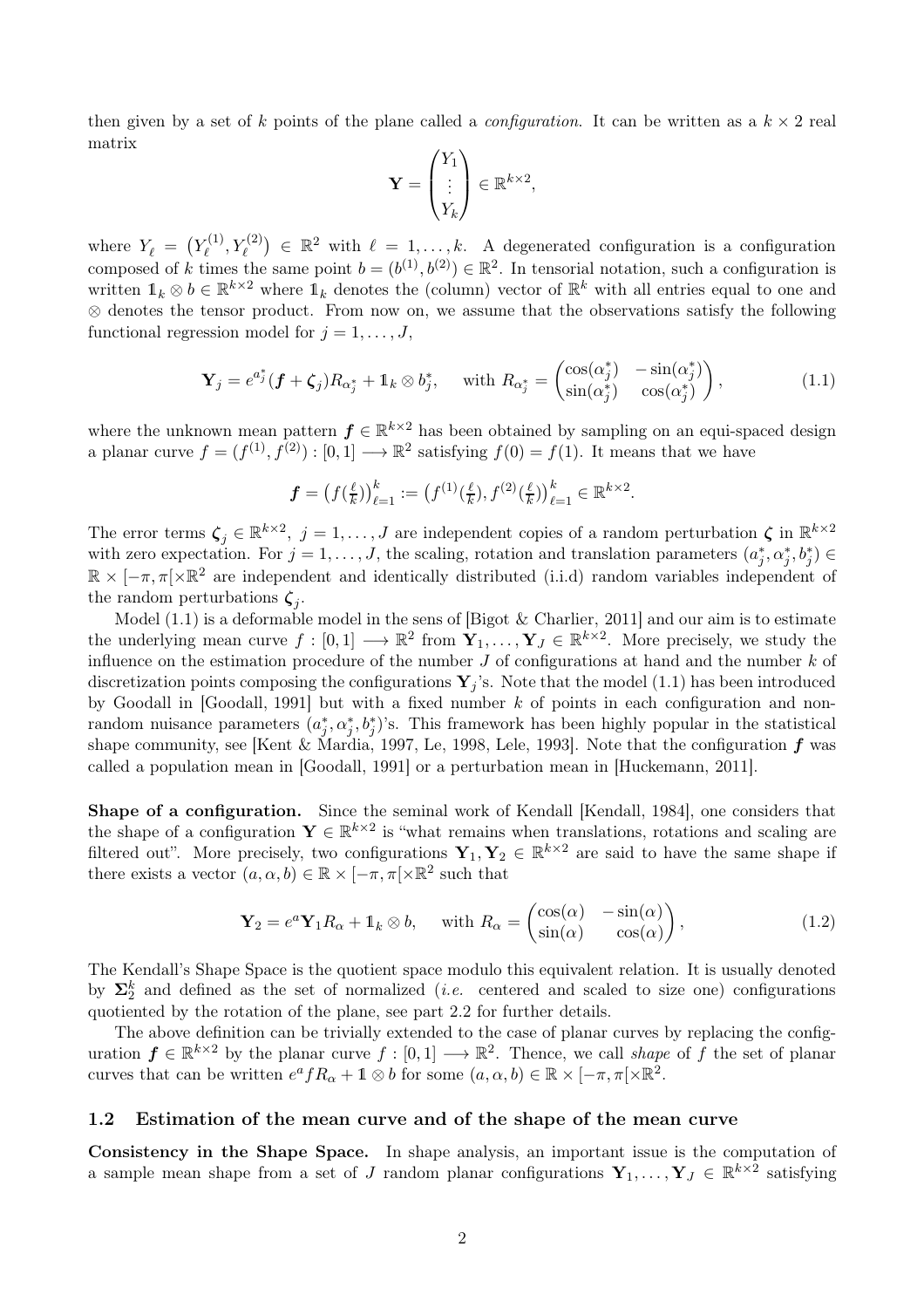model [\(1.1\)](#page-1-0) and the study of its consistency as the number of samples  $J$  goes to infinity (k remain-ing fixed). According to Goodall [\[Goodall, 1991\]](#page-29-1) a sample mean pattern  $\hat{\boldsymbol{f}} \in \mathbb{R}^{k \times 2}$  computed from  $Y_1, \ldots, Y_J$  is said to be consistent if, as  $J \to \infty$ , it has asymptotically the same shape than the mean pattern f. In this framework, the deformations parameters are considered as *nuisance parameters* that contain no informations. That is why the data are first normalized (*i.e.* centered and scale to unit size) without changes in the statistical analysis. The study of consistent procedures to estimate the shape of the mean pattern  $f$  using this approach has been considered by various authors [\[Kent & Mardia, 1997,](#page-29-2) [Le, 1998,](#page-29-3) [Lele, 1993,](#page-29-4) [Huckemann, 2011\]](#page-29-5). In this setting, sample mean patterns obtained by a Procrustes procedure have received a special attention. In particular, it is shown in [\[Kent & Mardia, 1997,](#page-29-2) [Le, 1998\]](#page-29-3) that, in the very specific case of isotropic perturbations  $\zeta$ , the so-called full and partial Procrustes sample means are consistent estimators of the shape of  $f$ . Nevertheless, these estimators can be inconsistent for non-isotropic perturbations. Therefore, it is generally the belief that consistent statistical inference based on Procrustes analysis is restricted to very limited assumptions on the distribution of the data, see also [\[Dryden & Mardia, 1998,](#page-29-7) [Kendall et al., 1999,](#page-29-8) [Huckemann, 2011\]](#page-29-5) for further discussions.

Estimation of the mean curve. Our approach differ from the one developed in Shape analysis in two main aspects. First, we assume that the unknown mean pattern  $f \in \mathbb{R}^{k \times 2}$  in model [\(1.1\)](#page-1-0) has been obtained by sampling a planar curve  $f : [0,1] \longrightarrow \mathbb{R}^2$  on an equi-spaced design. This allows us to study the influence of the number  $k$  of points composing each configuration on the estimation of f. Note that if f is sufficently regular and k is large, to estimate  $f \in \mathbb{R}^{k \times 2}$  (*i.e.* the values of f on the design) roughly amounts to estimate  $f$ . The second difference concerns the randomness of the deformation parameters  $(a_j^*, a_j^*, b_j^*) \in \mathbb{R} \times [-\pi, \pi[\times \mathbb{R}^2, j = 1, \ldots, J]$ , that we want to estimate rather than to consider as nuisance parameters. Indeed, the values of the deformations parameters can be informative in some cases : assume that the size of the data are very similar except for one. This difference in size may be due to a (possibly) relevant factor and if the data are normalized as in Shape analysis this information is lost.

Under a suitable smoothness assumption on  $f$ , we are able to estimate consistently, with an asymptotic in k only, the curve  $f_j := e^{a_j^*} f R_{\alpha_j^*} + 1 \otimes b_j^*$  from  $\mathbf{Y}_j$  for each  $j = 1, \ldots, J$ . Note that, by definition, the  $f_i$ 's have the same shape as f. When J is fixed, this smoothing step allows us to estimate consistently the deformations parameters  $(a_j^*, a_j^*, b_j^*)_{j=1}^J$  with a Procrustes matching step. Now, if we assume that the deformations parameters  $(a_j^*, a_j^*, b_j^*)$  are centered random variables, we show that it is possible to recover the *true* mean shape f when  $\min\{J, k\} \to \infty$ . These results are rigorously stated in the next section, see Theorem [1.1](#page-3-0) below.

#### 1.3 Main contribution

Our estimating procedure is composed of two steps. First, we perform a dimension reduction step by projecting the data into a low-dimensional space of  $\mathbb{R}^{k\times 2}$  to eliminate the influence of the random perturbations  $\zeta_j$ . Then, in a second step, we apply Procrustes analysis in this low-dimensional space to obtain a consistent estimator of  $f \in \mathbb{R}^{k \times 2}$ .

The reduction dimension step is based on an appropriate smoothness assumptions on f. Let  $L > 0$ ,  $s > 0$  and define the Sobolev ball of radius L and degree s as

<span id="page-2-1"></span>
$$
H_s(L) = \left\{ f = (f^{(1)}, f^{(2)}) \in L^2([0, 1], \mathbb{R}^2), \sum_{m \in \mathbb{Z}} (1 + |m|^2)^s (|c_m(f^{(1)})|^2 + |c_m(f^{(2)})|^2) < L \right\} \tag{1.3}
$$

where  $c_m(f) = (c_m(f^{(1)}), c_m(f^{(2)})) = (\int_0^1 f^{(1)}(t)e^{-i2\pi mt}dt, \int_0^1 f^{(2)}(t)e^{-i2\pi mt}dt) \in \mathbb{C}^2$  is the m-th Fourier coefficient of  $f = (f^{(1)}, f^{(2)}) \in L^2([0,1], \mathbb{R}^2)$ , for  $m \in \mathbb{Z}$ .

<span id="page-2-0"></span>Assumption 1. *The curve*  $f : [0,1] \longrightarrow \mathbb{R}^2$  is closed, i.e.  $f(0) = f(1) \in \mathbb{R}^2$ , and belongs to  $H_s(L)$  for some  $L > 0$  and  $s > \frac{3}{2}$ . Moreover, the  $k \times 2$  matrix  $\boldsymbol{f} = \left(f\left(\frac{\ell}{k}\right)\right)$  $\left(\frac{\ell}{k}\right)\right)_{\ell=1}^k$  is of rank two, i.e. the configuration f *is not degenerated.*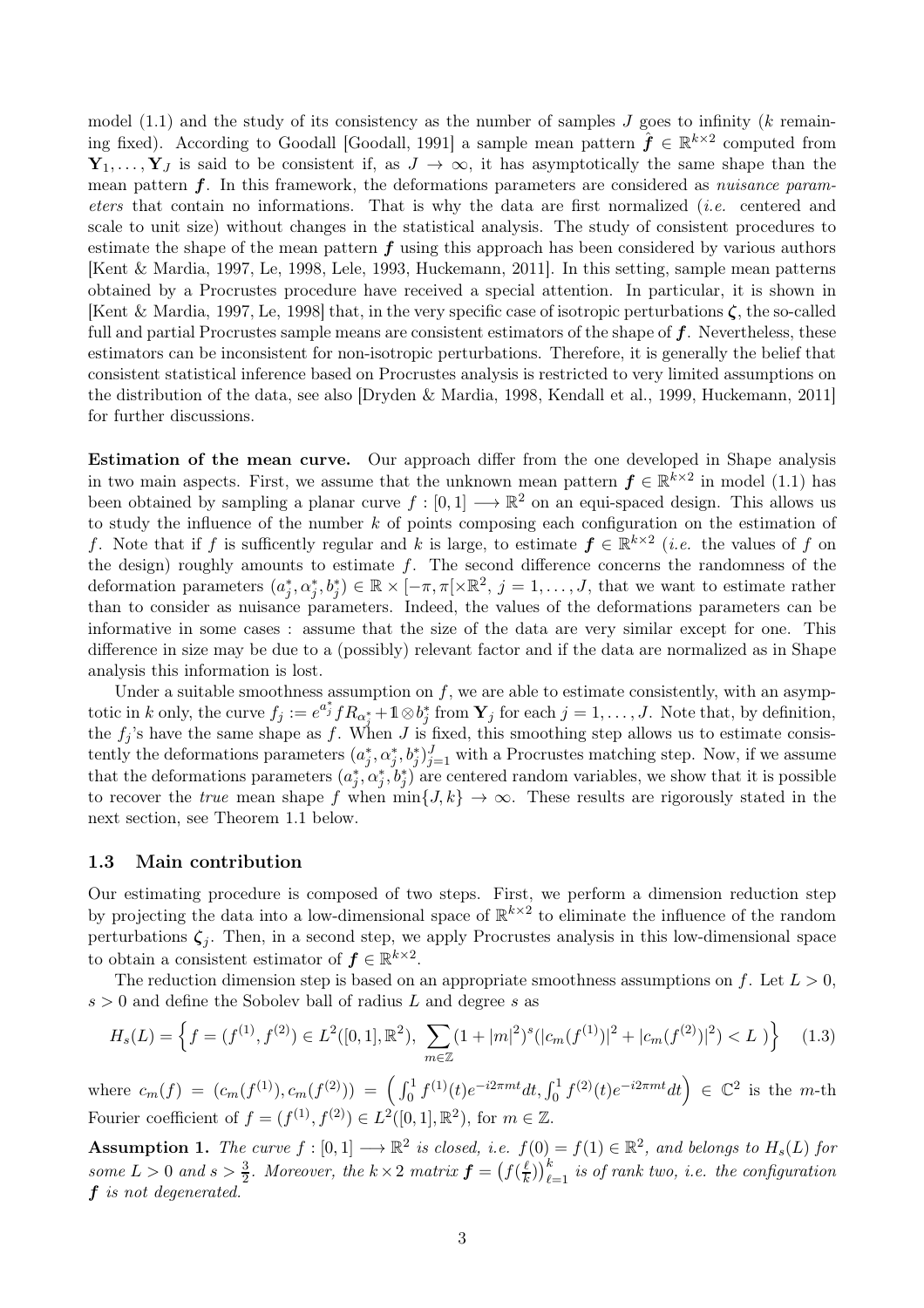Assumption [1](#page-2-0) implies that  $f$  is not reduced to a point, continuously differentiable and is equal to its Fourier series. We introduce the following  $k \times k$  matrix

<span id="page-3-4"></span>
$$
\mathbf{A}^{\lambda} = \left(\frac{1}{k} \sum_{0 \le |m| \le \lambda} e^{i2\pi m \frac{\ell - \ell'}{k}} \right)_{\ell, \ell'=1}^{k}.
$$
 (1.4)

The matrix  $A^{\lambda}$  is the smoothing matrix corresponding to a discrete Fourier low pass filter with frequency cutoff  $\lambda \in \mathbb{N}$ . It is a projection matrix in a sub-space  $\mathcal{V}^{\lambda}$  of  $\mathbb{R}^{k}$  of dimension  $2\lambda + 1$ . Then, we project the data on  $\mathcal{V}^{\lambda} \times \mathcal{V}^{\lambda} \subset \mathbb{R}^{k \times 2}$ , and we estimate the scaling, rotation and translation parameters in model [\(1.1\)](#page-1-0) using M-estimation as follows: denote the scaling parameters by  $a = (a_1, \ldots, a_J) \in \mathbb{R}^J$ , the rotation parameters by  $\boldsymbol{\alpha} = (\alpha_1, \ldots, \alpha_J) \in \mathbb{R}^J$  and the translation parameters by  $\mathbf{b} = (b_1, \ldots, b_J) \in \mathbb{R}^{2J}$ , and introduce the functional,

$$
M^{\lambda}(\boldsymbol{a},\boldsymbol{\alpha},\boldsymbol{b}) = \frac{1}{Jk} \sum_{j=1}^{J} \left\| e^{-a_j} \mathbf{A}^{\lambda} (\mathbf{Y}_j - \mathbb{1}_k \otimes b_j) R_{-\alpha_j} - \frac{1}{J} \sum_{j'=1}^{J} e^{-a_{j'}} \mathbf{A}^{\lambda} (\mathbf{Y}_{j'} - \mathbb{1}_k \otimes b_{j'}) R_{-\alpha_{j'}} \right\|_{\mathbb{R}^{k \times 2}}^2, (1.5)
$$

where  $\lVert \cdot \rVert_{\mathbb{R}^{k\times 2}}$  is the standard Euclidean norm in  $\mathbb{R}^{k\times 2}$ . An M-estimator of

<span id="page-3-2"></span>
$$
(\boldsymbol{a}^*,\boldsymbol{\alpha}^*,\boldsymbol{b}^*)=(a_1^*,\ldots,a_J^*,\alpha_1^*,\ldots,\alpha_J^*,b_1^*,\ldots,b_J^*)\in\mathbb{R}^J\times[-\pi,\pi]^J\times\mathbb{R}^{2J}
$$

is given by

<span id="page-3-5"></span>
$$
(\hat{\boldsymbol{a}}^{\lambda}, \hat{\boldsymbol{\alpha}}^{\lambda}, \hat{\boldsymbol{b}}^{\lambda}) \in \underset{(\boldsymbol{a}, \boldsymbol{\alpha}, \boldsymbol{b}) \in \Theta_0}{\operatorname{argmin}} M^{\lambda}(\boldsymbol{a}, \boldsymbol{\alpha}, \boldsymbol{b}),
$$
\n(1.6)

where  $(\hat{\boldsymbol{a}}^{\lambda}, \hat{\boldsymbol{\alpha}}^{\lambda}, \hat{\boldsymbol{b}}^{\lambda}) = (\hat{a}_1^{\lambda}, \dots, \hat{a}_J^{\lambda}, \hat{\alpha}_1^{\lambda}, \dots, \hat{\alpha}_J^{\lambda}, \hat{b}_1^{\lambda}, \dots, \hat{b}_J^{\lambda}) \in \mathbb{R}^J \times [-\pi, \pi[^J \times \mathbb{R}^{2J} \text{ and }$ 

$$
\Theta_0 = \left\{ (\bm{a}, \bm{\alpha}, \bm{b}) \in [-A, A]^J \times [-A, A]^J \times \mathbb{R}^{2J} : \sum_{j=1}^J a_j = 0, \sum_{j=1}^J \alpha_j = 0 \text{ and } \sum_{j=1}^J b_j = 0 \right\},\qquad(1.7)
$$

with  $A, \mathcal{A} > 0$  being parameters whose values will be discussed below.

Finally, the mean pattern  $f$  is estimated by the following smoothed Procrustes mean

<span id="page-3-3"></span>
$$
\hat{\boldsymbol{f}}^{\lambda} = \frac{1}{J} \sum_{j=1}^{J} e^{-\hat{a}_{j}^{\lambda}} \left( \mathbf{A}^{\lambda} \mathbf{Y}_{j} - \mathbb{1}_{k} \otimes \hat{b}_{j}^{\lambda} \right) R_{-\hat{a}_{j}^{\lambda}}.
$$
\n(1.8)

To analyze the convergence of the estimator  $\hat{f}^{\lambda}$  to the mean pattern  $f$ , let us introduce some regularity conditions on the covariance structure of the random variable  $\zeta$  in  $\mathbb{R}^{k\times 2}$ . Let  $\tilde{\zeta}=(\zeta^{(1)},\zeta^{(2)})=$  $(ζ_1^{(1)}$  $\mathcal{L}_1^{(1)}, \ldots, \mathcal{L}_k^{(1)}, \mathcal{L}_1^{(2)}, \ldots, \mathcal{L}_k^{(2)}$   $\in \mathbb{R}^{2k}$  be the vectorized version of  $\boldsymbol{\zeta} = (\zeta_{\ell}^{(1)}, \zeta_{\ell}^{(2)}, \ldots, \zeta_{k}^{(2)})$  $(\ell^{(1)}, \zeta_{\ell}^{(2)})_{\ell=1}^k \in \mathbb{R}^{k \times 2}$ .

<span id="page-3-1"></span>**Assumption 2.** The random variable  $\tilde{\zeta}$  is a centered Gaussian vector in  $\mathbb{R}^{2k}$  with covariance matrix  $\Sigma_k \in \mathbb{R}^{2k \times 2k}$ *. Let*  $\gamma_{\max}(k)$  *be the largest eigenvalue of*  $\Sigma_k$ *. Then,* 

$$
\lim_{k \to \infty} \gamma_{\max}(k) k^{-\frac{2s}{2s+1}} = 0,
$$

*where* s *is the smoothness parameter defined in Assumption [1.](#page-2-0)*

<span id="page-3-0"></span>For example, the isotropic Gaussian error model corresponds to  $\Sigma_k = Id_k$  and  $\gamma_{\text{max}}(k) = 1$  satisfies Assumption [2.](#page-3-1) If there exists correlations terms (*i.e.* non-zero off-diagonal entries in  $\Sigma_k$ ), then the level of the perturbation  $\tilde{\zeta}$  has to be sufficiently small. A simple model is the case where  $\Sigma_k =$  $[S(|\ell - \ell')]\_{\ell, \ell'=1}^k$  for some function  $S : \mathbb{R} \longrightarrow \mathbb{R}$  satisfying  $\int_{\mathbb{R}} |S(t)| dt < +\infty$  implying that  $\gamma_{\max}(k) \le$  $\sum_{\ell \in \mathbb{Z}} |S(\ell)|$  (see Lemma 4.11 in [\[Gray, 2006\]](#page-29-9)) and thus Assumption [2](#page-3-1) is again satisfied. The following theorem is the main result of the paper.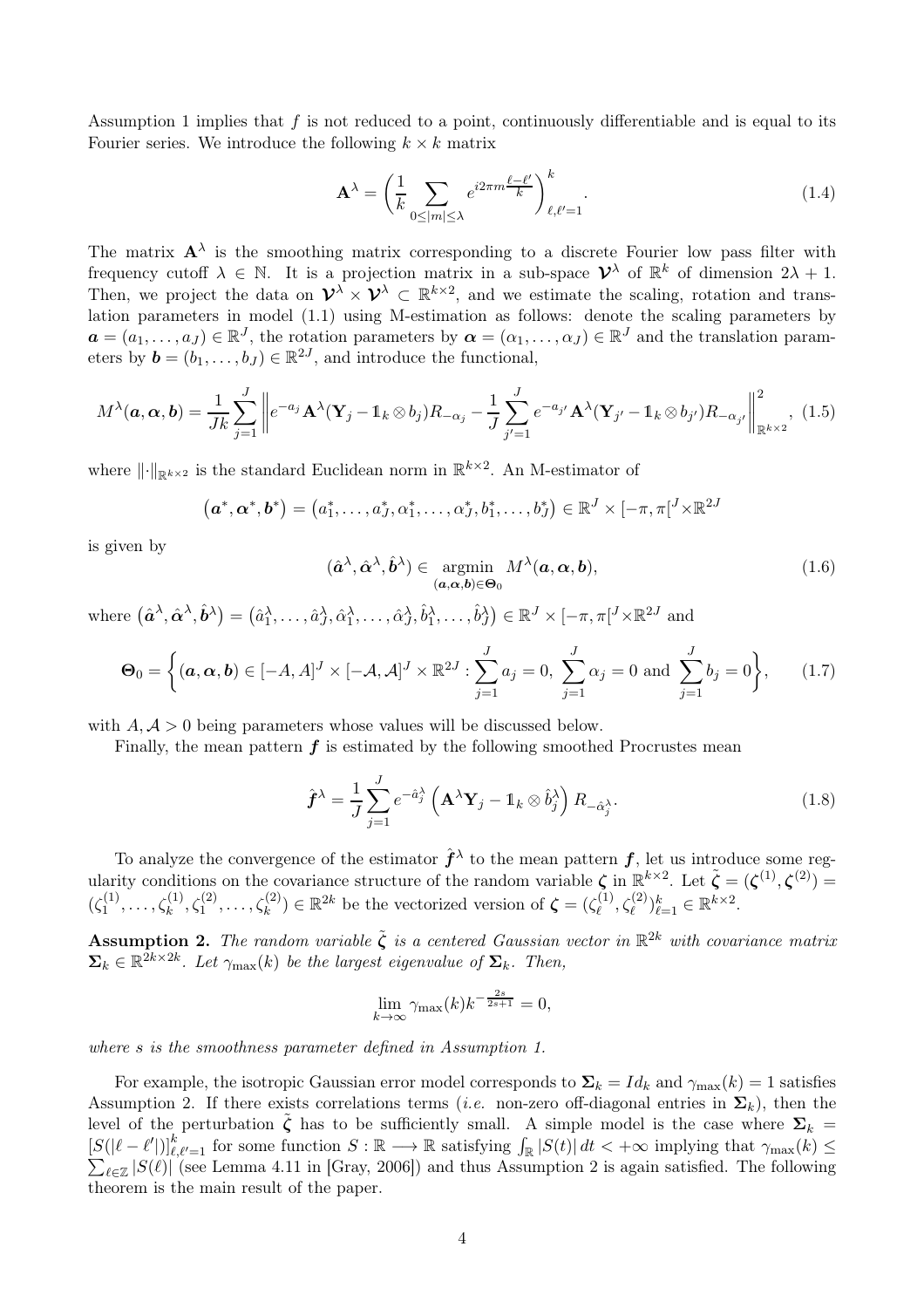Theorem 1.1. *Consider model* [\(1.1\)](#page-1-0) *and suppose that Assumptions [1](#page-2-0) and [2](#page-3-1) hold. Suppose also that the random variables*  $(a^*, \alpha^*, b^*)$  *are bounded and belong to*  $\left[-\frac{A}{2}\right]$  $\frac{A}{2}, \frac{A}{2}$  $\frac{A}{2}$ ]<sup>*J*</sup> ×  $\left[-\frac{A}{2},\frac{A}{2}\right]$ <sup>*J*</sup> ×  $\left[-B,B\right]$ <sup>2*J*</sup> for some  $0 < A, B \text{ and } 0 < A < \frac{\pi}{4} \text{ and that } \lambda(k) = k^{\frac{1}{2s+1}}.$ 

• For any  $J \geq 2$  there exists  $f_{\Theta_0} = e^{a_0} f R_{\alpha_0} + \mathbb{1}_k \otimes b_0$  for some  $(a_0, \alpha_0, b_0) \in \mathbb{R} \times [-\pi, \pi] \times \mathbb{R}^2$  and *a function*  $V_1(k, x)$  *such that for any*  $x > 0$ *,* 

<span id="page-4-0"></span>
$$
\mathbb{P}\left(\frac{1}{k}\|\hat{\boldsymbol{f}}^{\lambda}-\boldsymbol{f}_{\boldsymbol{\Theta}_{0}}\|_{\mathbb{R}^{k\times2}}^{2}\geq V_{1}(k,x)\right)\leq e^{-x},\tag{1.9}
$$

*with*  $V_1(k, x) \rightarrow 0$  *when*  $k \rightarrow \infty$  *and* x *remains fixed.* 

• Suppose, in addition, that the random variables  $(a^*, \alpha^*, b^*)$  have zero expectation in  $\left[-\frac{A}{2}\right]$  $\frac{A}{2}, \frac{A}{2}$  $\frac{A}{2}$ ] $^J$   $\times$  $[-\frac{\mathcal{A}}{2}, \frac{\mathcal{A}}{2}]^J \times [-B, B]^{\mathcal{2}J}$  with  $A, \mathcal{A} < 0.1$ . Then, there exists a function  $V_2(J, k, x)$  such that for  $any x > 0,$ 

<span id="page-4-1"></span>
$$
\mathbb{P}\left(\frac{1}{k}\|\hat{\boldsymbol{f}}^{\lambda}-\boldsymbol{f}\|_{\mathbb{R}^{k\times2}}^{2}\geq V_{2}(J,k,x)\right)\leq e^{-x},\tag{1.10}
$$

*where*  $V_2(J, k, x) \to 0$  *when*  $\min\{J, k\} \to \infty$  *and* x *remains fixed.* 

Statement [\(1.9\)](#page-4-0) means that, under mild assumptions on the covariance structure of the error terms  $\zeta_j$ , it is possible to consistently estimate the shape of the mean curve f when the number of observations J is fixed and the number k of discretization points increases. Note that  $(a_0, \alpha_0, b_0)$  depends on J and is given by formula [\(3.3\)](#page-9-0) in Section [3.](#page-8-0) The function  $V_1(k, x)$  is explicitly given in Section [5.2.](#page-13-0) To obtain statement [\(1.10\)](#page-4-1), we assume the condition  $A, A < 0.1$  which means that the random scaling and rotations in model [\(1.1\)](#page-1-0) are not too large. Also, it is assumed that random scaling, rotations and translations have zero expectation, meaning that the deformations parameters in model [\(1.1\)](#page-1-0) are centered around the identity. Then, under such assumptions, statement [\(1.10\)](#page-4-1) shows that one can consistently estimate the true mean curve  $f$  when both the sample size  $J$  and the number of landmarks k go to infinity. Again, the function  $V_2(J, k, x)$  is explicitly given in Section [5.2.](#page-13-0) These results are consistent with those obtained in [\[Bigot & Charlier, 2011\]](#page-29-0), where we have studied the consistency of Fréchet means in deformable models for signal and image processing.

### 1.4 Organization of the paper

In Section [2,](#page-4-2) we recall some properties on the similarity group of the plane, and we describe its action on the mean pattern f. Then, we discuss General Procrustes Analysis (GPA) and we compare it to our approach. In Section [3](#page-8-0) we discuss some identifiability issues in model [\(1.1\)](#page-1-0). The estimating procedure is described in detail in Section [4.](#page-10-0) Consistency results are given in Section [5.](#page-12-0) Some experiments in Section [6](#page-13-1) illustrate the numerical performances of our approach. All the proofs are gathered in a technical appendix.

## <span id="page-4-2"></span>2 Group structure and Generalized Procrustes Analysis

### <span id="page-4-3"></span>2.1 The similarity group

Group action First let us introduce some notations and definitions that will be useful throughout the paper. The similarity group of the plane is the group  $(\mathcal{G},.)$  generated by isotropic scaling, rotations and translations. The identity element in  $\mathcal G$  is denoted  $e$  and the inverse of  $g \in \mathcal G$  is denoted by  $g^{-1}$ . We parametrize the group G by a scaling parameter  $a \in \mathbb{R}$ , an angle  $\alpha \in [-\pi, \pi]$  and a translation  $b \in \mathbb{R}^2$ , and we make no difference between  $g \in \mathcal{G}$  and its parametrization  $(a, \alpha, b) \in \mathbb{R} \times [-\pi, \pi] \times \mathbb{R}^2$ .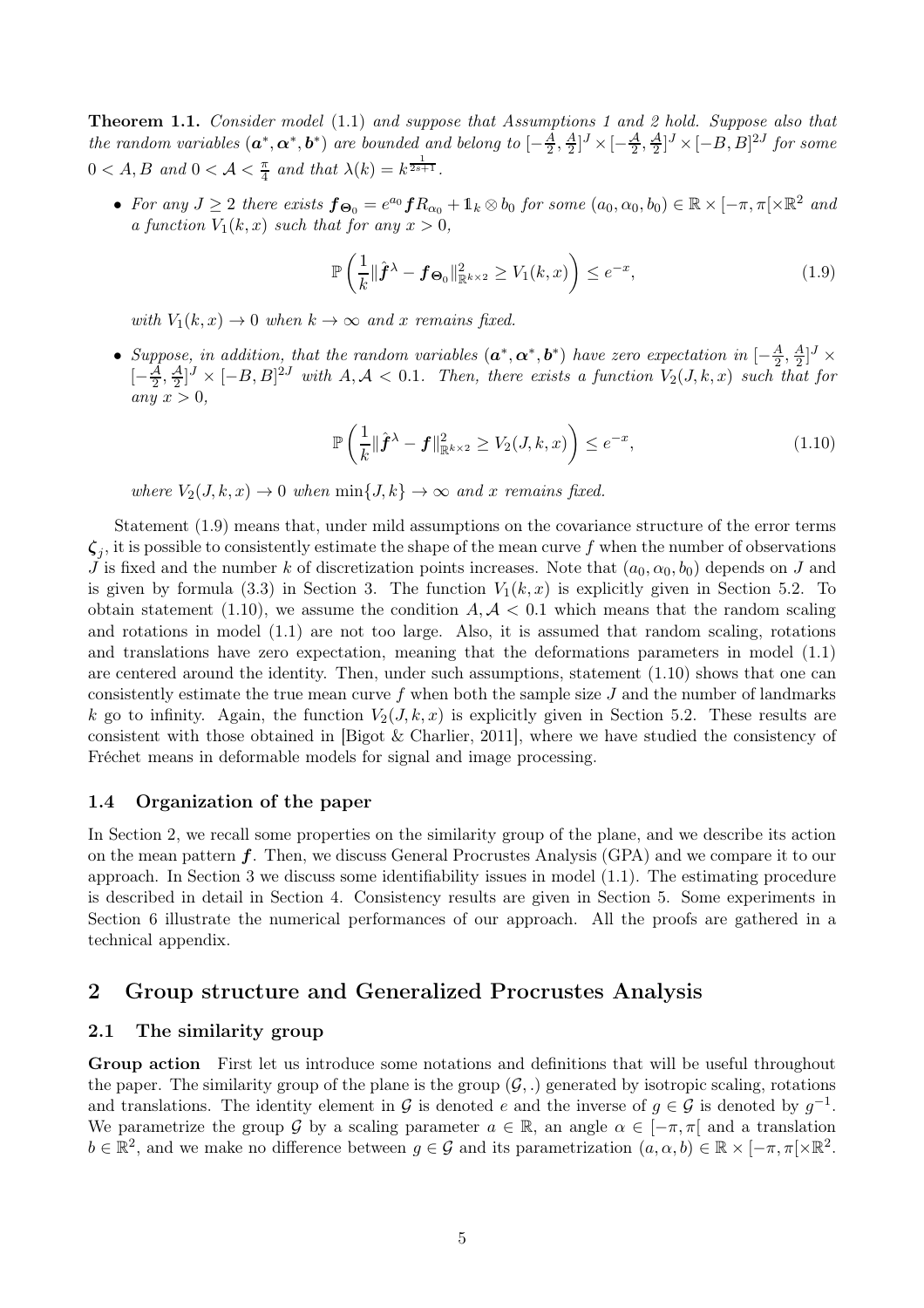For all  $g_1 = (a_1, \alpha_1, b_1), g_2 = (a_2, \alpha_2, b_2) \in \mathbb{R} \times [-\pi, \pi] \times \mathbb{R}^2$  we have

$$
g_1.g_2 = (a_1, \alpha_1, b_1).(a_2, \alpha_2, b_2) = (a_1 + a_2, \alpha_1 + \alpha_2, e^{a_1}b_2R_{\alpha_1} + b_1),
$$
  
\n
$$
g_1^{-1} = (a_1, \alpha_1, b_1)^{-1} = (-a_1, -\alpha_1, -e^{-a_1}b_1R_{-\alpha_1}),
$$
  
\n
$$
e = (0, 0, 0).
$$
\n(2.1)

The action of G onto  $\mathbb{R}^{k\times 2}$  is given by the mapping  $(g, x) \mapsto g.x := e^axR_{\alpha}+1_k\otimes b$ , for  $g = (a, \alpha, b) \in \mathcal{G}$ and  $x \in \mathbb{R}^{k \times 2}$ . Note that we use the same symbol "." for the composition law of G and its action on  $\mathbb{R}^{k\times 2}$ . This action can also be defined on  $L^2([0,1], \mathbb{R}^2)$  by replacing  $f$  by  $f \in L^2([0,1], \mathbb{R}^2)$ . Coming back to the final dimensional case, let

$$
\mathbf{1}_{k\times 2}=\mathbb{1}_k\otimes \mathbb{R}^2
$$

be the two dimensional linear subspace of  $\mathbb{R}^{k\times 2}$  consisting of degenerated configurations, *i.e.* configurations composed of k times the same landmarks. The orthogonal subspace  $\mathbf{1}_{k\times2}^{\perp}$  is the set of centered configurations. We have the orthogonal decomposition  $\mathbb{R}^{k \times 2} = \mathbf{1}_{k \times 2}^{\perp} \oplus \mathbf{1}_{k \times 2}$ , and for any configuration  $x \in \mathbb{R}^{k \times 2}$  we write  $x = x_0 + \bar{x} \in \mathbb{1}_{k \times 2}^{\perp} \oplus \mathbb{1}_{k \times 2}$ . We call  $x_0$  the centered configuration of x and  $\bar{\bm{x}} = \mathbb{1}_k \otimes \left(\frac{1}{k}\sum_{\ell=1}^k x^{(1)}_\ell\right)$  $\binom{1}{\ell}, \frac{1}{k} \sum_{\ell=1}^k x^{(2)}_\ell$  $\binom{2}{\ell}$  the degenerated configuration associated to  $x$ , see Figure [1](#page-6-0) for an illustration.

**Orbit, stabilizer and section** Given a configuration x in  $\mathbb{R}^{k \times 2}$ , the *orbit* of x is defined as the set

$$
\mathcal{G}.\boldsymbol{x}:=\{g.\boldsymbol{x},\,\,g\in\mathcal{G}\}\subset\mathbb{R}^{k\times 2}.
$$

This set is also called the shape of  $x$ . The orbit of any degenerated configuration is the entire subspace  $\mathbf{1}_{k\times2}$ . Note also that the linear subspace  $\mathbf{1}_{k\times2}$  is stable by the action of G, and that the action of G on  $\mathbf{1}_{k\times2}$  is not free, meaning that for any  $\bar{x}\in\mathbf{1}_{k\times2}$  the equality  $g_1.\bar{x}=g_2.\bar{x}$  does not imply that  $g_1 = g_2$ . Now, if  $\mathbf{x} \in \mathbb{R}^{k \times 2} \setminus \mathbf{1}_{k \times 2}$  is a non-degenerated configuration of k landmarks, its orbit  $\mathcal{G}.\mathbf{x}$  is a sub-manifold of  $\mathbb{R}^{k\times 2} \setminus \mathbf{1}_{k\times 2}$  of dimension  $\dim(\mathcal{G}) = 4$ .

Given a configuration  $x \in \mathbb{R}^{k \times 2}$ , the *stabilizer*  $I(x)$  is the closed subgroup of G which leaves x invariant, namely

$$
I(\boldsymbol{x}) = \{ g \in \mathcal{G} : g.\boldsymbol{x} = \boldsymbol{x} \}.
$$

If  $\bar{x} = 1_k \otimes (\bar{x}^{(1)}, \bar{x}^{(2)}) \in 1_{k \times 2}$  is a degenerated configuration, its stabilizer is non trivial and is equal to  $I(\bar{x}) = \{ (a, \alpha, (\bar{x}^{(1)}, \bar{x}^{(2)}) - e^a(\bar{x}^{(1)}, \bar{x}^{(2)}) R_\alpha), \ a \in \mathbb{R}, \ \alpha \in [-\pi, \pi] \}.$  If  $\bar{x} \in \mathbb{R}^{k \times 2} \setminus \mathbf{1}_{k \times 2}$  is a nondegenerated configuration, its stabilizer  $I(x)$  is trivial, *i.e.* is reduced to the identity  $\{e\}$ . The action of G is said free if the stabilizer of any point is reduced to the identity. Hence, the action of G is free on the set of non-degenerated configurations of  $k$ -ads in  $\mathbb{R}^2$ .

A *section* of the orbits of  $\mathcal{G}$  is a subset of  $\mathbb{R}^{k\times 2}$  containing a unique element of each orbit. A wellknown example of section for the similarity group acting on  $\mathbb{R}^{k\times2}\setminus 1_{k\times2}$  is the so-called Bookstein's coordinates system (see e.g. [\[Dryden & Mardia, 1998\]](#page-29-7) p. 27).

### <span id="page-5-0"></span>2.2 Kendall's shape space and Generalized Procrustes analysis

**Shape space** Let  $x \in \mathbb{R}^{k \times 2} \setminus \mathbf{1}_{k \times 2}$  be a non-degenerated configuration. Let  $H = Id_k - \frac{1}{k}$  $\frac{1}{k} \mathbb{1}_k \mathbb{1}'_k$ be a centering matrix. The effect of translation can be eliminated by centering the configuration  $\hat{x}$ using the matrix  $H$  (see [\[Dryden & Mardia, 1998\]](#page-29-7) for other centering methods), while the effect of isotropic scaling is removed by projecting the centered configuration on a unit sphere, which yields to the so-called pre-shape  $x^0$  of  $x$  defined as

$$
\boldsymbol{x}^0 = \frac{H\boldsymbol{x}}{\|H\boldsymbol{x}\|_{\mathbb{R}^{k\times 2}}}\in \mathbb{R}^{k\times 2}.
$$

Consider now the pre-shape sphere defined by  $\mathbb{S}_2^k := \{x^0, x \in \mathbb{R}^{k \times 2} \setminus \mathbf{1}_{k \times 2}\}\$  and see Figure [1](#page-6-0) for an illustration. Note that this normalization of the planar configurations amounts to choose a section for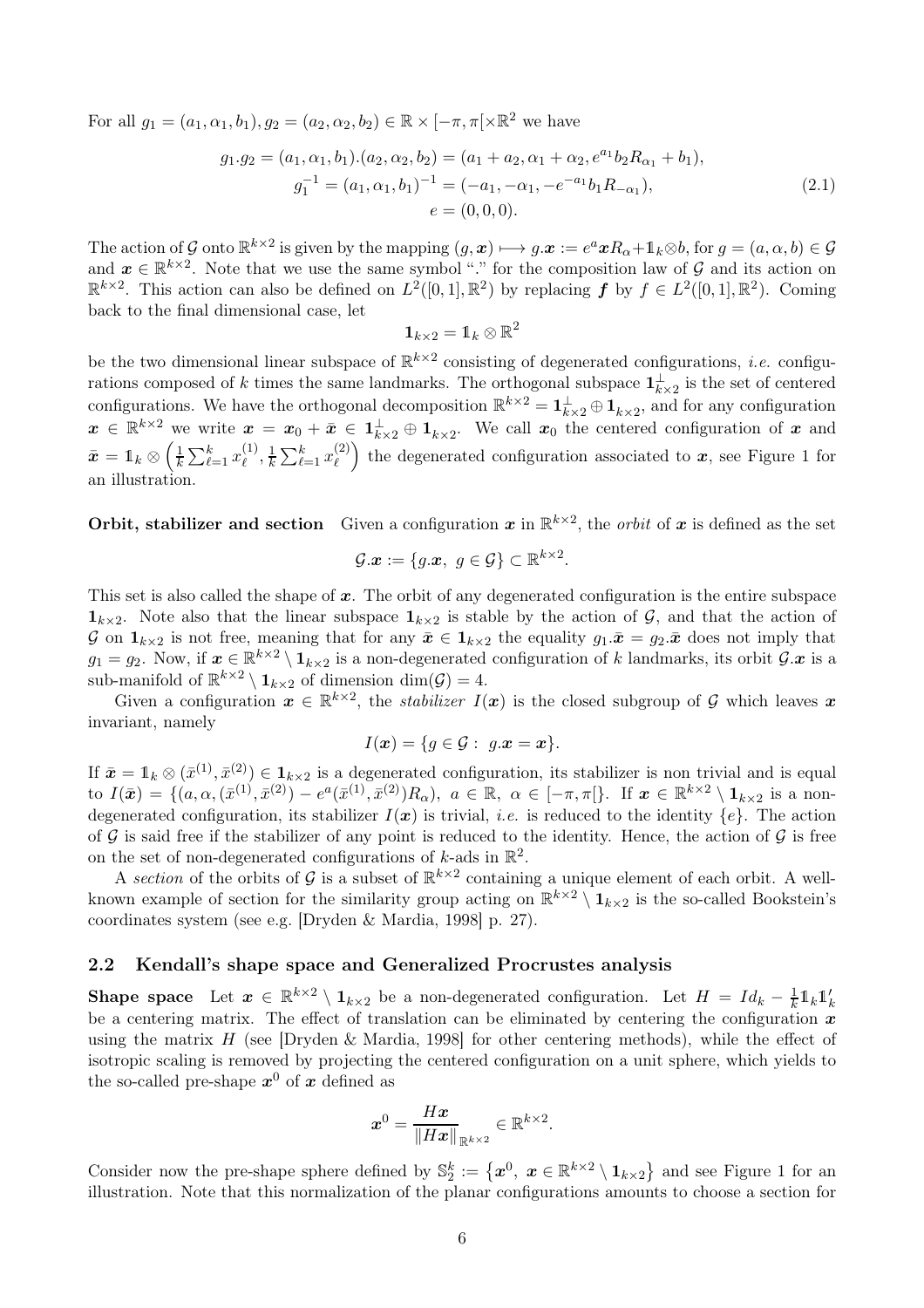<span id="page-6-0"></span>

Figure 1: Three orbits of the action of the similarity group  $\mathcal G$  are represented in blue. The space of centered configurations  $\mathbf{1}_{k\times2}^{\perp}$  is the green plane. The preshape sphere  $\mathbb{S}_{2}^{k}$  is the red circle. For a particular  $x \in \mathbb{R}^{k \times 2}$ , the centered version is  $x_0$  and the centered and normalized version is  $x^0$ . The degenerated configuration associated to  $x$  is  $\bar{x}$ .

the action of the group generated by the translation and scaling in the plane. The Kendall's shape space is then defined as the quotient of  $\mathbb{S}_2^k$  by the group  $\mathbf{SO}(2)$  of rotations of the plane, namely

$$
\mathbf{\Sigma}_{2}^{k} := \mathbb{S}_{2}^{k}/\mathbf{SO}(2) = \left\{ [\boldsymbol{x}^{0}] : \boldsymbol{x}^{0} \in \mathbb{S}_{2}^{k} \right\} \text{ with } [\boldsymbol{x}^{0}] = \left\{ \boldsymbol{x}^{0} R_{\alpha}, \alpha \in [-\pi, \pi[ \right\}.
$$

The space  $\Sigma_2^k$  can be endowed with a Riemannian structure and we refer to [\[Kendall et al., 1999\]](#page-29-8) for a detail discussion on its geometric properties.

Let us briefly recall the definition of the so-called partial and full Procrustes distances on  $\mathbb{S}_2^k$ . The partial Procrustes distance is defined on the pre-shape sphere  $\mathbb{S}^k_2$  as

$$
d_P^2(\boldsymbol{x}^0, \boldsymbol{y}^0) = \inf_{\alpha \in [-\pi, \pi[} \|\boldsymbol{x}^0 - \boldsymbol{y}^0 R_{\alpha}\|_{\mathbb{R}^{k \times 2}}^2, \qquad \boldsymbol{x}, \boldsymbol{y} \in \mathbb{S}_2^k.
$$

Hence, it is the (Euclidean) distance between the orbits  $[\mathbf{x}^0] = SO(2) . \mathbf{x}^0$  and  $[y^0] = SO(2) . y^0$  with  $x^0, y^0 \in \mathbb{S}_2^k$ . Let now H be the group of transformations of the plane generated by scaling and rotations. The action of  $h \in \mathcal{H}$  on the centered configuration  $x^0$  is defined as  $h.x^0 := e^a x^0 R_\alpha$  where  $h = (a, \alpha) \in \mathbb{R} \times [-\pi, \pi]$ . The Full Procrustes distance is then defined as

$$
d_F^2(\boldsymbol{x}^0, \boldsymbol{y}^0) = \inf_{h \in \mathcal{H}} \|\boldsymbol{x}^0 - h.\boldsymbol{y}^0\|_{\mathbb{R}^{k \times 2}}^2, \qquad \boldsymbol{x}, \boldsymbol{y} \in \mathbb{S}_2^k.
$$

Generalized Procrustes analysis The full Procrustes sample mean  $\hat{\mathbf{Y}}_F$  of  $\mathbf{Y}_1,\ldots,\mathbf{Y}_J$  (see e.g. [\[Goodall, 1991,](#page-29-1) [Dryden & Mardia, 1998\]](#page-29-7)) is defined by

<span id="page-6-1"></span>
$$
\hat{\mathbf{Y}}_F = \underset{\mathbf{x}^0 \in \mathbb{S}_2^k}{\text{argmin}} \sum_{j=1}^J d_F^2(\mathbf{Y}_j^0, \mathbf{x}^0). \tag{2.2}
$$

The partial Procrustes mean  $\hat{\mathbf{Y}}_P$  is defined in the same way by replacing  $d_F$  by  $d_P$  in [\(2.2\)](#page-6-1). Thence, this two Procrustes means are Fréchet mean either on  $(\mathbb{S}_2^k, d_F)$  or  $(\mathbb{S}_2^k, d_F)$  endowed with the empirical measure  $\mu_J = \sum_{j=1}^J \delta_{\mathbf{Y}_j}$ .

In practice, there are several way to compute the full Procrustes mean. In [\[Kent, 1992\]](#page-29-10) the author used complex coordinates and expressed the full Procrustes mean as the biggest eigenvalue of a symmet-rical positive definite complex matrix, see [\[Dryden & Mardia, 1998\]](#page-29-7) result 3.2 and [\[Bhattacharya & Patrangenaru, 2003\]](#page-28-0).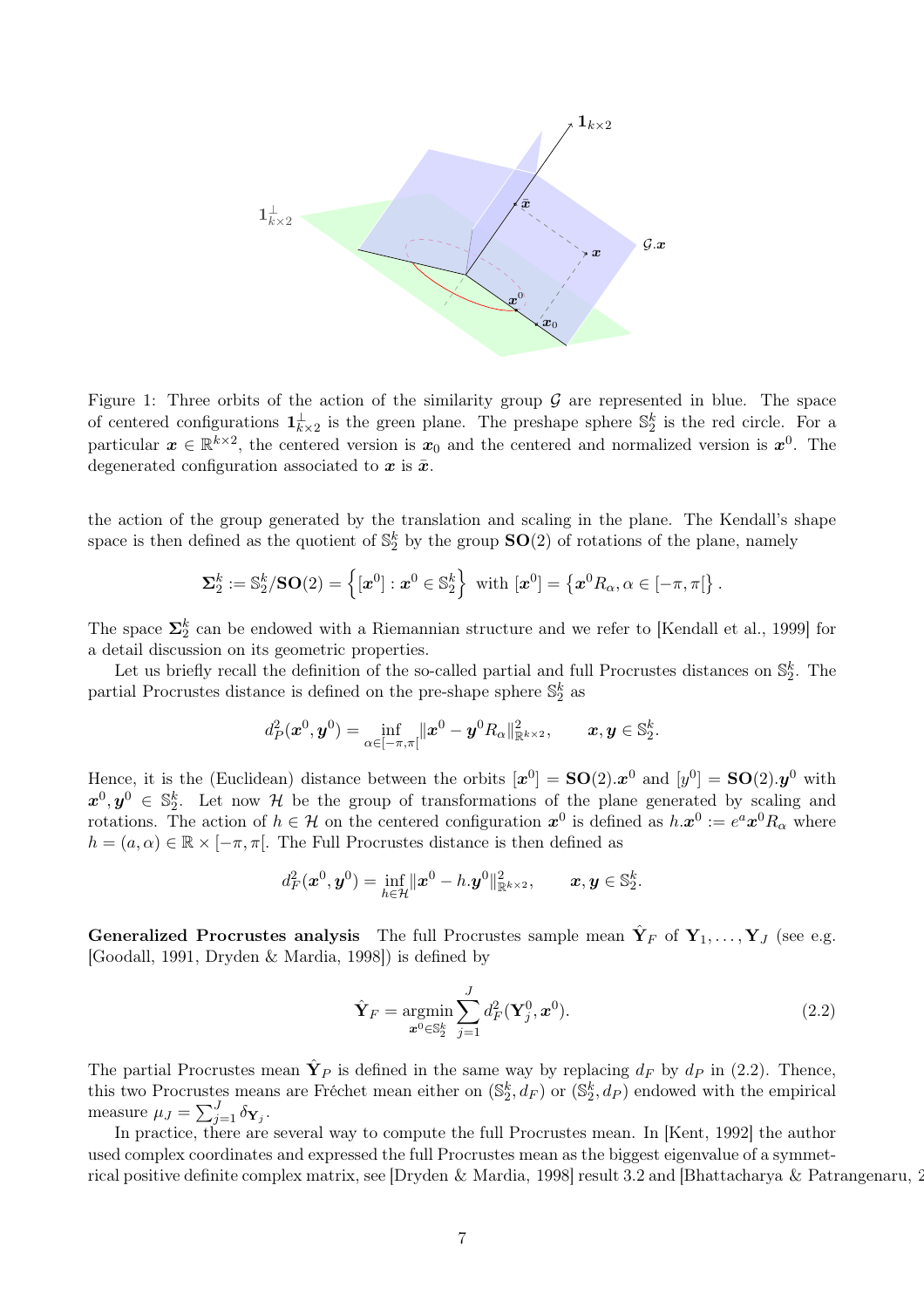The full Procrustes mean  $\hat{\mathbf{Y}}_F$  can also be approximated by General Procrustes procedure which amounts to use the following identity

<span id="page-7-0"></span>
$$
\hat{\mathbf{Y}}_F = \frac{1}{J} \sum_{j=1}^J \hat{h}_j \cdot \mathbf{Y}_j^0
$$
\n(2.3)

where  $\hat{h}_1, \ldots, \hat{h}_J$  are the argmins of the functional  $M(h_1, \ldots, h_J) = \frac{1}{J} \sum_{j=1}^J ||h_j \cdot \mathbf{Y}_{j}^0 - \frac{1}{J} \sum_{j'=1}^J h_{j'} \cdot \mathbf{Y}_{j'}^0||$ 2  $\mathbb{R}^{k\times 2}$ subject to the constraint  $\|\frac{1}{J}\sum_{j=1}^J h_j \cdot \mathbf{Y}_{j}^0\|_{\mathbb{R}^{k\times 2}}^2 = 1$ . The configurations  $\hat{h} \cdot \mathbf{Y}_{j}$ 's are known as Full Procrustes fits and the  $\hat{h}$  can be explicitly computed by using a singular value decomposition. In practice, one can use the iterative General Procrustes algorithm to compute  $\hat{Y}$ , see [\[Dryden & Mardia, 1998\]](#page-29-7) pages 90-91.

#### 2.3 Discussion on the double asymptotic setting and comparison with GPA

Asymptotic settings When random planar curves (such as digits or letters for instance) are observed, a natural framework for statistical inference is an asymptotic setting in the number J of curves. This setting means that increasing the number of curves at hand should help to compute a more accurate empirical mean curve. Unfortunately, consistency results of Procrustes type procedures are reduced to the very specific case of an isotropic perturbation. In this paper, we show that increasing the number  $k$  of discretization points will ensure a consistent estimation of a mean shape in more general cases.

Consider model [\(1.1\)](#page-1-0) where  $k > 2$  is fixed and the random perturbation  $\zeta$  is isotropic, (see Proposition 1 in [\[Le, 1998\]](#page-29-3) for a precise definition of isotropy for random variables belonging to  $\mathbb{R}^{k\times 2}$ ). In this framework, it has been proved in [\[Kent & Mardia, 1997\]](#page-29-2) that the functional  $M_J(\bm{x}^0)$  =  $\frac{1}{J}\sum_{j=1}^J d_F^2(\mathbf{Y}_j, \mathbf{x}^{0})$  defined on  $\mathbb{R}^{k\times 2}$  converge uniformly in probability to the functional  $M(\mathbf{x}^{0})$  =  $\mathbb{E}(d_F^2(\mathbf{Y}_1,\boldsymbol{x}^0))$  which admits a unique minimum at  $[\mathbf{f}^0]$ . These two facts imply that  $[\hat{\mathbf{Y}}_F]$  converges almost surely to  $[f_{\sim}^0]$  as  $J \to +\infty$ . In [\[Le, 1998\]](#page-29-3) the author used a Fréchet mean approach to show the consistency of  $\hat{\mathbf{Y}}_F$  with a slightly more general kind of noise. Finally, note that the estimator  $\hat{\mathbf{Y}}_F$ defined above is also studied in [\[Kent & Mardia, 1997,](#page-29-2) [Le, 1998\]](#page-29-3) with similar consistency results.

When the random perturbation  $\zeta$  in model [\(1.1\)](#page-1-0) is non-isotropic, it has been argued in [Kent & [Mardia, 1997\]](#page-29-2) that the Procrustes estimator  $\hat{\mathbf{Y}}_F$  can be arbitrarily inconsistent when the signal-to-noise ratio decrease. The heuristic presented by the authors suggests that the main phenomenon that prevent the Procrustes estimator to be consistent is the fact that the functional M do not attain its minimum at  $[f^0]$ . In section 4.2 of [\[Huckemann, 2011\]](#page-29-5) the author makes this remark clear as he gives an explicit example : given a mean pattern  $f^0$ , the idea is to increase the level of noise  $\zeta$  until the argmin of the functional M which was initially equals to  $[f_0]$  jumps abruptly to another point. This phenomenon seems to be linked to the geometry of the sphere and properties of the Fréchet mean.

Comparison with GPA Hence, it is commonly the belief that Procrustes sample means can be inconsistent when considering convergence in  $\Sigma_2^k$  and the asymptotic setting  $J \to +\infty$ . Nevertheless, the above discussion suggests that a sufficient condition to ensure the consistency of Procrutres type estimators is to control the level of non-isotropic noise. That is why we introduced a pre-smoothing step that takes advantage of increasing the number k of points composing each configuration in order to ensure more general consistency results. Therefore, our approach and GPA share some similarities. They are both based on the estimation of scaling, rotation and translation parameters by a Procrustean procedure which leads to the M-estimators  $(1.6)$  which is related to  $(2.2)$ . To compute a sample mean shape, this M-estimation step is then followed by a standard empirical mean in  $\mathbb{R}^{k\times 2}$  of the aligned data using these estimated deformation parameters, see equations [\(1.8\)](#page-3-3) and [\(2.3\)](#page-7-0).

However, one of the main differences between the approach developed in this paper and GPA is the choice of the normalization of the data. In GPA, the deformation parameters  $\hat{h}_1, \ldots, \hat{h}_J$  are computed so that the full Procrustes sample mean  $\hat{\mathbf{Y}}_F$  belongs to the pre-shape sphere  $\mathbb{S}_2^k$ , see the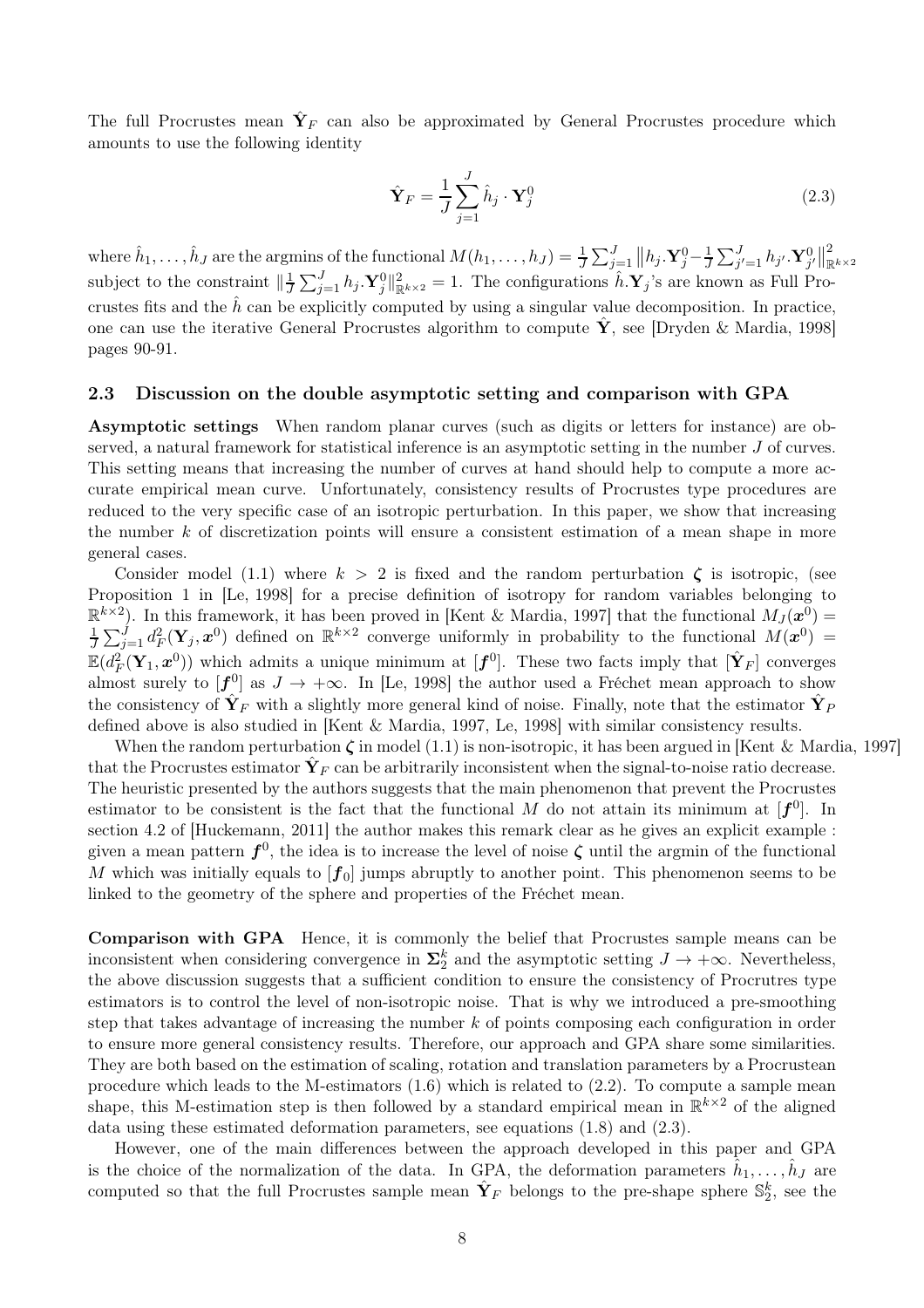constraint appearing in [\(2.2\)](#page-6-1). Therefore, the computation of  $\hat{h}_1, \ldots, \hat{h}_J$  is somewhat independent of any assumption on the true parameters  $(a^*, \alpha^*, b^*)$  in model [\(1.1\)](#page-1-0). In this paper, to ensure the well-posedness of the problem [\(1.6\)](#page-3-2), we chose to compute the estimator  $(\hat{a}^{\lambda}, \hat{\alpha}^{\lambda}, \hat{b}^{\lambda})$  by minimizing the matching criterion [\(1.5\)](#page-3-4) on the constrained set  $\Theta_0$ . The choice of the constraints in  $\Theta_0$  is motivated by the hypothesis that the true deformation parameters  $(a^*, \alpha^*, b^*)$  in [\(1.1\)](#page-1-0) are centered around the identity.

# <span id="page-8-0"></span>3 Identifiability conditions

<span id="page-8-1"></span>Recall that in model [\(1.1\)](#page-1-0), the random deformations acting on the the mean pattern  $f$  are parametrized by a vector  $(\boldsymbol{a}^*, \boldsymbol{\alpha}^*, \boldsymbol{b}^*) = (a_1^*, \dots, a_J^*, \alpha_1^*, \dots, \alpha_J^*, b_1^*, \dots, b_J^*)$  in  $\mathbb{R}^J \times [-\pi, \pi]^J \times \mathbb{R}^{2J}$ .

Assumption 3. Let  $0 < A, B$  and  $0 < A < \pi$  be three real numbers. The deformation parameters  $(\bm{a}_j^*,\bm{\alpha}_j^*,\bm{b}_j^*)$ , are i.i.d random variables with zero expectation and and taking their values in

$$
\Theta^* = \left[ -\frac{A}{2}, \frac{A}{2} \right] \times \left[ -\frac{A}{2}, \frac{A}{2} \right] \times [-B, B]^2.
$$

Let  $\mathbf{\Theta}^* = \left[-\frac{A}{2}, \frac{A}{2}\right]$  $\left[\frac{A}{2}\right]^J \times \left[-\frac{A}{2}, \frac{A}{2}\right]^J \times \left[-B, B\right]^{2J}$ . Under Assumption [3,](#page-8-1) we have  $(\boldsymbol{a}^*, \boldsymbol{\alpha}^*, \boldsymbol{b}^*) \in \boldsymbol{\Theta}^*$ . Note that the compactness of  $\tilde{\Theta}^*$  (and thus of  $\Theta^*$ ) is an essential condition to ensure the consistency of our procedure. Indeed, the estimation of the deformation parameters  $(a^*, \alpha^*, b^*)$  and the mean pattern  $f$  is based on the minimization of the criterion [\(1.5\)](#page-3-4). If there were no restriction on the amplitude of the scaling parameter, the degenerate solution  $a_j = -\infty$  for all  $j = 1, \ldots, J$  is always a minimizer of [\(1.5\)](#page-3-4). Therefore, the minimization has to be performed under additional compact constraints.

#### 3.1 The deterministic criterion D

Let  $(a, \alpha, b) \in \mathbb{R}^J \times [-\pi, \pi]^J \times \mathbb{R}^{2J}$  and consider the following criterion,

$$
D(\boldsymbol{a}, \boldsymbol{\alpha}, \boldsymbol{b}) = \frac{1}{Jk} \sum_{j=1}^{J} \left\| (g_j^{-1} \cdot g_j^*) \cdot \boldsymbol{f} - \frac{1}{J} \sum_{j'=1}^{J} (g_{j'}^{-1} \cdot g_{j'}^*) \cdot \boldsymbol{f} \right\|_{\mathbb{R}^{k \times 2}}^2.
$$
 (3.1)

where  $g_j = (a_j, \alpha_j, b_j)$  and  $g_j^* = (a_j^*, \alpha_j^*, b_j^*)$  for all  $j = 1, \ldots, J$ . The criterion D is a version without noise of the criterion  $M^{\lambda}$  defined at [\(1.5\)](#page-3-4). The estimation procedure described in Section [1.1](#page-0-0) is based on the convergence of the argmins of  $M^{\lambda}$  toward the argmin of D when k goes to infinity. As a consequence, choosing identifiability conditions amounts to fix a subset  $\Theta_0$  of  $\mathbb{R}^J \times [-\pi, \pi]^J \times \mathbb{R}^{2J}$  on which  $D$  has a unique argmin. In the rest of this section, we determine the zeros of  $D$ , and then we fix a convenient constraint set  $\Theta_0$  that contains a unique point at which D vanishes.

The criterion D clearly vanishes at  $(a^*, \alpha^*, b^*) \in \mathbb{R}^J \times [-\pi, \pi]^J \times \mathbb{R}^{2J}$ . This minimum is not unique since easy algebra implies that

$$
D(\boldsymbol{a}, \boldsymbol{\alpha}, \boldsymbol{b}) = 0 \qquad \Longleftrightarrow \qquad (g_j^{-1} \cdot g_j^*) \cdot \boldsymbol{f} = (g_{j'}^{-1} \cdot g_{j'}^*) \cdot \boldsymbol{f}, \quad \text{ for all } j, j' = 1, \dots, J.
$$

Suppose now that  $f \notin 1_{2\times k}$  is a non-degenerated planar configuration. In Section [2.1,](#page-4-3) we have seen that the action of G on f is free, that is, the stabilizer  $I(f)$  is reduced to the identity. Thus, we obtain,

$$
D(\mathbf{a}, \mathbf{\alpha}, \mathbf{b}) = 0 \qquad \Longleftrightarrow \qquad g_j^{-1} \cdot g_j^* = g_{j'}^{-1} \cdot g_{j'}^*, \qquad \text{for all } j, j' = 1, \dots, J
$$

$$
\iff \qquad \begin{cases} a_j^* - a_j = a_{j'}^* - a_{j'}; \\ \alpha_j^* - \alpha_j = \alpha_{j'}^* - \alpha_{j'}; \\ e^{-a_j} (b_j^* - b_j) R_{-\alpha_j} = e^{-a_{j'}} (b_{j'}^* - b_{j'}) R_{-\alpha_{j'}} \end{cases}
$$
for all  $j, j' = 1, \dots, J$ 

<span id="page-8-2"></span>We have proved the folowing result,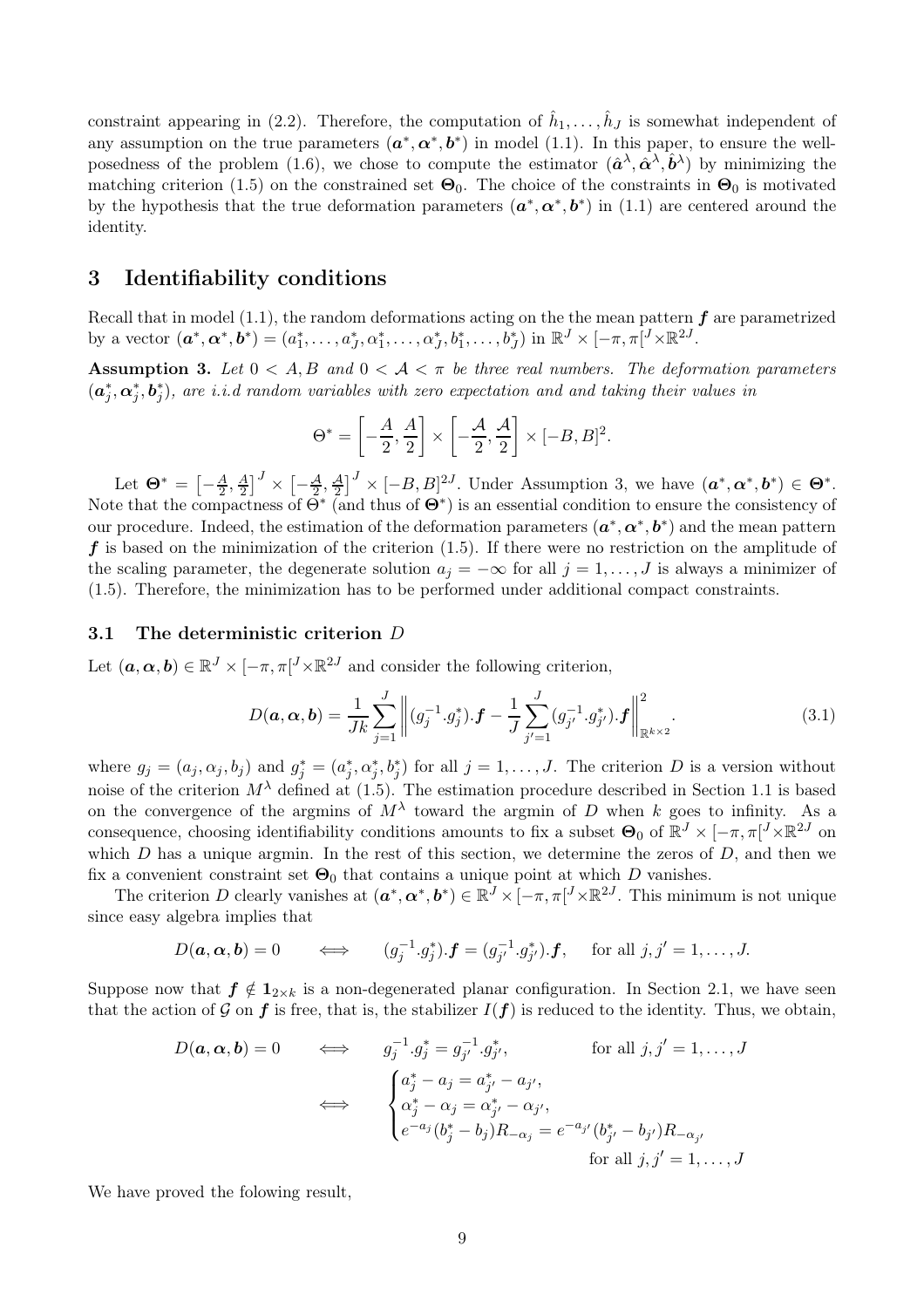**Lemma 3.1.** Let  $f \in \mathbb{R}^{k \times 2}$  be a non-degenerated configuration of k-ads in the plane, i.e.  $f \notin 1_{2 \times k}$ . *Then,*  $D(\mathbf{a}, \alpha, \mathbf{b}) = 0$  *if and only if*  $(\mathbf{a}, \alpha, \mathbf{b})$  *belongs to the set* 

$$
(\boldsymbol{a}^*,\boldsymbol{\alpha}^*,\boldsymbol{b}^*) * \mathcal{G} = \Big\{(\boldsymbol{a}^*,\boldsymbol{\alpha}^*,\boldsymbol{b}^*) * (a_0,\alpha_0,b_0),\,\,(a_0,\alpha_0,b_0) \in \mathbb{R} \times [-\pi,\pi[ \times \mathbb{R}^2 \Big\},
$$

 $where \, (\boldsymbol{a}^*, \boldsymbol{\alpha}^*, \boldsymbol{b}^*) * (a_0, \alpha_0, b_0) = (a_1^* + a_0, \ldots, a_J^* + a_0, \alpha_1^* + \alpha_0, \ldots, \alpha_J^* + \alpha_0, e^{a_1^*} b_0 R_{\alpha_1^*} + b_1^*, \ldots, e^{a_J^*} b_0 R_{\alpha_J^*} + b_J^*$  $b_J^*) \in \mathbb{R}^J \times [-\pi, \pi[^J \times \mathbb{R}^{2J}]$ .

<span id="page-9-1"></span>**Remark 1.** Lemma [3.1](#page-8-2) is simpler than it appears. By reordering the entries of the vector  $(a^*, \alpha^*, b^*)$ there is an obvious correspondence between  $(a^*, \alpha^*, b^*) \in \Theta^*$  and  $(g_1^*, \ldots, g_J^*) \in \mathcal{G}^J$  *via* the parametrization of the similarity group defined in Section [2.1.](#page-4-3) Hence, Lemma [3.1](#page-8-2) tells us that the criterion D vanishes for all the vectors  $(a, \alpha, b) \in \mathbb{R}^J \times [-\pi, \pi]^J \times \mathbb{R}^{2J}$  corresponding to the subset of the group  $\mathcal{G}^J$ given by

$$
(g_1^*, \ldots, g_J^*) * \mathcal{G} = \{ (g_1^*, g_0, \ldots, g_J^*, g_0), g_0 \in \mathcal{G} \} \subset \mathcal{G}^J.
$$

The "\*" notation is nothing else than the right composition by a same  $g_0 \in \mathcal{G}$  of all the entries of a  $(g_1, \ldots, g_J) \in \mathcal{G}^J$ . Hence the subset  $(g_1^*, \ldots, g_J^*) * \mathcal{G}$  can be interpreted as the orbit of  $(g_1^*, \ldots, g_J^*) \in \mathcal{G}^J$ under the (right) action of  $G$ . Indeed,  $G$  acts naturally by (right) composition on the all the coordinates of an element of  $\mathcal{G}^J$ .

### 3.2 The constraint set  $\Theta_0$

By Lemma [3.1,](#page-8-2) the set  $\Theta_0$  must intersect at a unique point, say  $(a_{\Theta_0}^*, \alpha_{\Theta_0}^*, b_{\Theta_0}^*)$ , each set  $(a^*, \alpha^*, b^*)$ \* G. It is convenient to choose  $\Theta_0$  to be of the form  $\Theta_0 = \mathbb{R}^J \times [-\pi, \pi]^J \times \mathbb{R}^{2J} \cap \mathcal{L}_0$  where  $\mathcal{L}_0$  is a linear space of  $\mathbb{R}^{4J}$ . The linear space  $\mathcal{L}_0$  must be chosen so that for any  $(a^*, \alpha^*, b^*)$  in  $\Theta^*$ , there exists a unique point  $(a_{\Theta_0}^*, \alpha_{\Theta_0}^*, b_{\Theta_0}^*)$  in  $\Theta_0$  that can be written as  $(a_{\Theta_0}^*, \alpha_{\Theta_0}^*, b_{\Theta_0}^*) = (a^*, \alpha^*, b^*) * (a_0, \alpha_0, b_0)$ for some  $(a_0, \alpha_0, b_0) \in \mathbb{R} \times [-\pi, \pi] \times \mathbb{R}^2$ .

**Remark 2.** As we have seen in Remark [1,](#page-9-1) the set  $(a^*, \alpha^*, b^*) * \mathcal{G}$  can be interpreted as an orbit of the action of G on  $\mathcal{G}^J$ . In this terminology, the set  $\Theta_0$  can be viewed as a section of the orbits. Indeed, the section is the set of representatives  $(a_{\Theta_0}^*, a_{\Theta_0}^*, b_{\Theta_0}^*)$  of each orbit. See Figure [2](#page-10-1) for an illustration.

Let us consider a choice of  $\Theta_0$  motivated by the fact that, under Assumption [3,](#page-8-1) the random deformation parameters have zero expectation. In this setting, it is natural to impose that the estimated deformation parameters sum up to zero by choosing  $\mathcal{L}_0 = \mathbf{1}_{4J}^{\perp}$ , which is the orthogonal of the linear space  $\mathbf{1}_{4J} = \mathbb{1}_{4J} \mathbb{R} \subset \mathbb{R}^{4J}$ . Such a choice leads to the set  $\Theta_0$  defined equation [\(1.7\)](#page-3-5) i.e.

$$
\Theta_0 = \{(\mathbf{a}, \mathbf{\alpha}, \mathbf{b}) \in \Theta^J, \ (a_1 + \ldots + a_J, \alpha_1 + \ldots + \alpha_J, b_1 + \ldots + b_J) = 0\}.
$$

Now, let us show that for any  $(a^*, \alpha^*, b^*) \in \Theta^*$  there exists a unique  $(a_{\Theta_0}^*, \alpha_{\Theta_0}^*, b_{\Theta_0}^*) = (a^*, \alpha^*, b^*) *$  $(a_0, \alpha_0, b_0) \in \mathbf{\Theta}_0$  for some  $(a_0, \alpha_0, b_0) \in \mathbb{R} \times [-\pi, \pi] \times \mathbb{R}^2$ . This amounts to solve the following equations

$$
\begin{cases}\n a_1^* + a_0 + \dots + a_J^* + a_0 = 0, \\
 \alpha_1^* + \alpha_0 + \dots + \alpha_J^* + \alpha_0 = 0, \\
 e^{a_1^*} b_0 R_{\alpha_1^*} + b_1^* + \dots + e^{a_J^*} b_0 R_{\alpha_J^*} + b_J^* = 0.\n\end{cases}
$$
\n(3.2)

After some computations, we obtain that equations [\(3.2\)](#page-9-2) are satisfied if and only if

<span id="page-9-2"></span><span id="page-9-0"></span>
$$
(a_0, \alpha_0, b_0) = (-\bar{a}^*, -\bar{\alpha}^*, -\bar{b}^*(\overline{e^{a^*}R_{\alpha^*}})^{-1}),
$$
\n(3.3)

where  $\bar{\boldsymbol{a}}^* = \frac{1}{J} \sum_{j=1}^J a_j^* \in \mathbb{R}$ ,  $\bar{\boldsymbol{\alpha}}^* = \frac{1}{J} \sum_{j=1}^J \alpha_j^* \in \mathbb{R}$ ,  $\bar{\boldsymbol{b}}^* = \frac{1}{J} \sum_{j=1}^J b_j^* \in \mathbb{R}^2$  and  $\bar{e}^{\bar{\boldsymbol{a}}^*} R_{\alpha^*} = \frac{1}{J} \sum_{j=1}^J e^{a_j^*} R_{\alpha_j^*}$ <br>is a 2 × 2 invertible

$$
([\mathbf{a}_{\Theta_0}^*]_j, [\mathbf{\alpha}_{\Theta_0}^*]_j, [\mathbf{b}_{\Theta_0}^*]_j) = (a_j^* - \bar{\mathbf{a}}^*, \alpha_j^* - \bar{\alpha}^*, b_j^* - e^{a_j^*} (\bar{\mathbf{b}}^* (\overline{e^{\mathbf{a}^*} R_{\alpha^*}})^{-1}) R_{\alpha_j^*}),
$$

for  $j = 1, \ldots, J$ .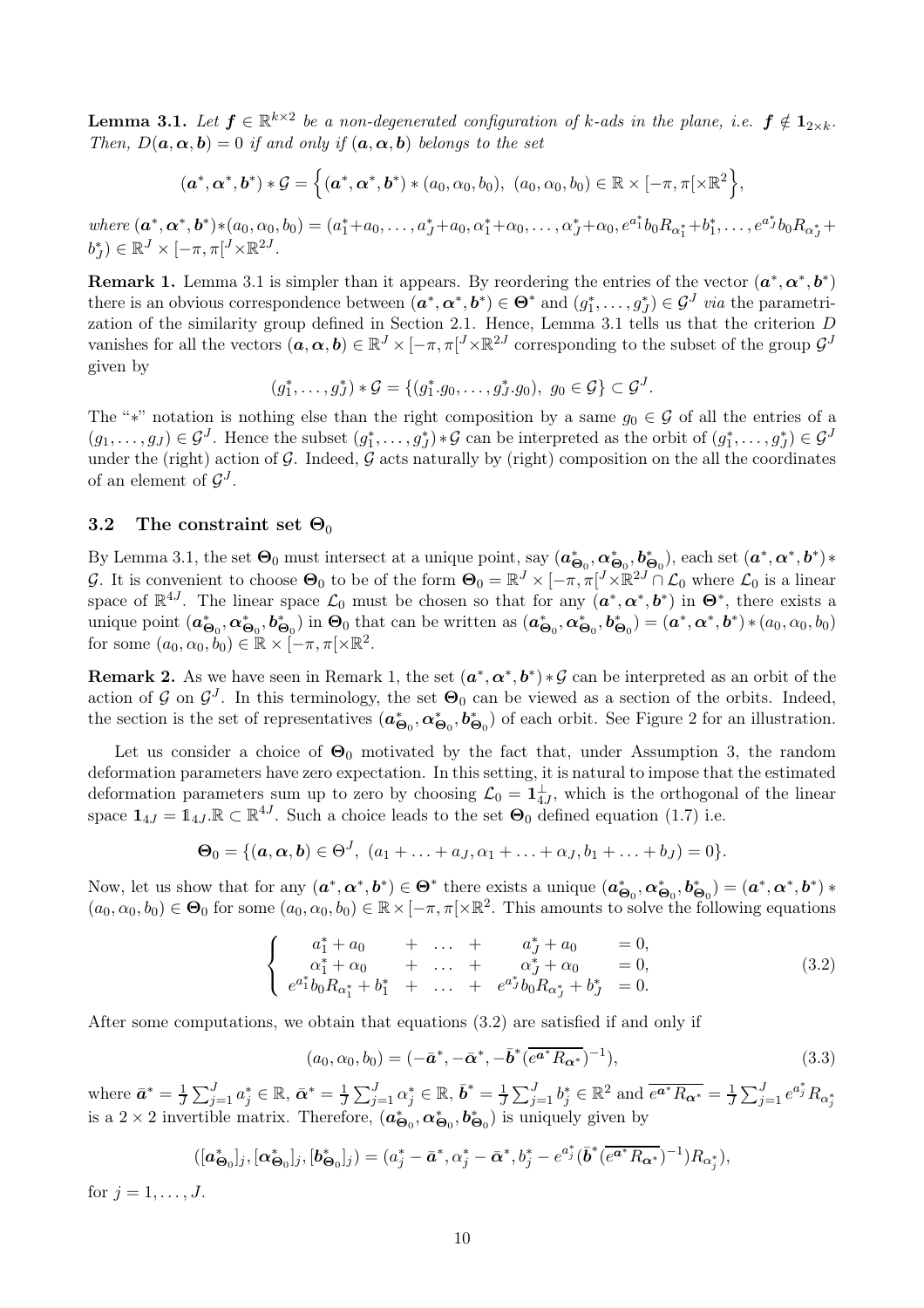<span id="page-10-1"></span>

Figure 2: Choice of identifiability conditions when  $J = 2$ .

Remark 3. Another possible approach is to fix, say the first observation as a reference, meaning that the criterion D could be optimized on the following subspace of  $\mathbb{R}^J \times [-\pi, \pi]^J \times \mathbb{R}^{2J}$ 

$$
\mathbf{\Theta}_1 = \{(\mathbf{a}, \mathbf{\alpha}, \mathbf{b}) \in [-A, A]^J \times [-A, A]^{2J} \times \mathbb{R}^2, (a_1, a_1, b_1) = 0\}.
$$

With such a choice, for any  $(a^*, \alpha^*, b^*) \in \Theta^J$ , the j-th coordinate of  $(a_{\Theta_1}^*, \alpha_{\Theta_1}^*, b_{\Theta_1}^*) = (a^*, \alpha^*, b^*) *$  $(a_0, \alpha_0, b_0)$  is given by

$$
([\boldsymbol{a}_{\Theta_1}^*]_j, [\boldsymbol{\alpha}_{\Theta_1}^*]_j, [\boldsymbol{b}_{\Theta_1}^*]_j) = (a_j^* - a_1^*, \alpha_j^* - \alpha_1^*, b_j^* - e^{a_j^* - a_1^*} b_1^* R_{\alpha_j^* - \alpha_1^*}),
$$

where  $(a_0, \alpha_0, b_0) = (a_1^*, a_1^*, b_1^*)^{-1} = (-a_1^*, -a_1^*, -e^{-a_1^*}b_1^*R_{-\alpha_1^*})$ . A graphical illustration of the choice of identifiability conditions for  $J = 2$  is given in Figure [2.](#page-10-1)

# <span id="page-10-0"></span>4 The estimating procedure

### <span id="page-10-2"></span>4.1 A dimension reduction step

We use Fourier filtering to project the data into a low-dimensional space as follows. Assume for convenience that k is odd. For  $\mathbf{x} = (\mathbf{x}'_1, \dots, \mathbf{x}'_k)' \in \mathbb{R}^{k \times 2}$  and  $m = -\frac{k-1}{2}, \dots, \frac{k-1}{2}$ , let

$$
c_m(\boldsymbol{x}) = \sum_{\ell=1}^k \boldsymbol{x}_{\ell} e^{-i2\pi m \frac{\ell}{k}} = \left( \sum_{\ell=1}^k x_{\ell}^{(1)} e^{-i2\pi m \frac{\ell}{k}}, \sum_{\ell=1}^k x_{\ell}^{(2)} e^{-i2\pi m \frac{\ell}{k}} \right) \in \mathbb{C}^2 \text{ with } \boldsymbol{x}_{\ell} = (x_{\ell}^{(1)}, x_{\ell}^{(2)}),
$$

be the m-th (discrete) Fourier coefficient of x. Let  $\lambda \in \{1, \ldots, \frac{k-1}{2}\}$  be a smoothing parameter, and define for each  $Y_j$  the smoothed shapes

$$
\hat{\boldsymbol{f}}_j^{\lambda} = \left(\frac{1}{k} \sum_{0 \le |m| \le \lambda} c_m(\mathbf{Y}_j) e^{i2\pi m \frac{\ell}{k}}\right)_{\ell=1}^k = \mathbf{A}^{\lambda} \mathbf{Y}_j \in \mathbb{R}^{k \times 2}.
$$

In Section [2.1,](#page-4-3) we have shown that the similarity group is not free on the subset  $\mathbf{1}_{k\times2}$  of degenerated configurations composed of  $k$  identical landmarks, see Section [2.1.](#page-4-3) That is why we are going to treat separately the subspace  $\mathbf{1}_{k\times2}$  and  $\mathbf{1}_{k\times2}^{\perp}$  by considering the matrices

$$
\bar{A} = \frac{1}{k} \mathbb{1}_k \mathbb{1}'_k \quad \text{and} \quad A_0^\lambda = \left(\frac{1}{k} \sum_{0 < |m| \le \lambda} e^{i2\pi m \frac{\ell - \ell'}{k}} \right)_{\ell, \ell' = 1}^k. \tag{4.1}
$$

Remark that  $\overline{A}$  is a projection matrix on the one dimensional sub-space  $\overline{V} := \mathbb{1}_k \mathbb{R} = \{c \mathbb{1}_k : c \in \mathbb{R}\}$  of  $\mathbb{R}^k$ . The matrix  $A_0^{\lambda}$  is a projection matrix in a (trigonometric) sub-space  $\mathcal{V}_0^{\lambda}$  of dimension 2λ. Note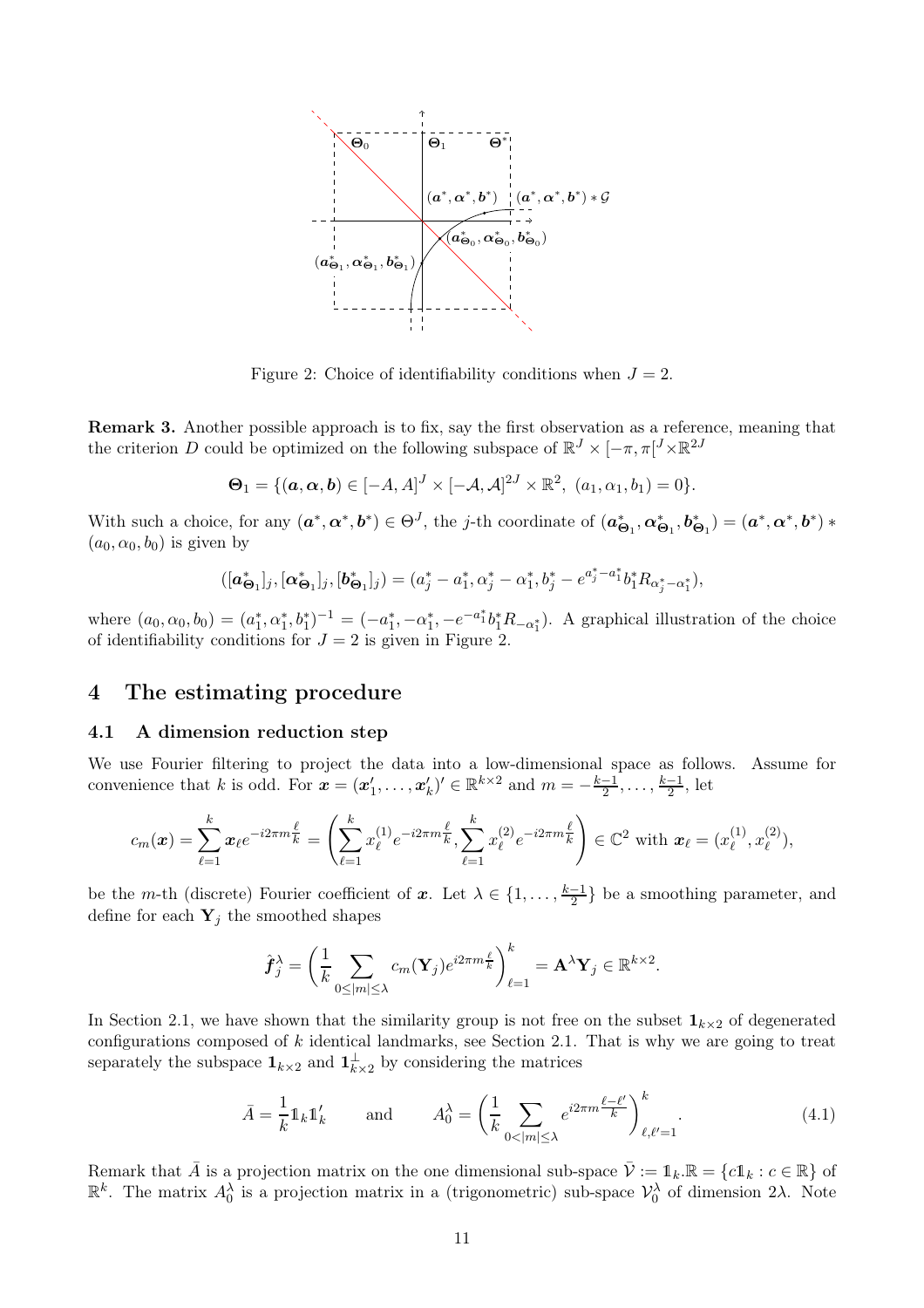that it is included in the linear space  $\bar{\mathcal{V}}^{\perp} = \{x \in \mathbb{R}^{k} : x' \mathbb{1}_{k} = 0\}$ . Hence,  $\mathcal{V}_0^{\lambda} \times \mathcal{V}_0^{\lambda}$  is a linear subspace of  $\mathbf{1}_{k\times2}^{\perp}$  which is the space of the centered configurations. We have,

<span id="page-11-2"></span>
$$
\mathbf{A}^{\lambda} = A_0^{\lambda} + \bar{A} \quad \text{and} \quad \mathbf{\mathcal{V}}^{\lambda} = \mathcal{V}_0^{\lambda} \oplus \bar{\mathcal{V}}.
$$
 (4.2)

Thus, we can write the smoothed shape  $\hat{\boldsymbol{f}}_j^{\lambda}$  as

$$
\hat{\boldsymbol{f}}_j^{\lambda} = \mathbf{A}^{\lambda} \mathbf{Y}_j = A_0^{\lambda} \mathbf{Y}_j + \bar{A} \mathbf{Y}_j \in (\bar{\mathcal{V}} \times \bar{\mathcal{V}}) \oplus (\mathcal{V}_0^{\lambda} \times \mathcal{V}_0^{\lambda})
$$

where  $\bar{\mathcal{V}} \times \bar{\mathcal{V}} = \mathbf{1}_{k \times 2}$  and  $\mathcal{V}_0^{\lambda} \times \mathcal{V}_0^{\lambda} \subset \mathbf{1}_{k \times 2}^{\perp}$ . In other words,  $A_0^{\lambda} \mathbf{Y}_j$  is the smoothed centered configuration associated to  $Y_j$  and  $\bar{A}Y_j$  is the degenerated configuration given by the Euclidean mean of the k landmarks composing  $Y_i$ . Finally, remark that the low pass filter and the action of similarity group commute, that is, we have for all  $g \in \mathcal{G}$  and  $f \in \mathbb{R}^{k \times 2}$ 

$$
g.(\mathbf{A}^{\lambda} \mathbf{f}) = e^a \mathbf{A}^{\lambda} \mathbf{f} R_{\alpha} + \mathbb{1}_k \otimes b = \mathbf{A}^{\lambda} (e^a \mathbf{f} R_{\alpha} + \mathbb{1}_k \otimes b) = \mathbf{A}^{\lambda} (g. \mathbf{f}).
$$

#### 4.2 Estimation of the deformation parameters

Recall that the estimator  $(\hat{\boldsymbol{a}}^{\lambda}, \hat{\boldsymbol{\alpha}}^{\lambda}, \hat{\boldsymbol{b}}^{\lambda})$  of  $(\boldsymbol{a}^*, \boldsymbol{\alpha}^*, \boldsymbol{b}^*)$  is defined by the optimization problem [\(1.6\)](#page-3-2). Nevertheless, as it is suggested by the discussion of Sections [2.1](#page-4-3) and [4.1,](#page-10-2) one can carry out the estimation process in two steps. First, we estimate the rotation and scaling parameters on the space  $\mathcal{V}_0^{\lambda} \times \mathcal{V}_0^{\lambda} \subset \mathbf{1}_{k \times 2}^{\perp}$ of the centered configurations. We then use these estimators to estimate the translation parameters which act on  $\bar{\mathcal{V}} \times \bar{\mathcal{V}} = \mathbf{1}_{k \times 2}$ . Note that this procedure is equivalent to the optimization problem [\(1.6\)](#page-3-2) as shown by Lemma [4.1](#page-12-1) below.

Estimation of rotations and scaling. Define

$$
M_0^{\lambda}(\boldsymbol{a}, \boldsymbol{\alpha}) = \frac{1}{Jk} \sum_{j=1}^J \left\| e^{-a_j} A_0^{\lambda} \mathbf{Y}_j R_{-\alpha_j} - \frac{1}{J} \sum_{j'=1}^J e^{-a_{j'}} A_0^{\lambda} \mathbf{Y}_{j'} R_{-\alpha_{j'}} \right\|_{\mathbb{R}^{k \times 2}}^2.
$$

Let  $\mathbb{1}_J^{\perp} = \{(a_1, \ldots, a_J) \in \mathbb{R}^J, a_1 + \ldots, a_J = 0\}$  and consider the space  $\Theta_0^{a, \alpha} = ([-A, A]^J \cap \mathbb{1}_J^{\perp}) \times$  $([-A, A]^J \cap \mathbb{1}^+_J)$ . Then, estimators of the rotation and scaling parameters are given by

<span id="page-11-0"></span>
$$
(\hat{\boldsymbol{a}}^{\lambda}, \hat{\boldsymbol{\alpha}}^{\lambda}) \in \underset{(\boldsymbol{a}, \boldsymbol{\alpha}) \in \Theta_0^{\boldsymbol{a}, \boldsymbol{\alpha}}}{\text{argmin}} M_0^{\lambda}(\boldsymbol{a}, \boldsymbol{\alpha}).
$$
\n(4.3)

Estimation of translations. Now that we have computed estimators of the rotation and scaling parameters, let us define the criterion,

$$
\bar{M}(\boldsymbol{a},\boldsymbol{\alpha},\boldsymbol{b})=\frac{1}{Jk}\sum_{j=1}^{J}\bigg\|e^{-a_j}\bar{A}(\mathbf{Y}_j-\mathbb{1}_k\otimes b_j)R_{-\alpha_j}-\frac{1}{J}\sum_{j'=1}^{J}e^{-a_{j'}}\bar{A}(\mathbf{Y}_{j'}-\mathbb{1}_k\otimes b_{j'})R_{-\alpha_{j'}}\bigg\|_{\mathbb{R}^{k\times 2}}^2
$$

and the space  $\mathbf{\Theta}_0^b = \{ (b_1^{(1)} \)$  $b_1^{(1)}, \ldots, b_J^{(1)}, b_1^{(2)}, \ldots, b_J^{(2)}) \in \mathbb{R}^{2J}, b_1^{(1)} + \ldots + b_J^{(1)} = b_1^{(2)} + \ldots + b_J^{(2)} = 0\}.$  The estimator of the translation parameters is then given by,

<span id="page-11-1"></span>
$$
\hat{\boldsymbol{b}}^{\lambda} = \operatorname*{argmin}_{\boldsymbol{b} \in \Theta_0^{\boldsymbol{b}}} \bar{M}(\hat{\boldsymbol{a}}^{\lambda}, \hat{\boldsymbol{\alpha}}^{\lambda}, \boldsymbol{b}).
$$
\n(4.4)

We emphasis that the estimators of the translation parameters depend on the estimated rotation and scaling parameters. It is shown in the proof of Lemma [4.1](#page-12-1) below that we have an explicit expression of  $\hat{b}^{\lambda}$  given by

<span id="page-11-3"></span>
$$
\hat{\boldsymbol{b}}^{\lambda} = (\bar{\mathbf{Y}}_1 - e^{a_1} \bar{\mathbf{Y}} (\overline{e^a R_{\alpha}})^{-1} R_{\alpha_1}, \dots, \bar{\mathbf{Y}}_J - e^{a_J} \bar{\mathbf{Y}} (\overline{e^a R_{\alpha}})^{-1} R_{\alpha_J})
$$
(4.5)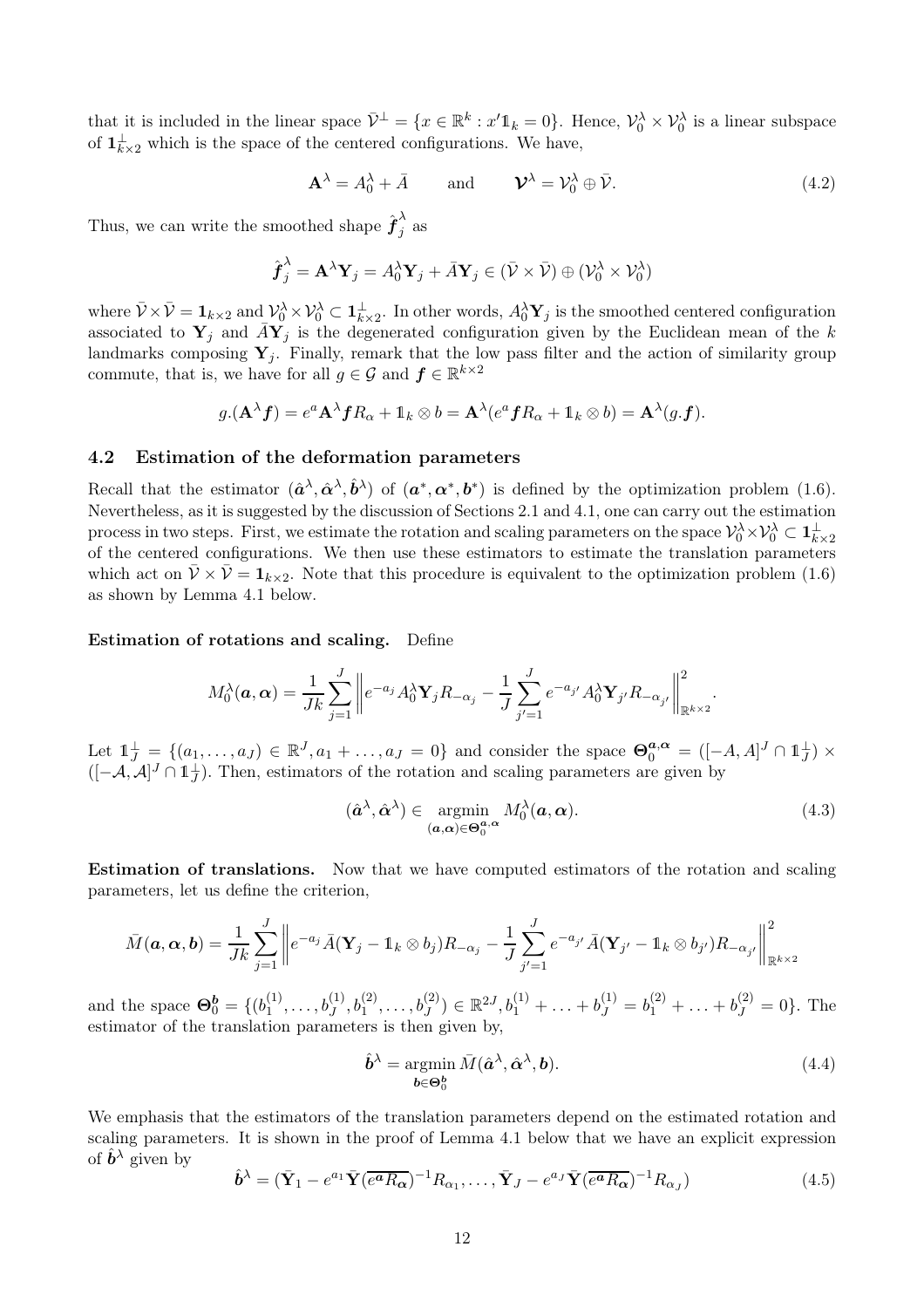where  $\overline{e^a R_{\boldsymbol{\alpha}}} = \frac{1}{J} \sum_{j=1}^J e^{a_j} R_{\alpha_j} \in \mathbb{R}^{2 \times 2}$ ,  $\overline{\mathbf{Y}}_j = \frac{1}{k} \sum_{\ell=1}^k [\mathbf{Y}_j]_\ell \in \mathbb{R}^2$ , that is  $\overline{A} \mathbf{Y}_j = \mathbb{1}_k \otimes \overline{\mathbf{Y}}_j \in \mathbb{R}^{k \times 2}$  is a degenerated configuration, and  $\bar{\mathbf{Y}} = \frac{1}{J}$  $\frac{1}{J}\sum_{j=1}^J \bar{\mathbf{Y}}_j \in \mathbb{R}^2$ .

This two steps procedure is equivalent to the optimization problem [\(1.6\)](#page-3-2) as we have the following decompositions  $M^{\tilde{\lambda}}(\boldsymbol{a}, \boldsymbol{\alpha}, \boldsymbol{b}) = M_0^{\tilde{\lambda}}(\boldsymbol{a}, \boldsymbol{\alpha}) + \bar{M}(\boldsymbol{a}, \boldsymbol{\alpha}, \boldsymbol{b})$  and  $\boldsymbol{\Theta}_0 = \boldsymbol{\Theta}_0^{\boldsymbol{a}, \boldsymbol{\alpha}} \times \boldsymbol{\Theta}_0^{\boldsymbol{b}}$ , implying following result (see the Appendix for a detailed proof)

<span id="page-12-1"></span>**Lemma 4.1.** 
$$
(\hat{a}^{\lambda}, \hat{\alpha}^{\lambda}, \hat{b}^{\lambda}) \in \underset{(\mathbf{a}, \mathbf{\alpha}, \mathbf{b}) \in \Theta_0}{argmin} M^{\lambda}(\mathbf{a}, \mathbf{\alpha}, \mathbf{b}) \Longleftrightarrow \begin{cases} (\hat{a}^{\lambda}, \hat{\alpha}^{\lambda}) & \in \underset{(\mathbf{a}, \mathbf{\alpha}) \in \Theta_0^{\mathbf{a}, \alpha}}{argmin} M_0^{\lambda}(\mathbf{a}, \mathbf{\alpha}) \\ \hat{b}^{\lambda} & = \underset{\mathbf{b} \in \Theta_0^{\mathbf{b}}}{argmin} \bar{M}(\hat{a}^{\lambda}, \hat{\alpha}^{\lambda}, \mathbf{b}). \end{cases}
$$

# <span id="page-12-0"></span>5 Consistency results

In what follows,  $C, C_0, C_1$  denote positive constants whose value may change from line to line. The notation  $C(\cdot)$  specifies the dependency of C on some quantities.

### 5.1 Consistent estimation of the deformation parameters

<span id="page-12-2"></span>Rotation and scaling. Recall that the rotation and scaling parameters are estimated separately on the smoothed and centered observations. We have the following result,

Theorem 5.1. *Consider model* [\(1.1\)](#page-1-0) *and suppose that Assumptions [1](#page-2-0) and [2](#page-3-1) hold and that Assumption [3](#page-8-1)* is verified with  $\max\{A, A\} < 0.1$ . Consider  $(\hat{\mathbf{a}}^{\lambda}, \hat{\mathbf{\alpha}}^{\lambda})$  the estimators defined in equation [\(4.3\)](#page-11-0). If  $\lambda = k^{\frac{1}{2s+1}}$  *then for all*  $x > 0$  *we have* 

$$
\mathbb{P}\left(\frac{1}{J}\|(\hat{\boldsymbol{a}}^{\lambda},\hat{\boldsymbol{\alpha}}^{\lambda})-(\boldsymbol{a}^*,\boldsymbol{\alpha}^*)\|_{\mathbb{R}^{2J}}^2 \ge C_1(L,s,A,\mathcal{A},\boldsymbol{f}_0)A_1(k,J,x) + C_2(A,\mathcal{A})A_2(J,x)\right) \le 4e^{-x},\tag{5.1}
$$

*where*  $C_1(L, s, A, \mathcal{A}, f_0), C_2(A, \mathcal{A}) > 0$  *are positive constants independent of* k *and* J,  $A_1(k, J, x) =$  $F(k^{-\frac{2s}{2s+1}}) + F(V_1(k, J, x))$  with  $V_1(k, J, x) = 3\gamma_{\text{max}}(k)k^{-\frac{2s}{2s+1}}(1 + \sqrt{2\frac{x}{Jk}} + 2\frac{x}{Jk})$  and  $A_2(J, x) = \left(\frac{x}{3J} +$  $\left(\sqrt{\frac{2x}{J}}\right)^2$ , where  $F(u) = u + \sqrt{u}$ , for all  $u \ge 0$ .

Remark that a direct consequence of Theorem [5.1](#page-12-2) is the consistency of  $(\hat{a}^{\lambda}, \hat{\alpha}^{\lambda})$  to  $(a^*, \alpha^*)$  when  $\min\{k, J\} \to \infty$ . Indeed, we have  $\lim_{u\to 0} F(u) = 0$  and under Assumption [2](#page-3-1) and for any fixed  $J \ge 1$ and  $x > 0$ , the term  $V_1(k, J, x)$  tends to zero as k goes to infinity. Hence for any  $x > 0$  and  $J \ge 1$ , we have

$$
\lim_{k \to \infty} A_1(k, J, x) = 0.
$$

Under the same hypothesis as in Theorem [5.1](#page-12-2) but without the bounds on  $A$  and  $A$ , Proposition [A.1](#page-18-0) then ensures the convergence of  $(\hat{a}^{\lambda}, \hat{\alpha}^{\lambda})$  to  $(a_{\Theta_0}^*, \alpha_{\Theta_0}^*)$  as J remains fixed and  $k \to \infty$ . Now, for all  $x > 0$ , we have

$$
\lim_{J \to \infty} A_2(J, x) = 0.
$$

Thus a double asymptotic  $\min\{k, J\} \to \infty$  ensures that  $\frac{1}{J} \|(\hat{\boldsymbol{\alpha}}^{\lambda}, \hat{\boldsymbol{\alpha}}^{\lambda}) - (\boldsymbol{\alpha}^*, \boldsymbol{\alpha}^*) \|_{\mathbb{R}^{2J}}^2$  tends to 0 in probability.

<span id="page-12-3"></span>Translation parameters. We have the following result,

**Theorem 5.2.** Consider the hypothesis and notations of Theorem [5.1](#page-12-2) and the estimator  $\hat{\mathbf{b}}^{\lambda}$  given by *formula* [\(4.4\)](#page-11-1)*. Then we have for all*  $x > 0$ *,* 

$$
\mathbb{P}\Big(\frac{1}{J}\|\hat{\boldsymbol{b}}^{\lambda} - \boldsymbol{b}^*\|_{\mathbb{R}^{2J}}^2 \ge C_3(L,s,A,\mathcal{A},B,\boldsymbol{f})A_3(k,J,x) + C_4(A,\mathcal{A},B)A_2(J,x)\Big) \le 9e^{-x},\tag{5.2}
$$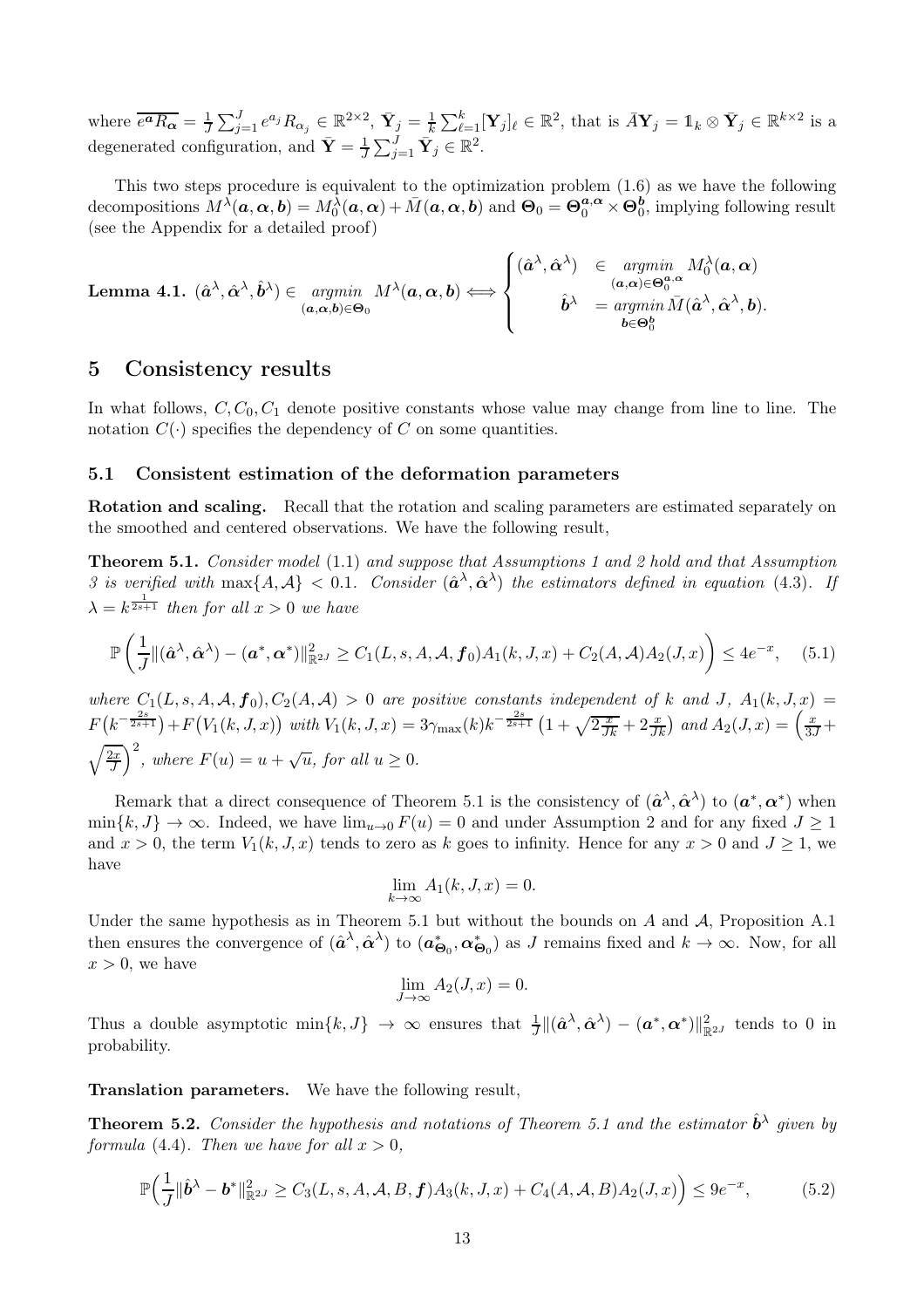*where*  $C_3(L, s, A, A, B, f), C_4(A, A, B) > 0$  *are positive constants independent of* k and J,  $A_3(k, J, x) =$  $F(k^{-\frac{2s}{2s+1}}) + F(V_1(k, J, x)) + V_2(k, J, x)$  with  $V_2(k, J, x) = 4 \frac{\gamma_{\text{max}}(k)}{k} \left(1 + \sqrt{2\frac{x}{J}} + \frac{x}{J}\right)$  $\frac{x}{J}$ .

Similar comments to those made after Theorem [5.1](#page-12-2) are still valid here. For any  $J \in \mathbb{N}$  and  $x > 0$ , we have

$$
\lim_{k \to \infty} A_3(k, J, x) = 0,
$$

since  $V_2(k, J, x)$  tends to 0 as k goes to infinity by Assumption [2.](#page-3-1) Under the same hypothesis as in Theorem [5.2](#page-12-3) but without the bounds on  $A$  and  $A$ , Proposition [A.3](#page-18-1) ensures the convergence in probability of  $b^{\lambda}$  to  $b^*_{\Theta_0}$  with only an asymptotic in k. In the double asymptotic setting  $\min\{k, J\} \to \infty$ , Theorem [5.2](#page-12-3) ensure the consistency of  $\hat{b}^{\lambda}$  to the true value  $b^*$  of the translation parameters.

### <span id="page-13-2"></span><span id="page-13-0"></span>5.2 Consistent estimation of the mean shape

Theorem 5.3. *Consider model* [\(1.1\)](#page-1-0) *and suppose that Assumptions [1](#page-2-0) and [2](#page-3-1) hold and that Assumption [3](#page-8-1)* is verified with  $\max\{A, A\} < 0.1$ . Consider the estimator  $\hat{f}^{\lambda}$  defined in [\(1.8\)](#page-3-3) and let  $\lambda = k^{\frac{1}{2s+1}}$ . *Then, we have for all*  $x > 0$ *,* 

$$
\mathbb{P}\bigg(\frac{1}{k}\|\hat{\boldsymbol{f}}^{\lambda}-\boldsymbol{f}\|_{\mathbb{R}^{k\times2}}^2\geq C(L,s,A,\mathcal{A},B,\boldsymbol{f})\Big(A_1(k,J,x)+A_3(k,J,x)+A_2(J,x)\Big)\bigg)\leq 14e^{-x},
$$

 $where \ C(L, s, A, A, B, f) > 0$  is a constant independent of k and J,  $A_1(k, J, x) = F(k^{-\frac{2s}{2s+1}}) +$  $F(V_1(k, J, x))$  with  $V_1(k, J, x) = 3\gamma_{\text{max}}(k)k^{-\frac{2s}{2s+1}}(1+\sqrt{2\frac{x}{Jk}}+2\frac{x}{Jk})$ ,  $A_3(k, J, x) = V_2(k, J, x) +$  $F(k^{-\frac{2s}{2s+1}}) + F(V_1(k, J, x))$  with  $V_2(k, J, x) = 4 \frac{\gamma_{\max}(k)}{k} \left(1 + \sqrt{2\frac{x}{J}} + \frac{x}{J}\right)$  $\left(\frac{x}{J}\right)$  and  $A_2(J,x) = \left(\sqrt{\frac{2x}{J}} + \frac{x}{3x}\right)$ 3J  $\big)^2$ .

The terms  $A_1(k, J, x)$ ,  $A_3(k, J, x)$  and  $A_2(J, x)$  that appear in the statement of Theorem [5.3](#page-13-2) are the same to those appearing in Theorems [5.1](#page-12-2) and [5.2.](#page-12-3) As a consequence, we have  $\frac{1}{k} \|\hat{\boldsymbol{f}}^{\lambda} - \boldsymbol{f}\|_{\mathbb{R}^{k \times 2}}^2 \to 0$ in probability when  $\min\{k, J\} \to \infty$  and Theorem [5.3](#page-13-2) gives rates of convergences of  $\hat{f}^{\lambda}$  to f thanks to a concentration inequality.

Theorem [5.3](#page-13-2) is similar to Theorems [5.1](#page-12-2) and [5.2](#page-12-3) and there is no need to assume an extra bound on A and A to ensure the convergence in probability of  $\hat{f}^{\lambda}$  when J is fixed and  $k \to \infty$ , see the discussion following Theorems [5.1](#page-12-2) and [5.2.](#page-12-3) Let

<span id="page-13-3"></span>
$$
\boldsymbol{f}_{\boldsymbol{\Theta}_0} = e^{\bar{\boldsymbol{a}}^*} (\boldsymbol{f} + \mathbb{1}_k \otimes \bar{\boldsymbol{b}}^* (\overline{e^{\boldsymbol{a}^*} R_{\boldsymbol{\alpha}^*}})^{-1}) R_{\bar{\boldsymbol{\alpha}}^*}
$$
(5.3)

where  $\bar{a}^* = \frac{1}{J} \sum_{j=1}^J a_j^* \in \mathbb{R}, \bar{\alpha}^* = \frac{1}{J} \sum_{j=1}^J \alpha_j^* \in \mathbb{R}, \bar{b}^* = \frac{1}{J} \sum_{j=1}^J b_j^* \in \mathbb{R}^2$  and  $\bar{e}^{\bar{a}^*} R_{\alpha^*} = \frac{1}{J} \sum_{j=1}^J e^{a_j^*} R_{\alpha^*}$ is an invertible  $2 \times 2$  matrix, see also formula [\(3.3\)](#page-9-0). A slight modification of the proof of Theorem [5.3](#page-13-2) gives the following inequality,

$$
\mathbb{P}\bigg(\frac{1}{k}\|\hat{\boldsymbol{f}}^{\lambda}-\boldsymbol{f}_{\boldsymbol{\Theta}_0}\|^2\geq C(L,s,A,\mathcal{A},B,\boldsymbol{f})\Big(A_1(k,J,x)+A_3(k,J,x)\Big)\bigg)\leq 14e^{-x}.
$$

This yields to statements [\(1.9\)](#page-4-0) in Theorem [1.1.](#page-3-0)

### <span id="page-13-1"></span>6 Numerical experiments

#### <span id="page-13-4"></span>6.1 Description of the data

We make here some numerical simulations to show the effect of the dimension  $k$  and the number J of observations on the estimation of the deformation parameters and the mean pattern with data generated by model [\(1.1\)](#page-1-0). Different types of noise are considered. For all  $t \in [0,1]$ , let

$$
f(t) = (10\sin^2(\pi t) + \cos(10\pi) + 20, 2\sin(6\pi t) - 11\sin^2(\pi t) + 12\exp(-25(t - 0.4)^2) + 1).
$$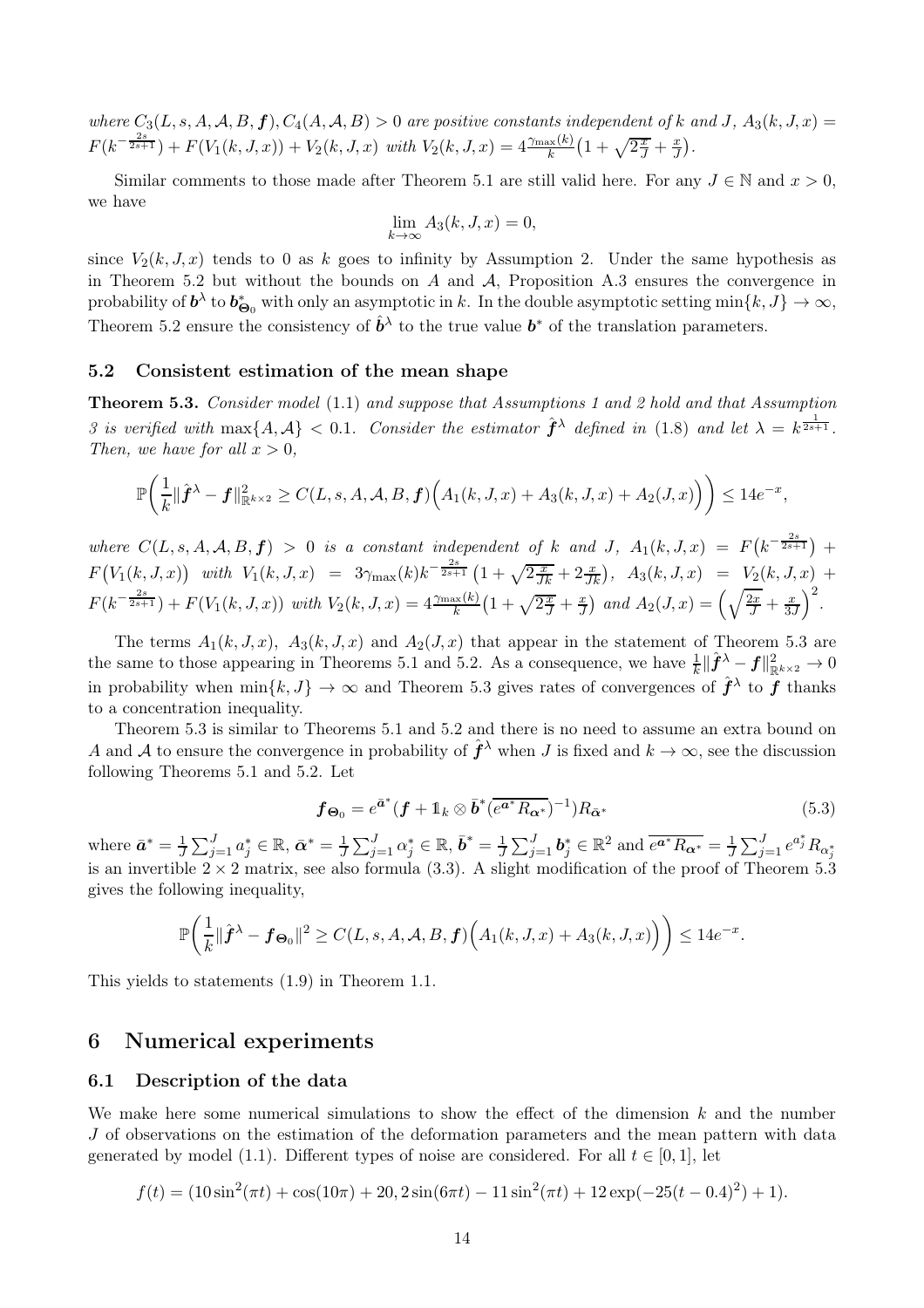<span id="page-14-3"></span><span id="page-14-0"></span>

<span id="page-14-1"></span>Figure 3: [\(a\)](#page-14-0) Plot of the mean pattern  $\boldsymbol{f} = (\boldsymbol{f}^{(1)}, \boldsymbol{f}^{(2)})$  used in the simulations with  $k = 1024$ . [\(b\)](#page-14-1) The first coordinates  $f^{(1)}$ . [\(c\)](#page-14-2) The second coordinates  $f^{(2)}$ .

This curve is plotted in Figure [3.](#page-14-3) The deformation parameters  $(a_j^*, \alpha_j^*, b_j^*), j = 1, \ldots, J$ , are i.i.d uniform random variables taking their values in  $\Theta = \left[-\frac{1}{4}\right]$  $\frac{1}{4}, \frac{1}{4}$  $\frac{1}{4}$   $\times$   $\left[-\frac{1}{2}\right]$  $\frac{1}{2}, \frac{1}{2}$  $\frac{1}{2} \times [-1,1]^2$ . The law of the deformation parameters is supposed to be unknown *a priori* and the minimization is performed on the constraint set

$$
\mathbf{\Theta}_0 = \left\{ (\mathbf{a}, \mathbf{\alpha}, \mathbf{b}) \in [-1, 1]^J \times [-1, 1]^J \times [-5, 5]^{2J}, \sum_{j=1}^J a_j = 0, \sum_{j=1}^J \alpha_j = 0 \text{ and } \sum_{j=1}^J b_j = 0 \right\}.
$$

Recall our notations: the error term is denoted by  $\zeta = (\zeta^{(1)}, \zeta^{(2)}) \in \mathbb{R}^{k \times 2}$  and the vectorized version of  $\zeta$  is denoted by  $\tilde{\zeta} \in \mathbb{R}^{2k}$ . The simulations were run with three different kinds of noise.

*White noise*: the random variable  $\tilde{\zeta} = (\zeta_1^{(1)})$  $\zeta_1^{(1)}, \zeta_2^{(1)}, \ldots, \zeta_1^{(k)}, \zeta_2^{(k)}$ '  $\in \mathbb{R}^{2k}$  is a centered Gaussian vector of variance

<span id="page-14-2"></span>
$$
\Sigma_1=4Id_{2k}.
$$

We have  $\gamma_{\text{max}}(k) = 4$  and this correspond to an isotropic Gaussian noise as in [\[Kent & Mardia, 1997,](#page-29-2) [Le, 1998\]](#page-29-3), see Figure [4.](#page-15-0)

*Weakly correlated noise*: the random variable  $\tilde{\zeta}$  is a centered Gaussian vector of variance  $\Sigma_2$  with

$$
\mathbf{\Sigma}_2^{\frac{1}{2}}=Id_2\otimes\left[\frac{1}{2}\exp\left(-\frac{\left|\ell-\ell'\right|^{2}}{100}\right)\right]_{\ell,\ell'=1}^k
$$

Hence,  $\Sigma_2$  is a Toeplitz matrix and it follows from classical matrix theory, see e.g. [\[Horn & Johnson, 1990\]](#page-29-11), that  $\gamma_{\text{max}}(k)$  is bounded (here  $\gamma_{\text{max}} \leq 80$ ). See Figure [5.](#page-15-0)

*Highly correlated noise*: the random variable  $\tilde{\zeta}$  is a centered Gaussian vector of variance

$$
\Sigma_3 = Id_2 \otimes P \operatorname{Diag}\left(\frac{\ell^2}{2k}, \ell = 1, \ldots, k\right) P'
$$

where P is an arbitrary matrix in  $SO(k)$ . Hence, in this case  $\gamma_{\max}(k) = \frac{k}{4}$  and the level of noise increase with  $k$ , see Figure [6.](#page-15-0)

### 6.2 Description of the procedure

The estimation procedure follows the guidelines described in Section [4.](#page-10-0) We are testing the effect of the number J of observations and the number k of landmarks on the estimation of the parameters of interest of model [\(1.1\)](#page-1-0). All the simulations are performed with  $J = 10, 100, 500$  and  $k = 20, 50, 100, 1000, 3000$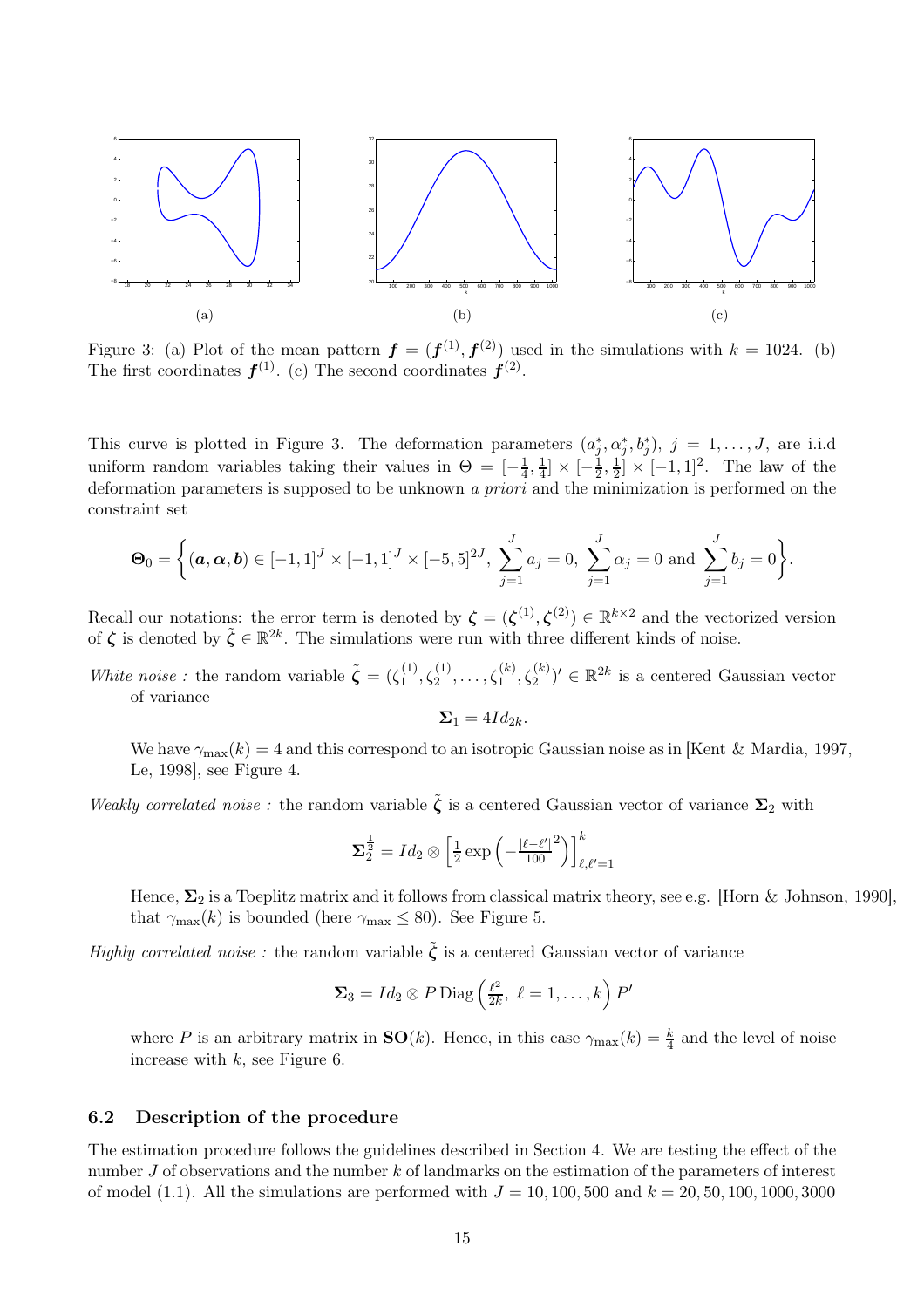<span id="page-15-0"></span>

Figure 4: Example of data generated by model [\(1.1\)](#page-1-0) with white noise.



Figure 5: Example of data generated by model [\(1.1\)](#page-1-0) with weakly correlated noise.



Figure 6: Example of observations generated by model [\(1.1\)](#page-1-0) with the highly correlated noise.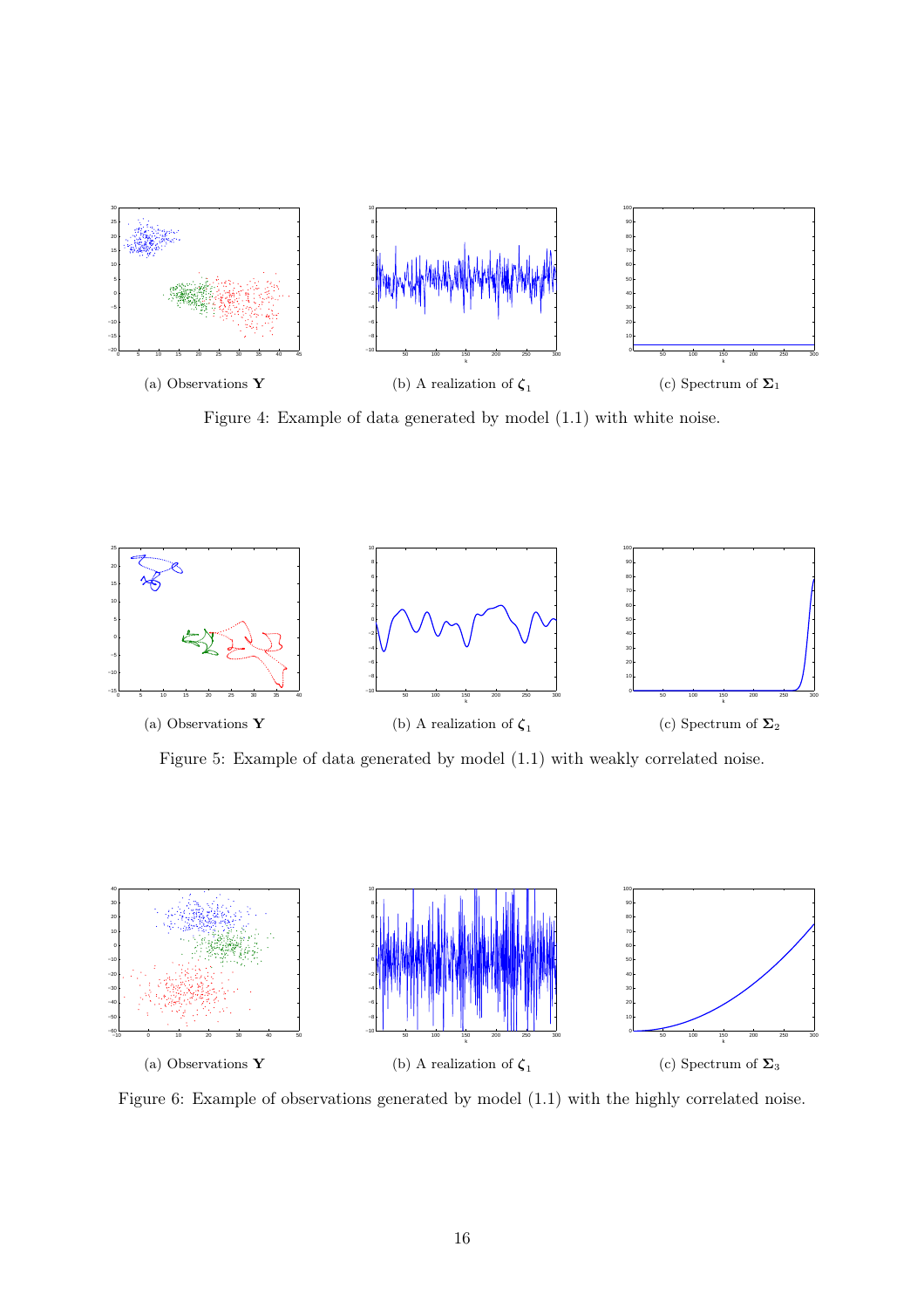and for each combination of these two factors the simulations are performed with  $M = 30$  repetitions of model [\(1.1\)](#page-1-0).

Moreover, estimations are done without and with the pre-smoothing step. In the former case we have  $\lambda(k) = \frac{k}{2}$ , that is, there is no reduction of the dimension. In the latter case, the smoothing parameter  $\lambda(k)$  is fixed manually to ensure a proper reconstruction of the mean pattern f. Note that we need  $\lambda > 7$  to get correct results and we took  $\lambda_{20} = \lambda_{50} = \lambda_{100} = 7$ ,  $\lambda_{1000} = 11$  and  $\lambda_{3000} = 25$ .

We use a quasi-Newton trust-region based algorithm to solve the optimization problems  $(4.3)$  and [\(4.4\)](#page-11-1). The formula for the gradient is given in [\(B.1\)](#page-26-0). All the computations are performed with *Matlab*.

### 6.3 Results: estimation of the mean pattern

For each of the 30 repetitions of model  $(1.1)$  with the possible values of k and J, we compute the quantities  $\frac{1}{k}\|\hat{f}^{\lambda}-f^*_{\mathbf{\Theta}_0}\|^2_{\mathbb{R}^{k\times2}}$  where  $\hat{f}^{\lambda}$  corresponds to the smoothed Procrustes mean of the observations defined in [\(1.8\)](#page-3-3) and,  $\frac{1}{k} \|\hat{f} - f^*_{\Theta_0}\|_{\mathbb{R}^{k\times 2}}^2$  where  $\hat{f}$  is the (non smoothed) Procrustes mean of the data. Recall that  $f_{\Theta_0}$  is defined by formula [\(5.3\)](#page-13-3).

Boxplots of the results are given in Figures [7, 8](#page-17-0) and [9](#page-17-0) for the different kinds of error terms described in Section [6.1.](#page-13-4) In the figures, the abscissa represents the different values of the number  $k$  of landmarks and boxplots in red correspond to  $J = 10$  observations, in green to  $J = 100$  observations and in blue to  $J = 500$  observations.

The estimation of the mean pattern with the white noise error term is given by Figure [7.](#page-17-0) In Figure [7a,](#page-17-1) for a fixed k, the non-smoothed version  $\frac{1}{k} \|\hat{f} - f^*\|_{\mathbb{R}^{k\times 2}}^2$  decreases when J increases. Moreover, the values of  $\frac{1}{k} \|\hat{f} - f^*\|_{\mathbb{R}^{k\times 2}}^2$  remain stable when J remains fixed and k increases. Recall that this framework corresponds to the isotropic Gaussian noise described in [\[Kent & Mardia, 1997\]](#page-29-2). The simulations seem to confirm their conclusions and show that in this framework the dimension  $k$  is not preponderant. In Figure [7b,](#page-17-2) the smoothed version  $\frac{1}{k} \|\hat{f}^{\lambda} - f\|_{\mathbb{R}^{k\times 2}}^2$  decreases when J and k increase. The main difference with the non-smoothed estimation is the convergence to 0 of  $\frac{1}{k} \|\hat{f}^{\lambda} - f\|_{\mathbb{R}^{k \times 2}}^2$  when J remains fixed and k increases.

In Figure [8,](#page-17-0) the results of the estimation of the mean pattern are plotted for the weakly correlated noise term. Figure [8a](#page-17-3) shows us a similar behavior of the non-smoothed Procrustes mean but with nondecreasing values of  $\frac{1}{k} \|\hat{f}^{\lambda} - f^*\|_{\mathbb{R}^{k\times 2}}^2$  when k increases and J remains fixed. In Figure [8b,](#page-17-4) the smoothed Procrustes mean converges as  $k$  goes to infinity and the bigger  $J$  is the faster the convergence is.

The results of the estimations of the mean pattern with the highly correlated noise are presented Figure [9.](#page-17-0) The results that appear in Figure [9a](#page-17-5) are quite different compared to those presented Figures [7a](#page-17-1) and [8a.](#page-17-3) The estimation seems to be worst when k increases and J remains fixed. The reason is that the level of noise, measured by  $\gamma_{\text{max}}(k)$  is increasing with k. The smoothing step is efficient and the estimations presented Figure [9b](#page-17-6) have a similar behavior to those given in Figures [7b](#page-17-2) and [8b.](#page-17-4)

# A Proofs

### A.1 Proof of Lemma [4.1](#page-12-1)

Using the decomposition [\(4.2\)](#page-11-2), we obtain the following identity

<span id="page-16-0"></span>
$$
M^{\lambda}(\mathbf{a}, \mathbf{\alpha}, \mathbf{b}) = M_0^{\lambda}(\mathbf{a}, \mathbf{\alpha}) + \bar{M}(\mathbf{a}, \mathbf{\alpha}, \mathbf{b}).
$$
\n(A.1)

Note that we have used the fact that the subspaces  $\mathcal{V}_0^{\lambda}$  and  $\overline{\mathcal{V}}$  are orthogonal and that  $\overline{A}\mathbb{1}_k \otimes b_j =$  $\mathbb{1}_k \otimes b_j$ , for all  $b_j \in \mathbb{R}^2$ . Let us also introduce the notation  $\bar{Y}_j = \frac{1}{k} \sum_{\ell=1}^k [\mathbf{Y}_j]_\ell \in \mathbb{R}^2$ , that is  $\bar{A}Y_j =$  $1_k \otimes \bar{Y}_j \in \mathbb{R}^{k \times 2}$  is a degenerated configuration, and  $\bar{Y} = \frac{1}{J} \sum_{j=1}^J \bar{Y}_j \in \mathbb{R}^2$ . For a fixed  $(a, \alpha) \in$  $\mathbb{R}^J \times [-\pi, \pi]^J$ , the functional  $\mathbf{b} \mapsto \bar{M}(\mathbf{a}, \mathbf{\alpha}, \mathbf{b})$  vanishes if and only if there exists a  $b_0 \in \mathbb{R}^2$  such that  $e^{-a_j}(\bar{A}\mathbf{Y}_j - \mathbb{1}_k \otimes b_j)R_{-\alpha_j} = \mathbb{1}_k \otimes b_0$  for all  $j = 1, \ldots, J$ . Therefore, for this fixed  $(a, \alpha)$ , there is a unique point  $\mathbf{b} = \mathbf{b}(\mathbf{a}, \mathbf{\alpha}) := (\bar{\mathbf{Y}}_1 - e^{a_1} \bar{\mathbf{Y}} (\overline{e^{\mathbf{a}} R_{\mathbf{\alpha}}})^{-1} R_{\alpha_1}, \dots, \bar{\mathbf{Y}}_J - e^{a_J} \bar{\mathbf{Y}} (\overline{e^{\mathbf{a}} R_{\mathbf{\alpha}}})^{-1} R_{\alpha_J})$  with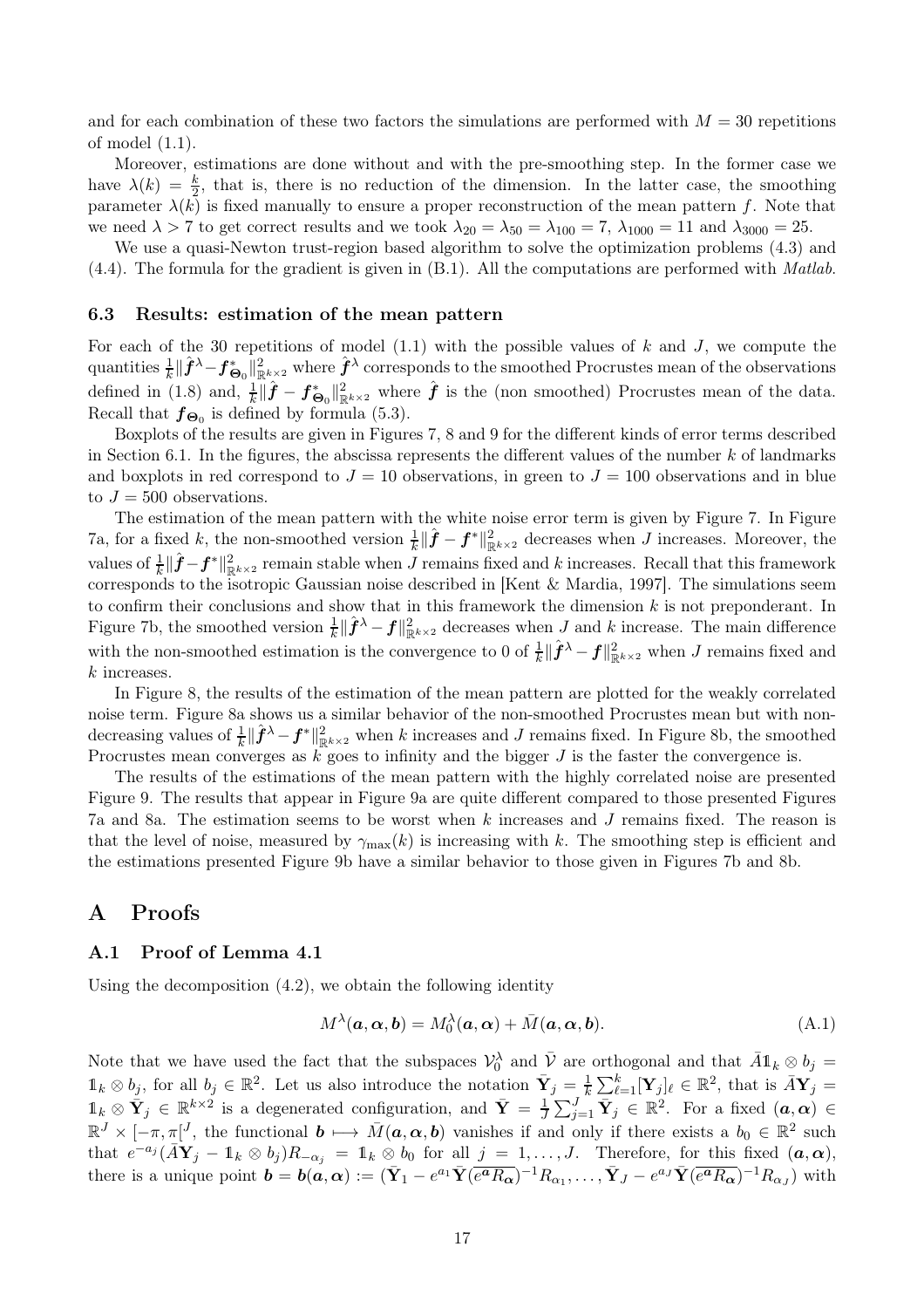<span id="page-17-1"></span><span id="page-17-0"></span>

(a) Boxplot of  $\frac{1}{k} \|\hat{f} - f^*\|_{\mathbb{R}^{k} \times 2}^2$  (estimation without smoothing).



<span id="page-17-2"></span>(b) Boxplot of  $\frac{1}{k} \|\hat{\boldsymbol{f}}^{\lambda} - \boldsymbol{f}^*\|_{\mathbb{R}^{k\times 2}}^2$  (estimation with smoothing). The missing boxplots for  $k =$ 20 belong to the range [0.7, 1.9].

<span id="page-17-3"></span>Figure 7: Estimation of the mean pattern with the white noise. Boxplot in red correspond to  $J = 10$ , in green to  $J = 100$  and in blue to  $J = 500$ .



20 50 100 1000 3000  $\Omega$  $0.2$  $0.4$  $0.\overline{6}$  $0.8$ 1  $1.2$ 1.4 1.6  $\frac{100}{k}$ (b) Boxplot of  $\frac{1}{k}$  $\|\hat{\boldsymbol{f}}^{\lambda} - \boldsymbol{f}^*\|_{\mathbb{R}^{k\times2}}^2$  (estimation

(a) Boxplot of  $\frac{1}{k} \|\hat{f} - f^*\|_{\mathbb{R}^{k} \times 2}^2$  (estimation without smoothing).

<span id="page-17-4"></span>

<span id="page-17-5"></span>Figure 8: Estimation of the mean pattern with the weakly correlated noise. Boxplot in red correspond to  $J = 10$ , in green to  $J = 100$  and in blue to  $J = 500$ .



(a) Boxplot of  $\frac{1}{k} \|\hat{f} - f^*\|_{\mathbb{R}^{k} \times 2}^2$  (estimation without smoothing). The missing red boxplot for  $k = 20$  and  $J = 10$  belongs to the range [70, 110].



<span id="page-17-6"></span>(b) Boxplot of  $\frac{1}{k} \|\hat{\boldsymbol{f}}^{\lambda} - \boldsymbol{f}^*\|_{\mathbb{R}^{k\times 2}}^2$  (estimation with smoothing). The missing boxplots for  $k =$ 20 belong to the range [0.7, 1.9].

Figure 9: Estimation of the mean pattern with the highly correlated noise. Boxplot in red correspond to  $J = 10$ , in green to  $J = 100$  and in blue to  $J = 500$ .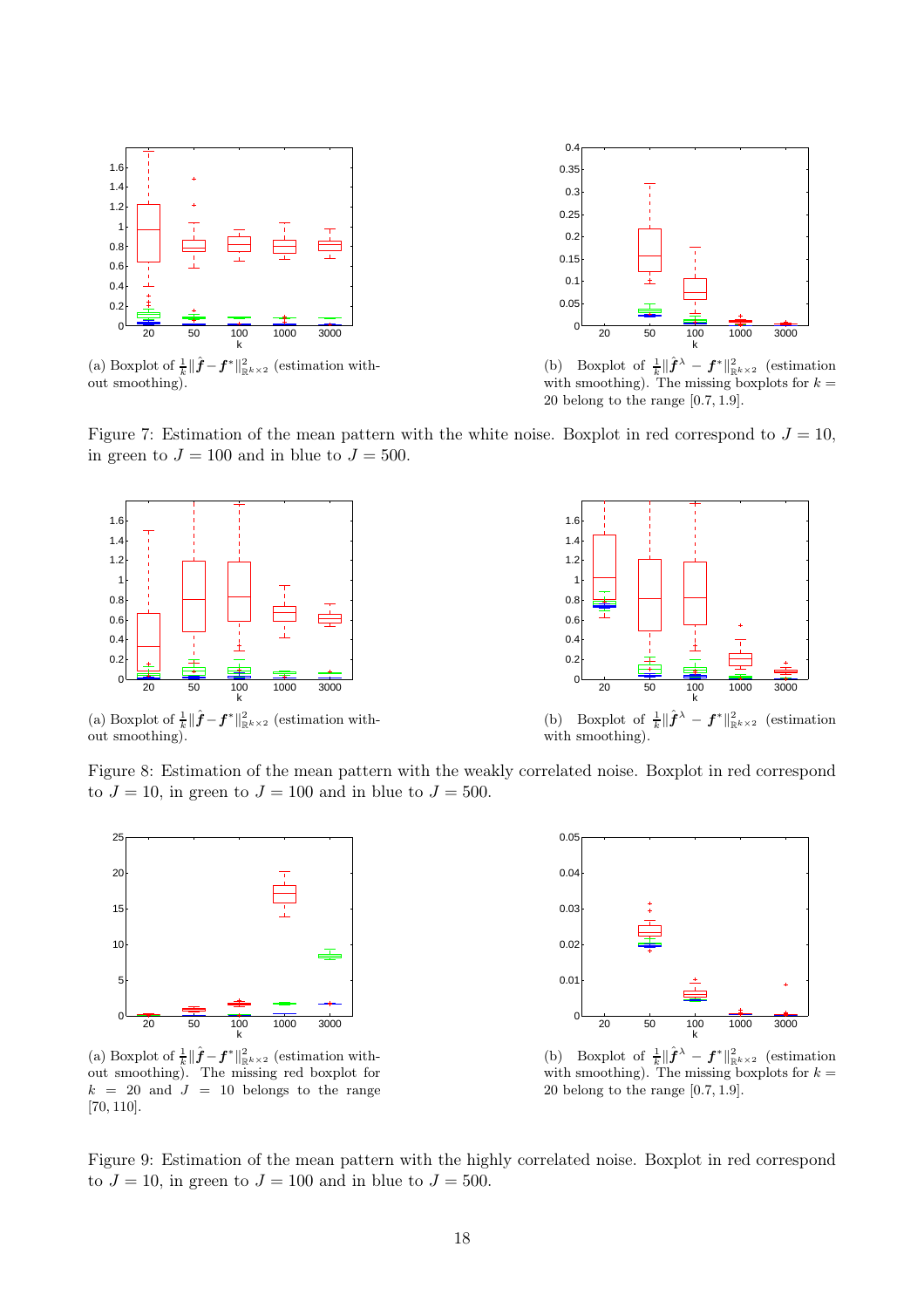$\overline{e^a R_{\alpha}} = \frac{1}{J} \sum_{j=1}^{J} e^{a_j} R_{\alpha_j} \in \mathbb{R}^{2 \times 2}$  and which satisfies,

$$
\boldsymbol{b}(\boldsymbol{a},\boldsymbol{\alpha})=\operatornamewithlimits{argmin}_{\boldsymbol{b}\in\boldsymbol{\Theta}_0^{\boldsymbol{b}}} \bar{M}(\boldsymbol{a},\boldsymbol{\alpha},\boldsymbol{b})
$$

Thence, thanks to the decomposition [\(A.1\)](#page-16-0) and the fact that  $\overline{M} (\boldsymbol{a}, \boldsymbol{\alpha}, \boldsymbol{b}(\boldsymbol{a}, \boldsymbol{\alpha})) = 0$ , we have

$$
\operatorname*{argmin}_{(\boldsymbol{a},\boldsymbol{\alpha},\boldsymbol{b})\in\Theta_0} M^{\lambda}(\boldsymbol{a},\boldsymbol{\alpha},\boldsymbol{b}) = \bigg(\operatorname*{argmin}_{(\boldsymbol{a},\boldsymbol{\alpha})\in\Theta_0^{\boldsymbol{a},\boldsymbol{\alpha}}} M_0^{\lambda}(\boldsymbol{a},\boldsymbol{\alpha}) , \boldsymbol{b}\bigg(\operatorname*{argmin}_{(\boldsymbol{a},\boldsymbol{\alpha})\in\Theta_0^{\boldsymbol{a},\boldsymbol{\alpha}}} M_0^{\lambda}(\boldsymbol{a},\boldsymbol{\alpha})\bigg)\bigg),
$$

and the claim is proved.

### A.2 Proof of Theorem [5.1](#page-12-2)

For all  $(\hat{\boldsymbol{a}}^{\lambda}, \hat{\boldsymbol{\alpha}}^{\lambda}) \in \Theta_0^{\boldsymbol{a}, \boldsymbol{\alpha}}$  $a_0^{a,\alpha}$  and  $(a^*, \alpha^*) \in [-A, A] \times [-A, A]$ , we have the following inequality

$$
\frac{1}{J} \|(\hat{\boldsymbol{a}}^{\lambda}, \hat{\boldsymbol{\alpha}}^{\lambda}) - (\boldsymbol{a}^*, \boldsymbol{\alpha}^*) \|_{\mathbb{R}^{2J}}^2 \leq \frac{2}{J} \|(\hat{\boldsymbol{a}}^{\lambda}, \hat{\boldsymbol{\alpha}}^{\lambda}) - (\boldsymbol{a}^*_{\boldsymbol{\Theta}_0}, \boldsymbol{\alpha}^*_{\boldsymbol{\Theta}_0}) \|_{\mathbb{R}^{2J}}^2 + \frac{2}{J} \|(\boldsymbol{a}^*_{\boldsymbol{\Theta}_0}, \boldsymbol{\alpha}^*_{\boldsymbol{\Theta}_0}) - (\boldsymbol{a}^*, \boldsymbol{\alpha}^*) \|_{\mathbb{R}^{2J}}^2.
$$

<span id="page-18-0"></span>The proof of Theorem [5.1](#page-12-2) is a direct consequence of Proposition [A.1](#page-18-0) and Lemma [A.2](#page-18-2) below which control the convergence in probability of the two terms in the right hand side in the preceding inequality.

Proposition A.1. *Consider model* [\(1.1\)](#page-1-0) *and suppose that Assumptions [1](#page-2-0) and [2](#page-3-1) hold and that Assumption* [3](#page-8-1) is verified with  $A, A < 0.1$ . If  $\lambda = \lambda(k) = k^{\frac{1}{2s+1}}$  then there exists a constant  $C(L, s, A, A, f_0)$ *such that for all*  $x > 0$ 

$$
\mathbb{P}\left(\frac{1}{J}\|(\hat{a}^{\lambda},\hat{\alpha}^{\lambda})-(\boldsymbol{a}^*_{\boldsymbol{\Theta}_0},\boldsymbol{\alpha}^*_{\boldsymbol{\Theta}_0})\|_{\mathbb{R}^{2J}}^2 \geq C(L,s,A,\mathcal{A},f_0)\left(F\left(k^{-\frac{2s}{2s+1}}\right)+F\left(V_1(k,J,x)\right)\right)\right) \leq 2e^{-x},
$$
\nwhere  $V_1(k,J,x) = 3\gamma_{\max}(k)k^{-\frac{2s}{2s+1}}\left(1+\sqrt{2\frac{x}{Jk}}+2\frac{x}{Jk}\right)$  and  $F:\mathbb{R}^+\longrightarrow \mathbb{R}$ , with  $F(u) = u + \sqrt{u}$ .

The proof of Proposition [A.1](#page-18-0) is postponed to Section [A.5.](#page-20-0) The following lemma is a direct consequence of Bernstein's inequality for bounded random variables, see e.g. Proposition 2.9 in [\[Massart, 2007\]](#page-29-12).

<span id="page-18-2"></span>**Lemma A.2.** *Suppose that Assumption [3](#page-8-1) holds and that the random variables*  $(a_j^*, \alpha_j^*), j = 1, \ldots, J$ *have zero expectation in*  $[-A, A] \times [-A, A]$ *. Then, for any*  $x > 0$ *, we have* 

$$
\mathbb{P}\left(\frac{1}{J}\|(\boldsymbol{a}_{\boldsymbol{\Theta}_0}^*,\boldsymbol{\alpha}_{\boldsymbol{\Theta}_0}^*)-(\boldsymbol{a}^*,\boldsymbol{\alpha}^*)\|_{\mathbb{R}^{2J}}^2\geq C(A,\mathcal{A})\left(\sqrt{\frac{2x}{J}}+\frac{x}{3J}\right)^2\right)\leq 4e^{-x},
$$

*where*  $C(A, A) = 4 \max\{A^2, A^2\}.$ 

### A.3 Proof of Theorem [5.2](#page-12-3)

The proof of Theorem [5.2](#page-12-3) follows the same guideline as the proof of Theorem [5.1.](#page-12-2) Consider the inequality

$$
\frac{1}{J}\|\hat{\boldsymbol{b}}^{\lambda}-\boldsymbol{b}^*\|_{\mathbb{R}^{2J}}^2\leq \frac{2}{J}\|\hat{\boldsymbol{b}}^{\lambda}-\boldsymbol{b}^*_{\boldsymbol{\Theta}_0}\|_{\mathbb{R}^{2J}}^2+\frac{2}{J}\|\boldsymbol{b}^*_{\boldsymbol{\Theta}_0}-\boldsymbol{b}^*\|_{\mathbb{R}^{2J}}^2.
$$

<span id="page-18-1"></span>Theorem [5.2](#page-12-3) is now a direct consequence of Proposition [A.3](#page-18-1) and Lemma [A.4.](#page-19-0)

**Proposition A.3.** *Under the hypothesis of Proposition [A.1,](#page-18-0) there exists a constant*  $C(L, s, A, A, A, B, C)$  $B, f$  > 0 *such that for all*  $x > 0$ *,* 

$$
\mathbb{P}\left(\frac{2}{J}\|\hat{\boldsymbol{b}}^{\lambda}-\boldsymbol{b}^{\ast}_{\boldsymbol{\Theta}_0}\|_{\mathbb{R}^{2J}}^2\geq C(L,s,A,\mathcal{A},B,\boldsymbol{f})\Big(F(k^{-\frac{-2s}{2s+1}})+F(V_1(k,J,x))+V_2(k,J,x)\Big)\right)\leq 5e^{-x},
$$

 $where V_1(k, J, x) = 3\gamma_{\text{max}}(k)k^{-\frac{2s}{2s+1}}\left(1+\sqrt{2\frac{x}{Jk}}+2\frac{x}{Jk}\right), V_2(k, J, x) = \frac{4}{k}\gamma_{\text{max}}(k)\left(1+\sqrt{2\frac{x}{J}}+\frac{x}{Jk}\right)$  $\frac{x}{J}$  and  $F(u) = u + \sqrt{u}, \ u \ge 0.$ 

 $\Box$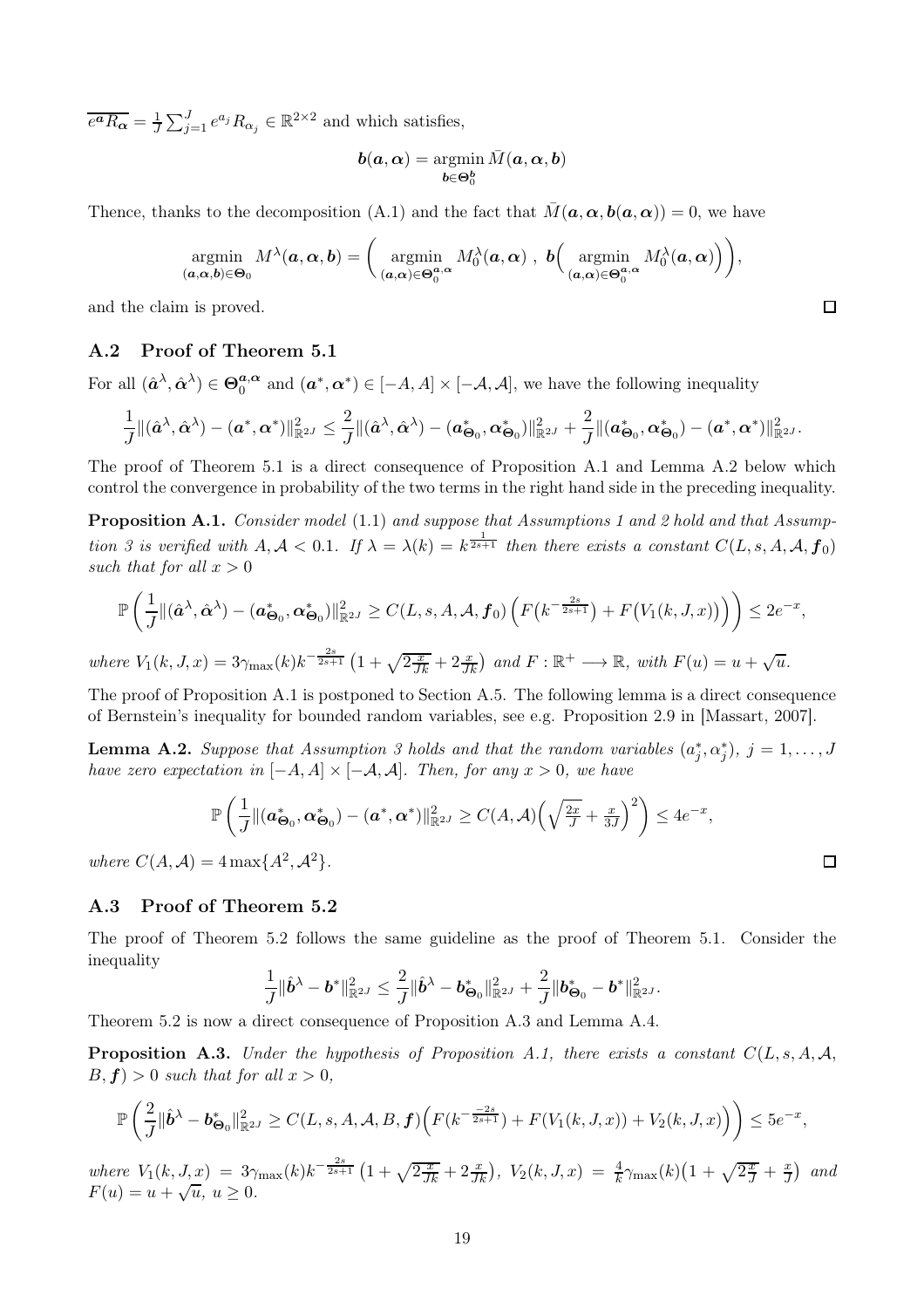<span id="page-19-0"></span>The proof of Proposition [A.3](#page-18-1) is postponed to Section [A.6.](#page-23-0)

**Lemma A.4.** *Suppose that Assumption [3](#page-8-1) holds with*  $A < \frac{\pi}{4}$  $\frac{\pi}{4}$  and that the random variables  $(a_j^*, \alpha_j^*, b_j^*)$  $j = 1, \ldots, J$  *have zero expectation in*  $\Theta \subset \mathbb{R}^{4J}$ *. For any*  $x > 0$ , we have

$$
\mathbb{P}\Big(\frac{2}{J}\|\boldsymbol{b^*_{\Theta_0}} - \boldsymbol{b^*}\|_{\mathbb{R}^{2J}}^2 \geq C(A, \mathcal{A}, B)\Big(\sqrt{\tfrac{2x}{J}} + \tfrac{x}{3J}\Big)^2\Big) \leq 4e^{-x},
$$

*where*  $C(A, A, B) = 8B^2 e^{4A} (\cos A - \sin A)^{-2}$ *.* 

*Proof.* This result is a consequence of the Bernstein's inequality for bounded random variable. We have

$$
\|\boldsymbol{b}^*_{\boldsymbol{\Theta}_0} - \boldsymbol{b}^*\|_{\mathbb{R}^{2J}} = \sqrt{\sum_{j=1}^J \|e^{a_j^*} \bar{\boldsymbol{b}}^* (\overline{e^a R_{\boldsymbol{\alpha}}})^{-1} R_{\alpha_j^*} \|_{\mathbb{R}^2}^2} \leq e^A \sqrt{J} \|\bar{\boldsymbol{b}}^* (\overline{e^{a^*} R_{\boldsymbol{\alpha}^*}})^{-1} \|_{\mathbb{R}^2},
$$

where  $\overline{e^{a^*}R_{\alpha^*}} = \frac{1}{J}\sum_{j=1}^J e^{a_j^*}R_{\alpha_j^*}$  $\frac{1}{J}\sum_{j=1}^{J}e^{a_j}R_{\alpha_j^*}$  is an invertible  $2\times 2$  matrix whose smallest eigenvalue is greater than  $e^{-A}(\cos A - \sin A) > 0$  as  $A < \frac{\pi}{4}$  $\frac{\pi}{4}$ . To see this, remark that the eigenvalues of  $\overline{e^{a^*}R_{\alpha^*}}$  are  $\frac{1}{J}\sum_{j=1}^{J}e^{a_j^*}(\cos\alpha_j^*\pm i\sin\alpha_j^*)$  and we have  $\left|\frac{1}{J}\sum_{j=1}^{J}e^{a_j^*}(\cos\alpha_j^*\pm i\sin\alpha_j^*)\right|\geq e^{-A}(\cos\mathcal{A}-\sin\mathcal{A})>0$ . We now have 1

$$
\frac{1}{\sqrt{J}}\|\boldsymbol{b}_{\boldsymbol{\Theta}_0}^* - \boldsymbol{b}^*\|_{\mathbb{R}^{2J}} \leq C(A,\mathcal{A})\|\bar{\boldsymbol{b}}^*\|_{\mathbb{R}^2},
$$

where  $C(A, \mathcal{A}) = e^{2\mathcal{A}}(\cos \mathcal{A} - \sin \mathcal{A})^{-1}$ . Finally, for all  $u > 0$  we have  $\mathbb{P}(\frac{1}{\sqrt{2\pi}})$  $\frac{1}{J}\|\bm{b^*_{\Theta_0}}-\bm{b^*}\|_{\mathbb{R}^{2J}}\geq u)\leq 0$  $\mathbb{P}(C(A, \mathcal{A}) \|\bar{\boldsymbol{b}}^*\|_{\mathbb{R}^2} \geq u)$  and a Bernstein type inequality (see e.g. Proposition 2.9 in [\[Massart, 2007\]](#page-29-12)) gives us  $\mathbb{P}\left( \right)$  $\|\bar{\bm{b}}^*\|_{\mathbb{R}^2} \geq 2B\left(\sqrt{\frac{2x}{J}} + \frac{x}{3x}\right)$  $\left(\frac{x}{3J}\right)\right)\leq 4e^{-x}$  which yields

$$
\mathbb{P}\Big(\frac{1}{J}\|\boldsymbol{b^*_{\Theta_0}}-\boldsymbol{b^*}\|_{\mathbb{R}^{2J}}^2\geq C(A,\mathcal{A},B)\Big(\sqrt{\frac{2x}{J}}+\frac{x}{3J}\Big)^2\Big)\leq 4e^{-x},
$$

where  $C(A, \mathcal{A}, B) = 4B^2 e^{4A} (\cos \mathcal{A} - \sin \mathcal{A})^{-2}$ .

### A.4 Proof of Theorem [5.3](#page-13-2)

Recall the notations introduced Section [2.1:](#page-4-3) for  $\hat{g}_j^{\lambda} = (\hat{a}_j^{\lambda}, \hat{\alpha}_j^{\lambda}, \hat{b}_j^{\lambda})$  we have  $\hat{g}_j^{\lambda} \cdot \mathbf{f} = e^{\hat{a}_j^{\lambda}} \mathbf{f} R_{\hat{\alpha}_j^{\lambda}} + \hat{b}_j^{\lambda}$ . Then, we have

$$
\begin{split} \frac{1}{k} \Big\|\hat{\boldsymbol{f}}^{\lambda}-\boldsymbol{f} \Big\|_{\mathbb{R}^{k\times2}}^2 &= \frac{1}{k} \Big\|\frac{1}{J}\sum_{j=1}^J (\hat{g}_j^{\lambda})^{-1}.(\mathbf{A}^{\lambda}\mathbf{Y}_j) -\boldsymbol{f} \Big\|_{\mathbb{R}^{k\times2}}^2 \\ & \leq \frac{2}{kJ}\sum_{j=1}^J \Big\|\mathbf{A}^{\lambda}\Big((\hat{g}_j^{\lambda})^{-1}.\mathbf{Y}_j-\boldsymbol{f}\Big)\Big\|_{\mathbb{R}^{k\times2}}^2 + \frac{2}{k} \Big\|\mathbf{A}^{\lambda}\boldsymbol{f}-\boldsymbol{f} \Big\|_{\mathbb{R}^{k\times2}}^2 \\ & \leq \frac{4}{kJ}\sum_{j=1}^J \Big\|\mathbf{A}^{\lambda}\Big((g_j^{\lambda})^{-1}.g_j^*. \boldsymbol{f}-\boldsymbol{f}\Big)\Big\|_{\mathbb{R}^{k\times2}}^2 + \Big\|e^{a_j^*-\hat{a}_j^{\lambda}}\mathbf{A}^{\lambda}\zeta_j R_{\alpha_j^*-\hat{a}_j^{\lambda}}\Big\|_{\mathbb{R}^{k\times2}}^2 + \frac{2}{k} \Big\|\mathbf{A}^{\lambda}\boldsymbol{f}-\boldsymbol{f}\Big\|_{\mathbb{R}^{k\times2}}^2. \end{split}
$$

The rest of the proof is devoted to control the terms  $\bf{B}$  and  $\bf{V}$ . The term  $\bf{B}$  is controlled by the bias of the low pass filter. According to Lemma [B.1,](#page-25-0) if Assumption [1](#page-2-0) holds and by choosing the optimal frequency cutoff  $\lambda = \lambda(k) = k^{\frac{1}{2s+1}}$ , there exists a constant  $C(L, s) > 0$  such that

<span id="page-19-1"></span>
$$
\mathbf{B} = \frac{2}{k} ||\mathbf{A}^{\lambda} \mathbf{f} - \mathbf{f}||_{\mathbb{R}^{k \times 2}}^{2} \le C(L, s) k^{-\frac{2s}{2s+1}}.
$$
 (A.2)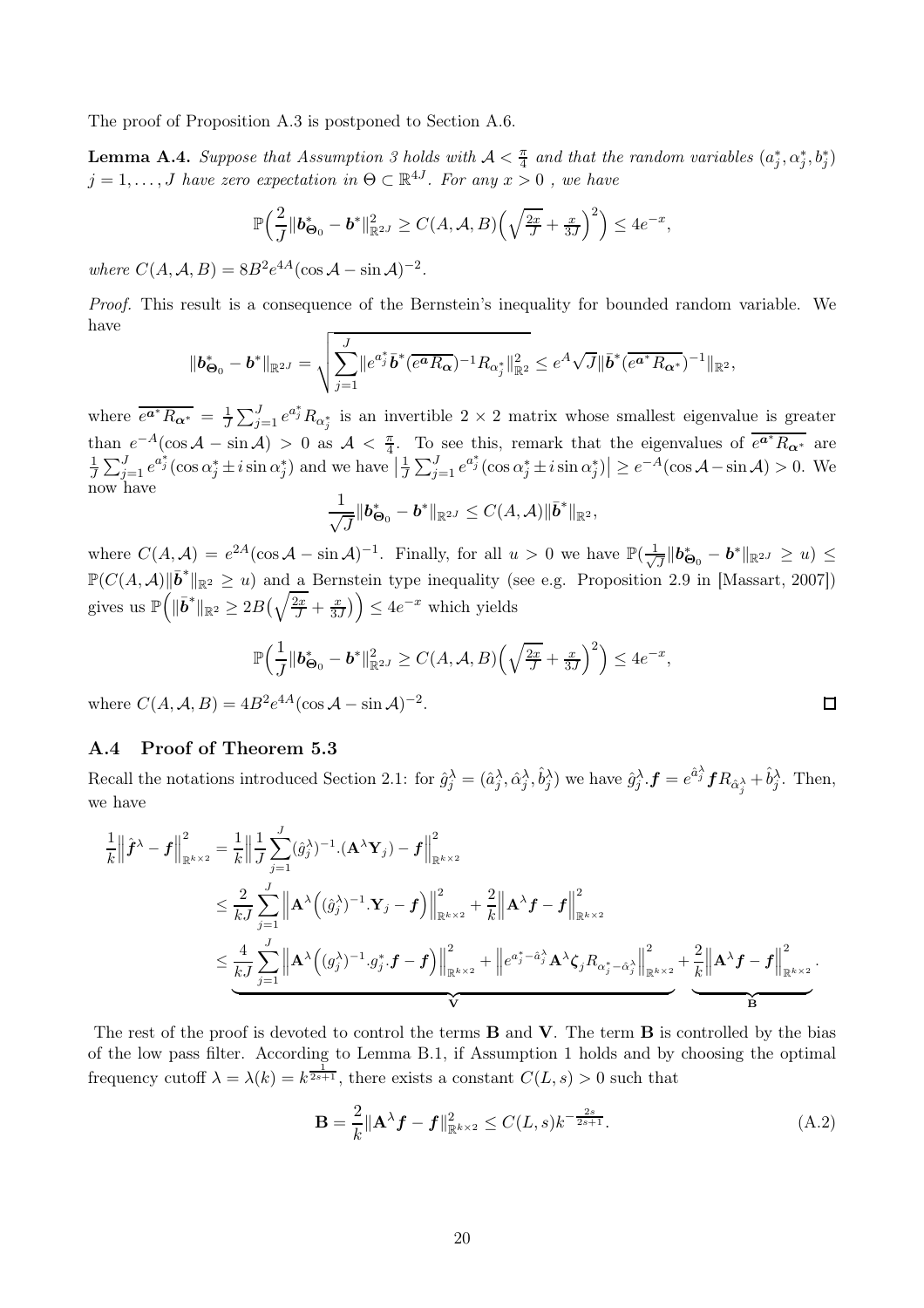The term V contains two expressions. To bound the first one we use Bessel's inequality and Lemma [B.4.](#page-28-1) More precisely, we have for all  $j = 1, \ldots, J$ 

$$
\frac{1}{k} \|\mathbf{A}^{\lambda}((g_j^{\lambda})^{-1} \cdot g_j^* \cdot \mathbf{f} - \mathbf{f})\|_{\mathbb{R}^{k \times 2}}^2 \leq \frac{1}{k} \|(g_j^{\lambda})^{-1} \cdot g_j^* \cdot \mathbf{f} - \mathbf{f}\|_{\mathbb{R}^{k \times 2}}^2
$$
\n
$$
\leq C(A, \mathbf{f}) \|(a_j^* - \hat{a}_j^{\lambda}, \alpha_j^* - \hat{\alpha}_j^{\lambda}, e^{\hat{a}_j^{\lambda}}(b_j^* - \hat{b}_j^{\lambda})R_{-\hat{\alpha}_j^{\lambda}})\|_{\mathbb{R}^4}^2
$$
\n
$$
\leq C(A, \mathbf{f}) \|(a_j^* - \hat{a}_j^{\lambda}, \alpha_j^* - \hat{\alpha}_j^{\lambda})\|_{\mathbb{R}^2}^2 + C(A, \mathbf{f}) \|b_j^* - \hat{b}_j^{\lambda}\|_{\mathbb{R}^2}^2
$$

We can now use Theorem [5.1](#page-12-2) and [5.2](#page-12-3) to derive the following concentration inequality,

$$
\mathbb{P}\bigg(\frac{4}{kJ}\sum_{j=1}^{J} \left\|\mathbf{A}^{\lambda}((g_{j}^{\lambda})^{-1} \cdot g_{j}^{*} \cdot \mathbf{f} - \mathbf{f})\right\|_{\mathbb{R}^{k\times 2}}^{2} \leq C(L,s,A,A,B,\mathbf{f})\Big(A_{1}(k,J,x) + A_{3}(k,J,x) + A_{2}(J,x)\Big)\bigg) \leq 13e^{-x}
$$
\n(A.3)

where  $C(L, s, A, A, B, f) > 0$  is a constant independent of k and J and  $A_1, A_2, A_3$  are defined in the statement of Theorem [5.1](#page-12-2) and [5.2.](#page-12-3) The second term contained in  $V$  is treated by equation [\(A.10\)](#page-22-0) below. Hence, formulas [\(A.3\)](#page-20-1) and [\(A.10\)](#page-22-0) yield

<span id="page-20-2"></span><span id="page-20-1"></span>
$$
\mathbb{P}\bigg(\mathbf{V}\geq C(L,s,A,\mathcal{A},B,\mathbf{f})\Big(A_1(k,J,x)+A_3(k,J,x)+A_2(J,x)\Big)\bigg)\leq 14e^{-x},\tag{A.4}
$$

for some constant  $C(L, s, A, A, B, f) > 0$ . Putting together equations [\(A.2\)](#page-19-1) and [\(A.4\)](#page-20-2) gives

$$
\mathbb{P}\bigg(\frac{1}{k}\|\hat{\boldsymbol{f}}^{\lambda}-\boldsymbol{f}\|_{\mathbb{R}^{k\times2}}^2\geq C(L,s,A,\mathcal{A},B,\boldsymbol{f})\Big(A_1(k,J,x)+A_3(k,J,x)+A_2(J,x)\Big)\bigg)\leq 14e^{-x}.
$$

for some constant  $C(L, s, A, A, B, f) > 0$ . The proof of Theorem [5.3](#page-13-2) is completed.

### <span id="page-20-0"></span>A.5 Proof of Proposition [A.1](#page-18-0)

The mean pattern  $f$  can be decomposed as  $f = \bar{f} + f_0 \in 1_{k \times 2} \oplus 1_{k \times 2}^{\perp}$ . Then,  $f_0$  is the centered version of  $f$  and we can consider the criterion,

$$
D_0(\boldsymbol{a},\boldsymbol{\alpha})=\frac{1}{Jk}\sum_{j=1}^J\left\|e^{a_j^*-a_j}\boldsymbol{f}_0R_{\alpha_j^*-\alpha_j}-\frac{1}{J}\sum_{j'=1}^J e^{a_{j'}^*\boldsymbol{-a}_{j'}}\boldsymbol{f}_0R_{\alpha_{j'}^*\boldsymbol{-\alpha}_{j'}}\right\|_{\mathbb{R}^{k\times 2}}^2.
$$

We now have,

$$
(\hat{a}^{\lambda}, \hat{\alpha}^{\lambda}) = \underset{(\mathbf{a}, \mathbf{\alpha}) \in \Theta_0^{\mathbf{a}, \alpha}}{\operatorname{argmin}} M_0^{\lambda}(\mathbf{a}, \mathbf{\alpha}) \quad \text{and} \quad (\mathbf{a}_{\Theta_0}^*, \mathbf{\alpha}_{\Theta_0}^*) = \underset{(\mathbf{a}, \mathbf{\alpha}) \in \Theta_0^{\mathbf{a}, \alpha}}{\operatorname{argmin}} D_0(\mathbf{a}, \mathbf{\alpha}).
$$

Then, the convergence of  $(\hat{a}^{\lambda}, \hat{\alpha}^{\lambda})$  to  $(a_{\Theta_0}^*, \alpha_{\Theta_0}^*)$  is guaranteed if  $(a_{\Theta_0}^*, \alpha_{\Theta_0}^*)$  is uniquely defined and if there is a uniform convergence in probability of  $M_0^{\lambda}$  to  $D_0$ , see e.g. [\[van der Vaart, 1998\]](#page-29-13). This is the aim of Lemmas [A.5](#page-20-3) and [A.6](#page-21-0) below.

<span id="page-20-3"></span>**Lemma A.5.** Let **f** be a non-degenerated configuration in  $\mathbb{R}^{k \times 2}$ , i.e. **f**  $\notin$  **1**<sub>k×2</sub>. Then, the argmin *of*  $D_0$  *on*  $\Theta_0^{a,\alpha}$  $\mathbf{a}^{\mathbf{a}}_{0}$  is unique and denoted by  $(\mathbf{a}^*_{\mathbf{\Theta}_0}, \mathbf{\alpha}^*_{\mathbf{\Theta}_0}) = (a_j - \bar{\mathbf{a}}^*, \alpha_j - \bar{\mathbf{\alpha}}^*)$ , where  $\bar{\mathbf{a}}^* = \frac{1}{J} \sum_{j=1}^J a_j^*$ ,  $\bar{\boldsymbol{\alpha}}^* = \frac{1}{J}\sum_{j=1}^J \alpha^*_j.$ 

*Proof.* As **f** is a non-degenerated configuration, we have  $f_0 \neq 0$ . Thus, the stabilizer of **f** is reduced to the identity, see Section [2.1.](#page-4-3) Then  $D_0(\boldsymbol{\alpha}, \boldsymbol{\alpha}) = 0$  if and only if there exists  $(a_0, \alpha_0) \in \mathbb{R}^2$  such that  $(a, \alpha) = (\mathbf{a}^*, \alpha^*) * (a_0, \alpha_0) = (a_1^* + a_0, \alpha_1^* + \alpha_0, \dots, a_J + a_0, \alpha_J^* + \alpha_0).$  By choosing  $(a_0, \alpha_0) = (-\mathbf{a}^*, -\mathbf{a}^*)$ we have  $\sum_{j=1}^{J}(a_j^*, \alpha_j^*) * (a_0, \alpha_0) = 0$ . That is  $(a_{\Theta_0}^*, \alpha_{\Theta_0}^*) = (\boldsymbol{a}^*, \boldsymbol{\alpha}^*) * (a_0, \alpha_0) \in \Theta_0^{\boldsymbol{a}, \boldsymbol{\alpha}}$  $a,\alpha \over 0$ .  $\Box$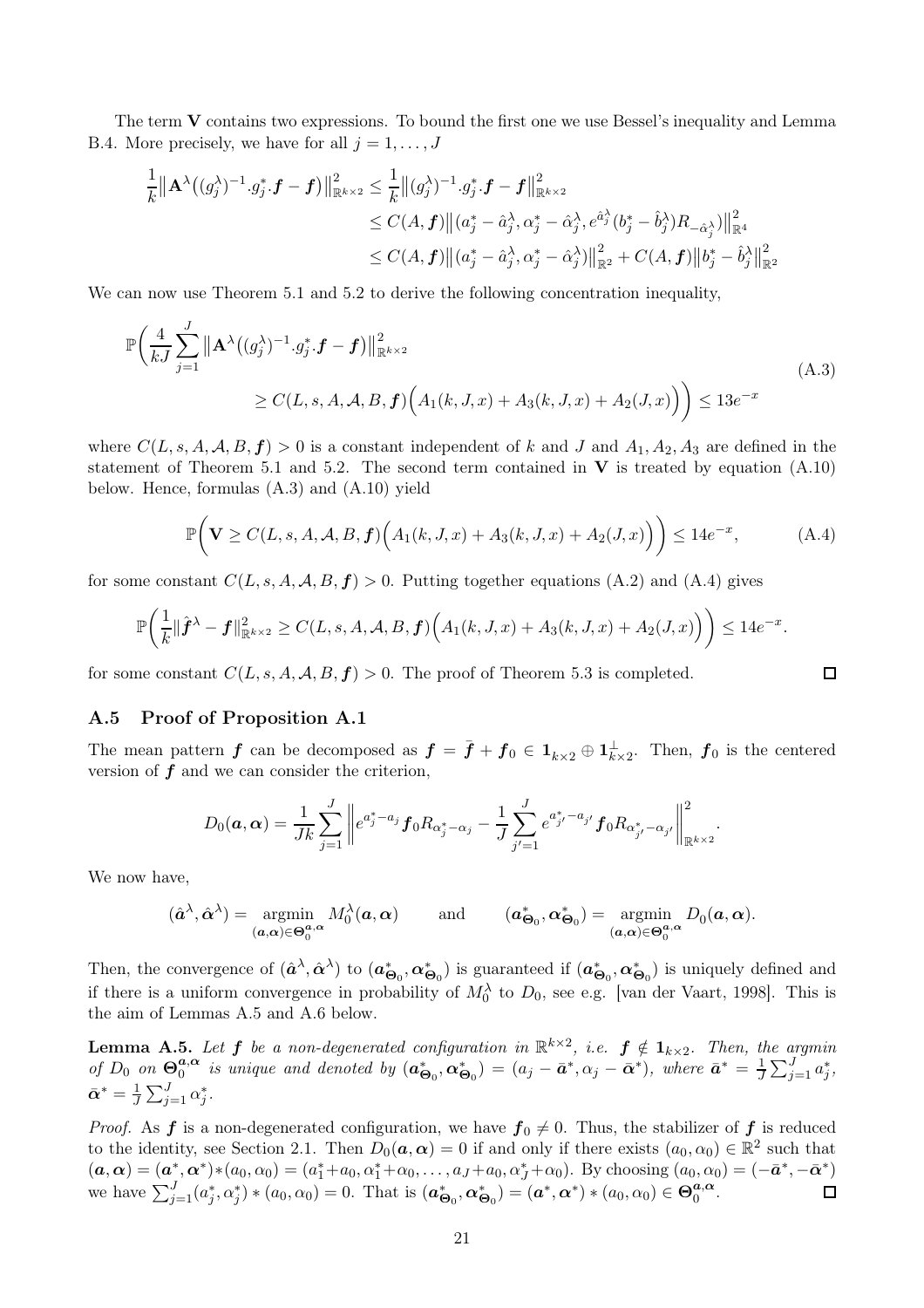<span id="page-21-0"></span>We now show the uniform convergence in probability,

**Lemma A.6.** Suppose that Assumptions [1,](#page-2-0) [2](#page-3-1) and [3](#page-8-1) hold and let  $F : \mathbb{R} \longrightarrow \mathbb{R}$ , with  $F(u) = u + \sqrt{u}$ . *For any* x > 0 *we have*

$$
\mathbb{P}\bigg(\sup_{(\boldsymbol{a},\boldsymbol{\alpha})\in\Theta_0^{\boldsymbol{a},\boldsymbol{\alpha}}}\left|M_0^{\lambda}(\boldsymbol{a},\boldsymbol{\alpha})-D_0(\boldsymbol{a},\boldsymbol{\alpha})\right|\geq C(L,s,A,\boldsymbol{f}_0)\left(F\big(k^{-\frac{2s}{2s+1}}\big)+F\big(V(k,J,x)\big)\right)\bigg)\leq 2e^{-x}
$$

where  $C(L, s, A, f_0) = e^{2A} \max \left\{ \frac{2}{\sqrt{2A}} \right\}$  $\frac{k}{k} \| \bm{f}_0 \|_{\mathbb{R}^{k \times 2}}, \frac{\sqrt{2}e^A}{\sqrt{k}} \| \bm{f}_0 \|_{\mathbb{R}^{k \times 2}}, 2 \Big\} \ \textit{and} \ V(k,J,x) = 3 \gamma_{\max}(k) k^{-\frac{2s}{2s+1}} \big( 1 + 1 \big)$  $F\left(\frac{2x}{Jk}\right)$ ).

*Proof.* Let us write the following decomposition,

$$
M_0^{\lambda}(\mathbf{a}, \mathbf{\alpha}) = \frac{1}{Jk} \sum_{j=1}^J \left\| e^{a_j^* - a_j} f_0 R_{\alpha_j^* - \alpha_j} - \frac{1}{J} \sum_{j'=1}^J e^{a_{j'}^* - a_{j'}} f_0 R_{\alpha_{j'}^* - \alpha_{j'}} \right\|_{\mathbb{R}^{k \times 2}}^2
$$
\n(A.5)

<span id="page-21-1"></span>
$$
+\frac{1}{Jk}\sum_{j=1}^{J}\left\|e^{a_j^*-a_j}(A_0^{\lambda}f-f_0)R_{\alpha_j^*-{\alpha_j}}-\frac{1}{J}\sum_{j'=1}^{J}e^{a_{j'}^*-a_{j'}}(A_0^{\lambda}f-f_0)R_{\alpha_{j'}^*-{\alpha_{j'}}}\right\|_{\mathbb{R}^{k\times 2}}^2
$$
 (A.6)

<span id="page-21-2"></span>
$$
+\frac{2}{Jk}\sum_{j=1}^{J}\left\langle e^{a_j^*-a_j}f_0R_{\alpha_j^*-\alpha_j}-\frac{1}{J}\sum_{j'=1}^{J}e^{a_{j'}^*-a_{j'}}f_0R_{\alpha_{j'}^*-\alpha_{j'}},\right.\\
\left. e^{a_j^*-a_j}(A_0^{\lambda}f-f_0)R_{\alpha_j^*-\alpha_j}-\frac{1}{J}\sum_{j'=1}^{J}e^{a_{j'}^*-a_{j'}}(A_0^{\lambda}f-f_0)R_{\alpha_{j'}^*-\alpha_{j'}}\right\rangle_{\mathbb{R}^{k\times 2}}
$$
\n(A.7)

$$
+\frac{1}{Jk}\sum_{j=1}^{J}\left\|e^{a_j^*-a_j}A_0^{\lambda}\zeta_jR_{\alpha_j^*-{\alpha}_j}-\frac{1}{J}\sum_{j'=1}^{J}e^{a_{j'}^*-a_{j'}}A_0^{\lambda}\zeta_{j'}R_{\alpha_{j'}^*-{\alpha}_j'}\right\|_{\mathbb{R}^{k\times 2}}^2
$$
(A.8)

$$
+\frac{2}{Jk}\sum_{j=1}^{J}\left\langle e^{a_j^*-a_j}A_0^{\lambda}fR_{\alpha_j^*-\alpha_j}-\frac{1}{J}\sum_{j'=1}^{J}e^{a_{j'}^*-a_{j'}}A_0^{\lambda}fR_{\alpha_{j'}^*-\alpha_{j'}},\right.\\ \left. e^{a_j^*-a_j}A_0^{\lambda}\zeta_jR_{\alpha_j^*-\alpha_j}-\frac{1}{J}\sum_{j'=1}^{J}e^{a_{j'}^*-a_{j'}}A_0^{\lambda}\zeta_{j'}R_{\alpha_{j'}^*-\alpha_{j'}}\right\rangle_{\mathbb{R}^{k\times 2}}
$$
\n(A.9)

Then, criterion  $M_0^{\lambda}$  is viewed as a perturbed version of the criterion  $D_0(\boldsymbol{a}, \boldsymbol{\alpha}) = (A.5)$  $D_0(\boldsymbol{a}, \boldsymbol{\alpha}) = (A.5)$ ,

<span id="page-21-5"></span><span id="page-21-4"></span><span id="page-21-3"></span>
$$
M_0^{\lambda}(\boldsymbol{a}, \boldsymbol{\alpha}) = D_0(\boldsymbol{a}, \boldsymbol{\alpha}) + \mathbf{B}_0^{\lambda}(\boldsymbol{a}, \boldsymbol{\alpha}) + \mathbf{V}_0^{\lambda}(\boldsymbol{a}, \boldsymbol{\alpha})
$$

where the bias term is  $\mathbf{B}_0^{\lambda}(\boldsymbol{a}, \boldsymbol{\alpha}) = (A.6) + (A.7)$  $\mathbf{B}_0^{\lambda}(\boldsymbol{a}, \boldsymbol{\alpha}) = (A.6) + (A.7)$  $\mathbf{B}_0^{\lambda}(\boldsymbol{a}, \boldsymbol{\alpha}) = (A.6) + (A.7)$  $\mathbf{B}_0^{\lambda}(\boldsymbol{a}, \boldsymbol{\alpha}) = (A.6) + (A.7)$  and the variance term is  $\mathbf{V}_0^{\lambda}(\boldsymbol{a}, \boldsymbol{\alpha}) = (A.8) + (A.9)$  $\mathbf{V}_0^{\lambda}(\boldsymbol{a}, \boldsymbol{\alpha}) = (A.8) + (A.9)$  $\mathbf{V}_0^{\lambda}(\boldsymbol{a}, \boldsymbol{\alpha}) = (A.8) + (A.9)$  $\mathbf{V}_0^{\lambda}(\boldsymbol{a}, \boldsymbol{\alpha}) = (A.8) + (A.9)$ .

The bias term. We have for any  $(a, \alpha) \in \Theta_0^{a, \alpha}$  $a,\alpha\ 0$ ,

$$
(A.6) = \frac{1}{Jk} \sum_{j=1}^{J} \left\| e^{a_j^* - a_j} (A_0^{\lambda} f - f_0) R_{\alpha_j^* - \alpha_j} \right\|_{\mathbb{R}^{k \times 2}}^2 - \left\| \frac{1}{J} \sum_{j'=1}^{J} e^{a_j^* - a_{j'}} (A_0^{\lambda} f - f_0) R_{\alpha_{j'}^* - \alpha_{j'}} \right\|_{\mathbb{R}^{k \times 2}}^2
$$
  

$$
\leq e^{2A} \frac{1}{k} \left\| A_0^{\lambda} f - f_0 \right\|_{\mathbb{R}^{k \times 2}}^2.
$$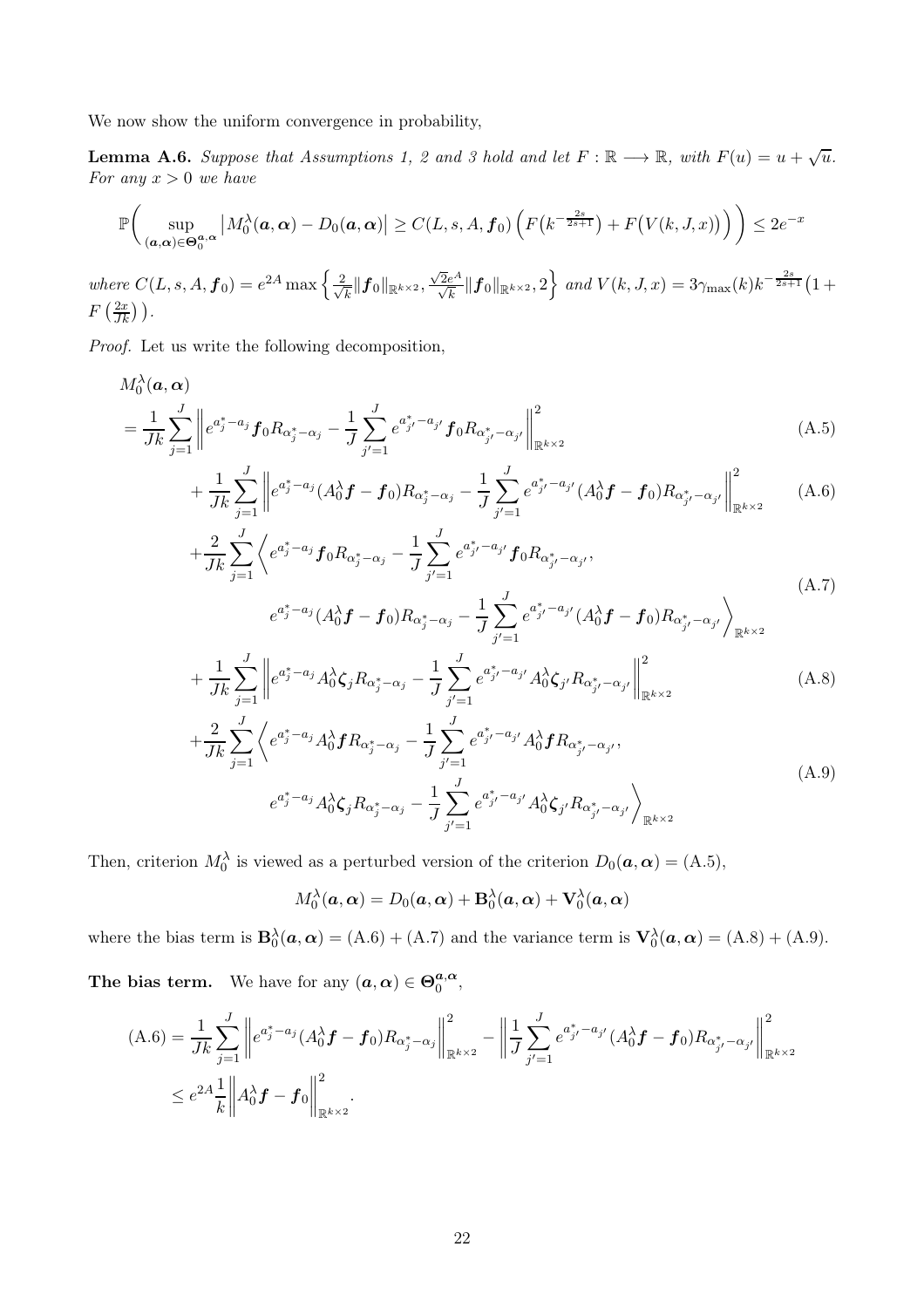A double application of Cauchy-Schwarz inequality implies that,

$$
|(A.7)| \leq \frac{2}{Jk} \sum_{j=1}^{J} \left\| e^{a_j^* - a_j} f_0 R_{\alpha_j^* - \alpha_j} - \frac{1}{J} \sum_{j'=1}^{J} e^{a_{j'}^* - a_{j'}} f_0 R_{\alpha_{j'}^* - \alpha_{j'}} \right\|_{\mathbb{R}^{k \times 2}} \n\left\| e^{a_j^* - a_j} (\mathbf{A}_0^{\lambda} f - f_0) R_{\alpha_j^* - \alpha_j} - \frac{1}{J} \sum_{j'=1}^{J} e^{a_{j'}^* - a_{j'}} (\mathbf{A}_0^{\lambda} f - f_0) R_{\alpha_{j'}^* - \alpha_{j'}} \right\|_{\mathbb{R}^{k \times 2}} \n\leq \frac{2}{k} \left( \frac{1}{J} \sum_{j=1}^{J} e^{2A} \| f_0 R_{\alpha_j^* - \alpha_j} \|_{\mathbb{R}^{k \times 2}}^2 \right)^{\frac{1}{2}} \left( \frac{1}{J} \sum_{j=1}^{J} e^{2A} \| (A_0^{\lambda} f - f_0) R_{\alpha_j^* - \alpha_j} \|_{\mathbb{R}^{k \times 2}}^2 \right)^{\frac{1}{2}} \n= 2e^{2A} \frac{1}{k} \| f_0 \|_{\mathbb{R}^{k \times 2}} \| A_0^{\lambda} f - f_0 \|_{\mathbb{R}^{k \times 2}}.
$$

Finally, by using Lemma [B.1](#page-25-0) we have,

$$
\sup_{(\mathbf{a},\mathbf{\alpha}) \in \mathbf{\Theta}^{\mathbf{a},\mathbf{\alpha}}} |\mathbf{B}_0^{\lambda}(\mathbf{a},\mathbf{\alpha})| \le C_1(L,s,A,\mathbf{f}) \left( k^{-\frac{2s}{2s+1}} + k^{-\frac{s}{2s+1}} \right)
$$
  
where  $C_1(L,s,A,\mathbf{f}) = C(L,s)e^{2A} \max \left\{ 2\frac{1}{\sqrt{k}} \|\mathbf{f}_0\|_{\mathbb{R}^{k \times 2}}, 1 \right\}.$ 

**The variance term.** First, the term [\(A.9\)](#page-21-5) is by the Cauchy-Schwarz inequality controlled by  $2e^{2A} \frac{1}{\sqrt{2}}$ k  $||f_0||_{\mathbb{R}^{k\times2}}\sqrt{(A.8)}$  $||f_0||_{\mathbb{R}^{k\times2}}\sqrt{(A.8)}$  $||f_0||_{\mathbb{R}^{k\times2}}\sqrt{(A.8)}$ . The term  $(A.8)$  is bounded from above by  $\frac{1}{Jk}\sum_{j=1}^J e^{2A}||A_0^{\lambda}\zeta_j||_{\mathbb{R}^{k\times2}}^2$ . To derive an upper bound in probability, note that we have the following equality in law,

<span id="page-22-0"></span>.

$$
\sum_{j=1}^{J} ||A_0^{\lambda} \zeta_j||_{\mathbb{R}^{k \times 2}}^2 = \xi' \mathbf{B} \xi,
$$

with  $\mathbf{B} = \left[ Id_J \otimes \mathbf{\Sigma}^{\frac{1}{2}} \right] \left[ Id_{2J} \otimes (A_0^{\lambda})' A_0^{\lambda} \right] \left[ Id_J \otimes \mathbf{\Sigma}^{\frac{1}{2}} \right] \in \mathbb{R}^{2Jk \times 2Jk}$  and  $\xi = (\xi_1, \ldots, \xi_{2Jk})'$  is a centered Gaussian vector of variance  $Id_{2Jk}$ . We have  $\text{tr}(Id_J \otimes \Sigma) \leq 2Jk\gamma_{\max}(k)$  and  $\text{tr}((A_0^{\lambda})' A_0^{\lambda}) = \frac{2\lambda+1}{k}$ . Using a classical concentration inequality for quadratic form of multivariate Gaussian random variables, see e.g. [\[Laurent & Massart, 2000\]](#page-29-14) Lemma 1, we have for all  $x > 0$ ,  $\mathbb{P}(\xi' \mathbf{B}\xi \geq 2Jk\gamma_{\max}(k)\frac{2\lambda+1}{k}$  +  $2\gamma_{\max}(k)\frac{2\lambda+1}{k}$  $\sqrt{x2Jk} + 4x\gamma_{\max}(k)\frac{2\lambda+1}{k}\right) \leq e^{-x}$ , which yields together with formula [\(A.2\)](#page-19-1),

$$
\mathbb{P}\bigg(\frac{1}{Jk}\sum_{j=1}^{J}e^{2A}||A_{0}^{\lambda}\zeta_{j}||_{\mathbb{R}^{k\times2}}^{2} \ge 6e^{2A}\gamma_{\max}(k)k^{-\frac{2s}{2s+1}}\Big(1+\sqrt{2\frac{x}{Jk}}+2\frac{x}{Jk}\Big)\bigg) \le e^{-x}.\tag{A.10}
$$

Hence we have,

$$
\mathbb{P}\left(\sup_{(\mathbf{a},\mathbf{\alpha})\in\Theta^{\mathbf{a},\mathbf{\alpha}}}|V_0^\lambda(\mathbf{a},\mathbf{\alpha})+B_0^\lambda(\mathbf{a},\mathbf{\alpha})|\right)
$$
\n
$$
\geq C(L,s,A,\mathbf{f}_0)\left(k^{-\frac{2s}{2s+1}}+k^{-\frac{s}{2s+1}}+V_1(k,J,x)+\sqrt{V_1(k,J,x)}\right)\right)\leq 2e^{-x},
$$
\n
$$
C(L,s,A,\mathbf{f}_0)=e^{2A}\max\left\{\frac{2}{5}\|\mathbf{f}_0\|_{L^2}\leq \frac{1}{5}\|\mathbf{f}_0\|_{L^2}\right\}\left\{\frac{1}{2}\|\mathbf{f}_0\|_{L^2}\right\}.
$$

 $\frac{1}{k} \|f_0\|_{\mathbb{R}^{k\times 2}} \sqrt{2}e^A, 2\}$  and  $V_1(k, J, x) = 3 \frac{\gamma_{\max}(k)}{k^{\frac{2s}{2s+1}}} (1 +$ where  $C(L, s, A, f_0) = e^{2A} \max \left\{ \frac{2}{\sqrt{2}} \right\}$  $\frac{k}{k}\|\boldsymbol{f}_0\|_{\mathbb{R}^{k\times 2}}, \frac{1}{\sqrt{k}}$  $\sqrt{2\frac{x}{Jk}}+2\frac{x}{Jk}$ . П

For a fixed  $J \in \mathbb{N}$ , the convergence of the M-estimator  $(\hat{a}^{\lambda}, \hat{\alpha}^{\lambda})$  to  $(a_{\Theta_0}^*, \alpha_{\Theta_0}^*)$  when  $k \to \infty$  is guaranteed by Lemma [A.5](#page-20-3) and [A.6,](#page-21-0) see e.g. [\[van der Vaart, 1998\]](#page-29-13). Nevertheless, we are able to give a rate of convergence and non-asymptotic bounds in  $k$  and  $J$  by using the classical inequality,

$$
|D_0(\hat{\boldsymbol{a}}^{\lambda}, \hat{\boldsymbol{\alpha}}^{\lambda}) - D_0(\boldsymbol{a}^*_{\boldsymbol{\Theta}_0}, \boldsymbol{\alpha}^*_{\boldsymbol{\Theta}_0})| \leq 2 \sup_{(\boldsymbol{a}, \boldsymbol{\alpha}) \in \boldsymbol{\Theta}_0^{\boldsymbol{a}, \boldsymbol{\alpha}}} |D_0(\boldsymbol{a}, \boldsymbol{\alpha}) - M_0^{\lambda}(\boldsymbol{a}, \boldsymbol{\alpha})|.
$$

<span id="page-22-1"></span>This, together with Lemma [A.7](#page-22-1) below will prove Proposition [A.1.](#page-18-0)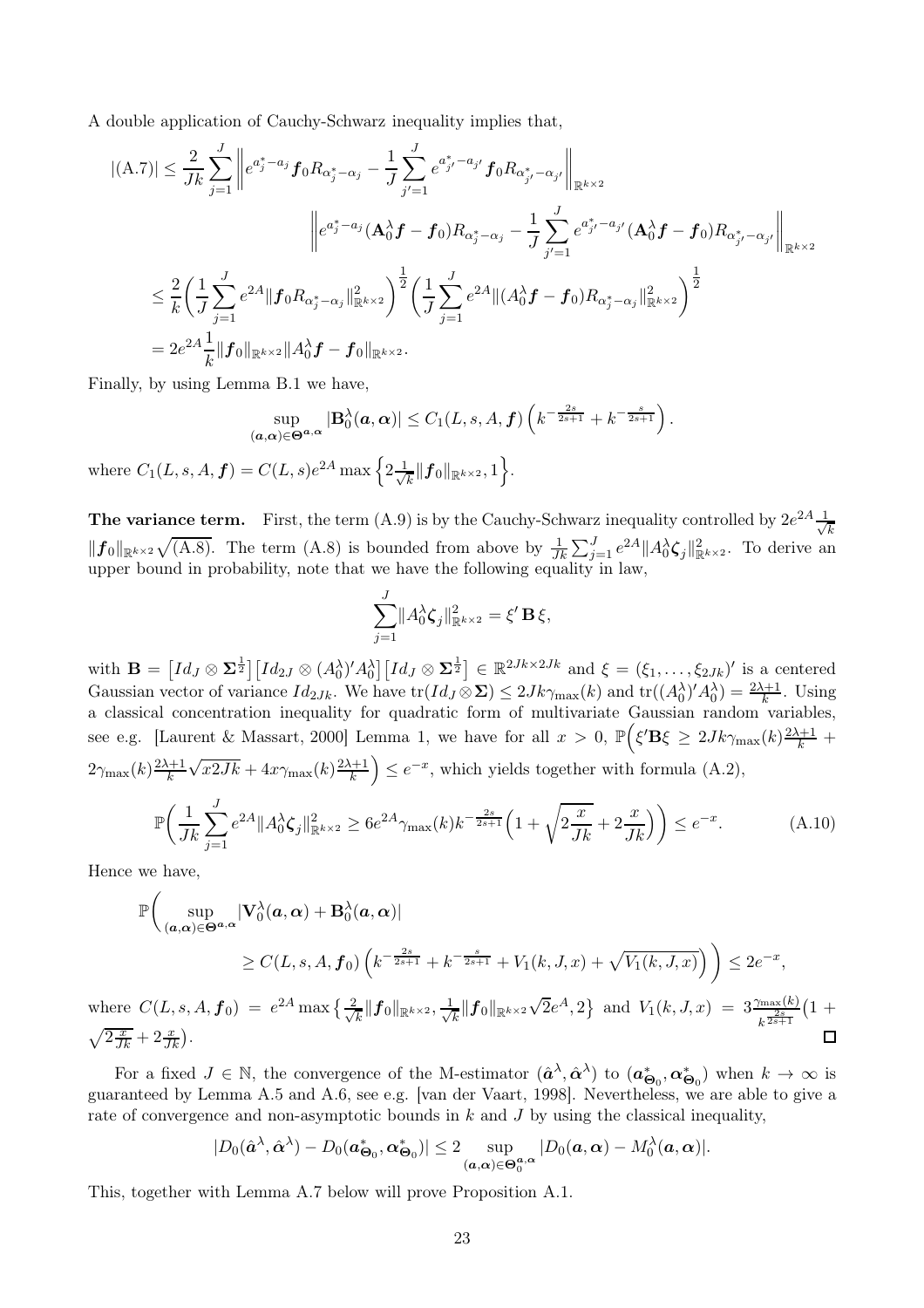**Lemma A.7.** Assume that  $A, \mathcal{A} < 0.1$ . There exists a constant  $C(A, \mathcal{A}) > 0$  independent of J such *that for all*  $(a, \alpha) \in \Theta^{a, \alpha}$  *we have* 

$$
\left|D_0(\boldsymbol{a},\boldsymbol{\alpha})-D_0(\boldsymbol{a}_{\boldsymbol{\Theta}_0}^*,\boldsymbol{\alpha}_{\boldsymbol{\Theta}_0}^*)\right|\geq C(A,\mathcal{A},\boldsymbol{f}_0)\frac{1}{J}\left\|(\boldsymbol{a}-\boldsymbol{a}_{\boldsymbol{\Theta}_0}^*,\boldsymbol{\alpha}-\boldsymbol{\alpha}_{\boldsymbol{\Theta}_0}^*)\right\|_{\mathbb{R}^{2J}}^2,
$$

*where*  $C(A, \mathcal{A}, \mathbf{f}_0) = C(A, \mathcal{A}) \frac{1}{k} ||\mathbf{f}_0||_{\mathbb{R}^{k \times 2}}^2$ .

*Proof.* By definition, given a  $(a^*, \alpha^*) \in [-A, A]^J \times [-A, A]^J$ , the point  $(a_{\Theta_0}^*, \alpha_{\Theta_0}^*)$  is the unique minimum of  $D_0$  on  $\mathbf{\Theta}_0^{\mathbf{a},\mathbf{\alpha}} = [-A,A]^J \cap \mathbb{1}_J^{\perp} \times [-A,A]^J \cap \mathbb{1}_J^{\perp}$ . Then, for all  $(\mathbf{a}, \mathbf{\alpha}) \in \mathbf{\Theta}_0^{\mathbf{a},\mathbf{\alpha}}$  $\binom{a,\alpha}{0}$ , there exists a  $\mathbf{c} = \mathbf{c}(\boldsymbol{a}, \boldsymbol{\alpha}) \in \Theta_0^{\boldsymbol{a}, \boldsymbol{\alpha}}$  $a_0^{a,\alpha}$  such that the Taylor expansion of  $D_0$  at  $(a_{\Theta_0}^*, \alpha_{\Theta_0}^*)$  can be written,

$$
D_0(\boldsymbol{a},\boldsymbol{\alpha}) - D_0(\boldsymbol{a}_{\boldsymbol{\Theta}_0}^*,\boldsymbol{\alpha}_{\boldsymbol{\Theta}_0}^*) = \frac{1}{2}(\boldsymbol{a}-\boldsymbol{a}_{\boldsymbol{\Theta}_0}^*,\boldsymbol{\alpha}-\boldsymbol{\alpha}_{\boldsymbol{\Theta}_0}^*)'[\nabla^2 D_0(\boldsymbol{a}_{\boldsymbol{\Theta}_0}^*,\boldsymbol{\alpha}_{\boldsymbol{\Theta}_0}^*)](\boldsymbol{a}-\boldsymbol{a}_{\boldsymbol{\Theta}_0}^*,\boldsymbol{\alpha}-\boldsymbol{\alpha}_{\boldsymbol{\Theta}_0}^*) \\ + \frac{1}{6}[\nabla^3 D_0(\mathbf{c})](\boldsymbol{a}-\boldsymbol{a}_{\boldsymbol{\Theta}_0}^*,\boldsymbol{\alpha}-\boldsymbol{\alpha}_{\boldsymbol{\Theta}_0}^*).
$$

Let  $\delta = \max\{A, A\}$ . This, together with Lemma [B.2](#page-26-1) and [B.3](#page-27-0) imply that

$$
D_0(\boldsymbol{a},\boldsymbol{\alpha}) - D_0(\boldsymbol{a}^*_{\boldsymbol{\Theta}_0},\boldsymbol{\alpha}^*_{\boldsymbol{\Theta}_0}) \geq \frac{1}{2}(\boldsymbol{a}-\boldsymbol{a}^*_{\boldsymbol{\Theta}_0},\boldsymbol{\alpha}-\boldsymbol{\alpha}^*_{\boldsymbol{\Theta}_0})'[\nabla^2 D_0(\boldsymbol{a}^*_{\boldsymbol{\Theta}_0},\boldsymbol{\alpha}^*_{\boldsymbol{\Theta}_0})](\boldsymbol{a}-\boldsymbol{a}^*_{\boldsymbol{\Theta}_0},\boldsymbol{\alpha}-\boldsymbol{\alpha}^*_{\boldsymbol{\Theta}_0}) \\ - \delta \frac{40}{6}e^{2A}\|\boldsymbol{f}_0\|^2_{\mathbb{R}^{k\times2}}\frac{1}{Jk}\left\|(\boldsymbol{a}-\boldsymbol{a}^*_{\boldsymbol{\Theta}_0},\boldsymbol{\alpha}-\boldsymbol{\alpha}^*_{\boldsymbol{\Theta}_0})\right\|^2_{\mathbb{R}^{2J}} \\ \geq \|\boldsymbol{f}_0\|^2_{\mathbb{R}^{k\times2}}\frac{1}{Jk}\left\|(\boldsymbol{a}-\boldsymbol{a}^*_{\boldsymbol{\Theta}_0},\boldsymbol{\alpha}-\boldsymbol{\alpha}^*_{\boldsymbol{\Theta}_0})\right\|^2_{\mathbb{R}^{2J}}\left(e^{-2A}-\delta \frac{40}{6}e^{2A}\right).
$$

Hence, one can choose  $\delta > 0$  sufficiently small such that  $\left(e^{-2A} - \delta \frac{40}{6}\right)$  $\frac{10}{6}e^{2A}$ ) is strictly positive for all J and k. For example, we have  $(e^{-2\delta} - \delta \frac{40}{6})$  $\frac{10}{6}e^{2\delta}$  > 0, if  $\delta < 0.1$ . Then, using such a  $\delta$  it follows that for all  $(\boldsymbol{a}, \boldsymbol{\alpha}) \in \boldsymbol{\Theta}_0^{\boldsymbol{a}, \boldsymbol{\alpha}}$  $a,\alpha\over 0,$ 

$$
\left|D_0(\boldsymbol{a},\boldsymbol{\alpha})-D_0(\boldsymbol{a}_{\boldsymbol{\Theta}_0}^*,\boldsymbol{\alpha}_{\boldsymbol{\Theta}_0}^*)\right|\geq C(A,\mathcal{A})\frac{1}{k}\|\boldsymbol{f}_0\|_{\mathbb{R}^{k\times2}}^2\frac{1}{J}\left\|(\boldsymbol{a}-\boldsymbol{a}_{\boldsymbol{\Theta}_0}^*,\boldsymbol{\alpha}-\boldsymbol{\alpha}_{\boldsymbol{\Theta}_0}^*)\right\|_{\mathbb{R}^{2J}}^2.
$$

The proof of Proposition [A.1](#page-18-0) is almost done. Remark that Lemma [A.7](#page-22-1) ensures that for all  $u \ge 0$  we  $\text{have } \mathbb{P}\big(\frac{1}{J} \| (\hat{\boldsymbol{a}}^{\lambda}, \hat{\boldsymbol{\alpha}}^{\lambda}) - (\boldsymbol{a}^*_{\boldsymbol{\Theta}_0}, \boldsymbol{\alpha}^*_{\boldsymbol{\Theta}_0}) \|_{\mathbb{R}^{2J}}^2 \geq u \big) \leq \mathbb{P}\big(\frac{2}{C(A, A, f_0)} \sup_{\boldsymbol{a}, \boldsymbol{\alpha}} \sum_{s \in \mathcal{A}} |\boldsymbol{M}_0^{\lambda}(\boldsymbol{a}, \boldsymbol{\alpha}) - D_0(\boldsymbol{a}, \boldsymbol{\alpha})| \geq u \big).$ Lemma [A.6](#page-21-0) ensures that there is a constant  $C(L, s, A, A, f_0)$  such that for all  $x > 0$ ,

$$
\mathbb{P}\Big(\frac{1}{J}\|(\hat{\boldsymbol{a}}^{\lambda},\hat{\boldsymbol{\alpha}}^{\lambda})-(\boldsymbol{a}^*_{\boldsymbol{\Theta}_0},\boldsymbol{\alpha}^*_{\boldsymbol{\Theta}_0})\|_{\mathbb{R}^{2J}}^2 \geq C(L,s,A,\mathcal{A},\boldsymbol{f}_0)(F(k^{-\frac{2s}{2s+1}})+F(V_1(k,J,x))\Big) \leq 2e^{-x}.
$$

where  $V_1(k, J, x) = \gamma_{\text{max}}(k) k^{-\frac{2s}{2s+1}} \left(1 + \sqrt{2\frac{x}{Jk}} + 2\frac{x}{Jk}\right)$  and  $F: \mathbb{R} \longrightarrow \mathbb{R}$ , with  $F(u) = u + \sqrt{u}$ .  $\Box$ 

#### <span id="page-23-0"></span>A.6 Proof of Proposition [A.3](#page-18-1)

First of all remark that, thanks to formulas [\(3.3\)](#page-9-0) and [\(4.5\)](#page-11-3), we have explicit expressions of  $b^*_{\Theta_0}$  =  $\operatorname{argmin}_{\boldsymbol{b}\in\Theta_0^{\boldsymbol{b}}} \bar{D}(\boldsymbol{a}^*,\boldsymbol{\alpha}^*,\boldsymbol{b})$  and of  $\hat{\boldsymbol{b}}^{\lambda} = \operatorname{argmin}_{\boldsymbol{b}\in\Theta_0^{\boldsymbol{b}}} \bar{M}(\hat{\boldsymbol{a}}^{\lambda},\hat{\boldsymbol{\alpha}}^{\lambda},\boldsymbol{b})$ . Indeed, we have,

$$
\boldsymbol{b}_{\Theta_0}^* = (b_1^* - e^{a_1^*} \bar{b}^* (\overline{e^{a^*} R_{\alpha^*}})^{-1} R_{\alpha_1^*}, \dots, b_J^* - e^{a_J^*} \bar{b}^* (\overline{e^{a^*} R_{\alpha^*}})^{-1} R_{\alpha_J^*}),
$$

where  $\overline{e^{a^*}R_{\alpha^*}} = \frac{1}{J}\sum_{j=1}^J e^{a_j^*}R_{\alpha_j^*} \in \mathbb{R}^{2 \times 2}, \, \bar{\bm{b}}^* = \frac{1}{J}\sum_{j=1}^J b_j^* \in \mathbb{R}^2$  and

$$
\hat{\boldsymbol{b}}^{\lambda} = (\bar{\mathbf{Y}}_1 - e^{\hat{a}_1^{\lambda}} \bar{\mathbf{Y}} (\overline{e^{\hat{a}^{\lambda}} R_{\hat{\alpha}^{\lambda}}})^{-1} R_{\hat{\alpha}_1^{\lambda}}, \dots, \bar{\mathbf{Y}}_J - e^{\hat{a}_J^{\lambda}} \bar{\mathbf{Y}} (\overline{e^{\hat{a}^{\lambda}} R_{\hat{\alpha}^{\lambda}}})^{-1} R_{\hat{\alpha}_J^{\lambda}})
$$

where  $\overline{e^{\hat{a}^\lambda}R_{\hat{\alpha}^\lambda}} \;=\; \frac{1}{J}\sum_{j=1}^J e^{\hat{a}^\lambda_j}R_{\hat{\alpha}^\lambda_j} \;\in\; \mathbb{R}^{2\times 2}, \;\bar{\mathbf{Y}}_j \;=\; \frac{1}{k}\sum_{\ell=1}^k [\mathbf{Y}_j]_\ell \;=\; e^{a_j^*} \bar{\boldsymbol{f}} R_{\alpha_j^*} \,+\, b_j^* \,+\, e^{a_j^*} \bar{\boldsymbol{\zeta}}_j R_{\alpha_j^*} \;\in\; \mathbb{R}^{2}$ where  $\bar{f} = \frac{1}{k}$  $\frac{1}{k}\sum_{\ell=1}^k \bm{f}_{\ell} \, \in \, \mathbb{R}^2, \; \bar{\bm{\zeta}}_j \, = \, \frac{1}{k}$  $\frac{1}{k}\sum_{\ell=1}^k [\boldsymbol{\zeta}_j]_\ell \in \mathbb{R}^2$  and  $\bar{\mathbf{Y}} = \frac{1}{J}$  $\frac{1}{J}\sum_{j=1}^J \bar{\mathbf{Y}}_j \ =\ \bar{\bm{f}}(\overline{e^{\bm{a}^*}R_{\bm{\alpha}^*}}) + \bar{\bm{b}}^* \ +$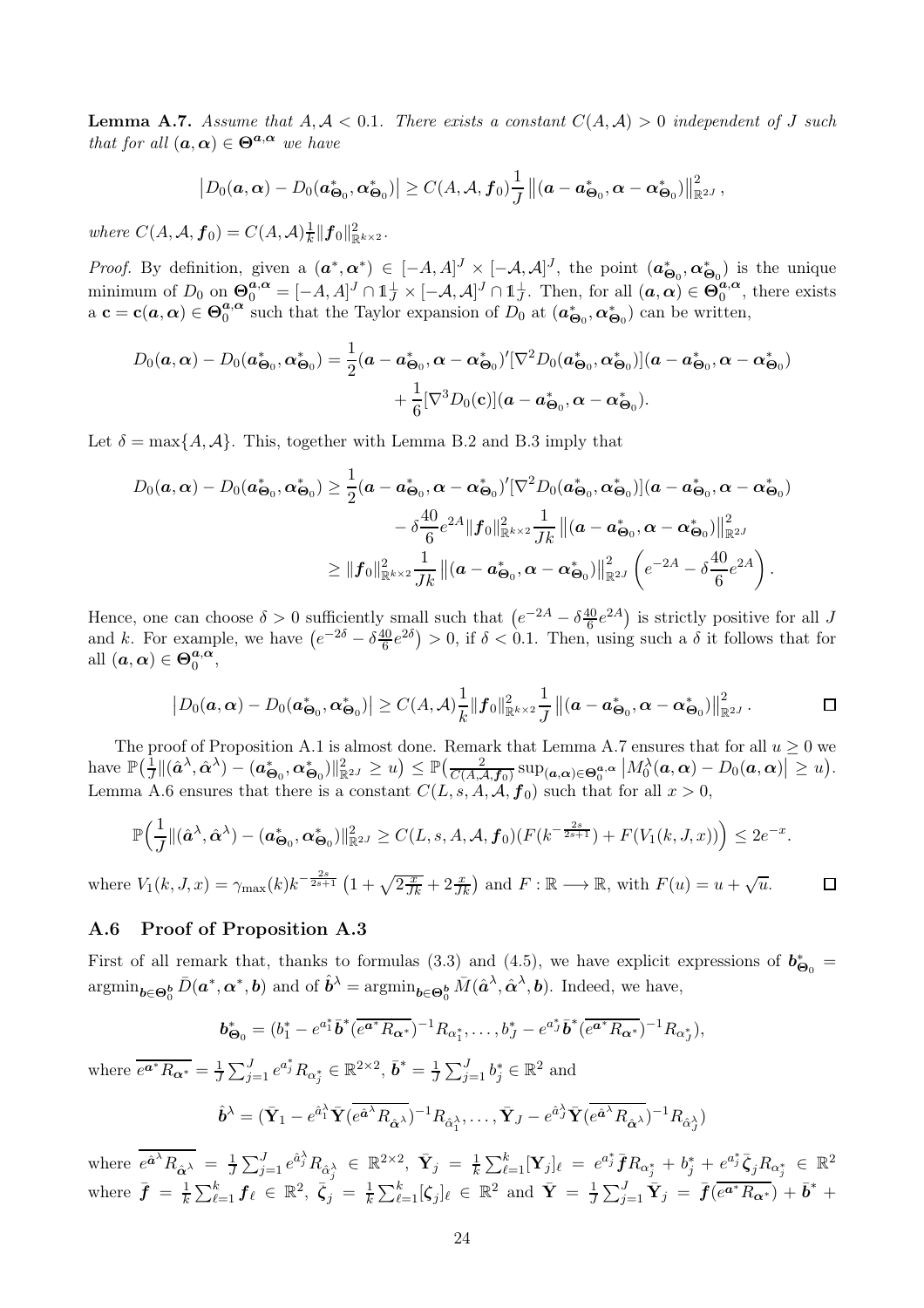$\frac{1}{J}\sum_{j=1}^{J}e^{a_j^*}\bar{\zeta}_jR_{\alpha_j^*}\in\mathbb{R}^2$ . Thence, we have

$$
\frac{1}{J} \|\boldsymbol{b}_{\Theta_0}^* - \hat{\boldsymbol{b}}^{\lambda}\|_{\mathbb{R}^{2J}}^2 \le \frac{1}{J} \sum_{j=1}^J \|\bar{\boldsymbol{f}}(e^{a_j^*} R_{\alpha_j^*} - e^{\hat{a}_j^{\lambda}} (\overline{e^{a^*} R_{\alpha^*}}) (\overline{e^{\hat{a}^{\lambda}} R_{\hat{\alpha}^{\lambda}}})^{-1} R_{\hat{\alpha}_j^{\lambda}})\|_{\mathbb{R}^2}^2 \tag{A.11}
$$

$$
+ \|\bar{b}^*(e^{a_j^*}(\overline{e^{a^*}R_{\alpha^*}})^{-1}R_{\alpha_j^*} - e^{\hat{a}_j^{\lambda}}(\overline{e^{\hat{a}^{\lambda}}R_{\hat{\alpha}^{\lambda}}})^{-1}R_{\hat{\alpha}_j^{\lambda}})\|_{\mathbb{R}^2}^2
$$
(A.12)

<span id="page-24-2"></span><span id="page-24-1"></span><span id="page-24-0"></span>
$$
+ \|e^{a_j^*} \bar{\zeta}_j R_{\alpha_j^*} \|_{\mathbb{R}^2}^2 + \|e^{\hat{a}_j^{\lambda}} (\overline{e^{a^*} \zeta R_{\alpha^*}}) (\overline{e^{\hat{a}^{\lambda}} R_{\hat{\alpha}^{\lambda}}})^{-1} R_{\hat{\alpha}_j^{\lambda}} \|_{\mathbb{R}^2}^2 \tag{A.13}
$$

where  $\overline{(e^{a*}\zeta R_{\alpha^*})} = \frac{1}{J}\sum_{j=1}^J e^{a_j^*}\overline{\zeta}_j R_{\alpha_j^*} \in \mathbb{R}^2$ . The rest of the proof is devoted to the control of the terms [\(A.11\)](#page-24-0), [\(A.12\)](#page-24-1) and [\(A.13\)](#page-24-2).

In this section, we denotes by  $\|\cdot\|_{op}$  the operator norm of a 2 × 2 matrix, *i.e.*  $\|A\|_{op} = |\gamma_{\max}(A)|$ where  $\gamma_{\text{max}}(A)$  denotes the largest eigenvalue of a matrix  $A \in \mathbb{R}^{2 \times 2}$ . Note by the way that the eigenvalues of the matrix  $\frac{1}{J}\sum_{j=1}^{J}e^{a_j}R_{\alpha_j} \in \mathbb{R}^{2\times 2}$  are  $\frac{1}{J}\sum_{j=1}^{J}e^{a_j}(\cos(\alpha_j) \pm i\sin(\alpha_j))$  for any J and  $(a_1,\ldots,a_J,\alpha_1,\ldots,\alpha_J) \in [-A,A]^J \times [-A,A]^J$ . It yields  $||e^{-a_j}R_{-\alpha_j}||_{op} \le e^A$  and  $||(\overline{e^aR_{\alpha}})^{-1}||_{op} \le$  $e^A(\cos(A) - \sin(A))^{-1}$  which is a positive real number since by hypothesis we have  $A < \frac{\pi}{4}$  $\frac{\pi}{4}$ . We are now able to derive an upper bound for [\(A.11\)](#page-24-0),

$$
(A.11) \leq \|\bar{f}\|_{\mathbb{R}^{2}}^{2} \frac{1}{J} \sum_{j=1}^{J} \|e^{a_{j}^{*}} R_{\alpha_{j}^{*}} - e^{\hat{a}_{j}^{*}} (\overline{e^{a^{*}} R_{\alpha^{*}}}) (\overline{e^{\hat{a}^{*}} R_{\hat{\alpha}^{\lambda}}})^{-1} R_{\hat{\alpha}_{j}^{*}} \|_{op}^{2}
$$
  
\n
$$
\leq e^{2A} \|\bar{f}\|_{\mathbb{R}^{2}}^{2} \frac{1}{J} \sum_{j=1}^{J} \|e^{a_{j}^{*}} R_{\alpha_{j}^{*}} (e^{-\hat{a}_{j}^{*}} R_{-\hat{\alpha}_{j}^{*}}) - (\overline{e^{a^{*}} R_{\alpha^{*}}}) (\overline{e^{\hat{a}^{*}} R_{\hat{\alpha}^{\lambda}}})^{-1} \|_{op}^{2}
$$
  
\n
$$
\leq 2e^{2A} \|\bar{f}\|_{\mathbb{R}^{2}}^{2} \frac{1}{J} \sum_{j=1}^{J} \|e^{-\hat{a}_{j}^{*}} R_{-\hat{\alpha}_{j}^{*}} \|_{op}^{2} \|e^{a_{j}^{*}} R_{\alpha_{j}^{*}} - e^{\hat{a}_{j}^{*}} R_{\hat{\alpha}_{j}^{*}} \|_{op}^{2}
$$
  
\n
$$
+ 2e^{2A} \|\bar{f}\|_{\mathbb{R}^{2}}^{2} \| (\overline{e^{a^{*}} R_{\hat{\alpha}^{\lambda}}})^{-1} \|_{op}^{2} \| (\overline{e^{a^{*}} R_{\alpha^{*}}}) - (\overline{e^{a^{*}} R_{\hat{\alpha}^{\lambda}}}) \|_{op}^{2}
$$

It is now easy to show that there exists a constant  $C(A, \mathcal{A}, f) > 0$  independent of k and J such that

<span id="page-24-3"></span>
$$
(A.11) \le C(A, \mathcal{A}, f) \frac{1}{J} \sum_{j=1}^{J} \|(a_j^* - \hat{a}_j^{\lambda}, \alpha_j^* - \hat{\alpha}_j^{\lambda})\|_{\mathbb{R}^2}^2.
$$
\n(A.14)

The term  $(A.12)$  is very similar to the term  $(A.11)$  and we have

<span id="page-24-4"></span>
$$
(A.12) \le C(A, \mathcal{A}, B) \frac{1}{J} \sum_{j=1}^{J} \left\| (a_j^* - \hat{a}_j^{\lambda}, \alpha_j^* - \hat{\alpha}_j^{\lambda}) \right\|_{\mathbb{R}^2}^2, \tag{A.15}
$$

for some constant  $C(A, \mathcal{A}, B) > 0$  independent of k and J. By using formula  $(A.14)$ ,  $(A.15)$  and Proposition [A.1](#page-18-0) together, there exists a constant  $C(L, s, A, A, B, f)$  independent of k and J such that for all  $x > 0$ ,

<span id="page-24-5"></span>
$$
\mathbb{P}\Big((A.11) + (A.12) \ge C(L, s, A, \mathcal{A}, B, \mathbf{f})\big(F(k^{-\frac{2s}{2s+1}}) + F(V_1(k, J, x))\big)\Big) \le 4e^{-x},\tag{A.16}
$$

where  $V_1(k, J, x)$  is defined in statement of proposition [A.1](#page-18-0) and  $F(u) = u + \sqrt{u}$  for  $u \ge 0$ .

The term [\(A.13\)](#page-24-2) can be bounded in probability as follows. First of all, remark that there exists a constant  $C(A, \mathcal{A}) > 0$  such that

$$
(A.13) \le C(A, \mathcal{A}) \frac{1}{J} \sum_{j=1}^{J} ||\bar{\zeta}_j||_{\mathbb{R}^2}^2.
$$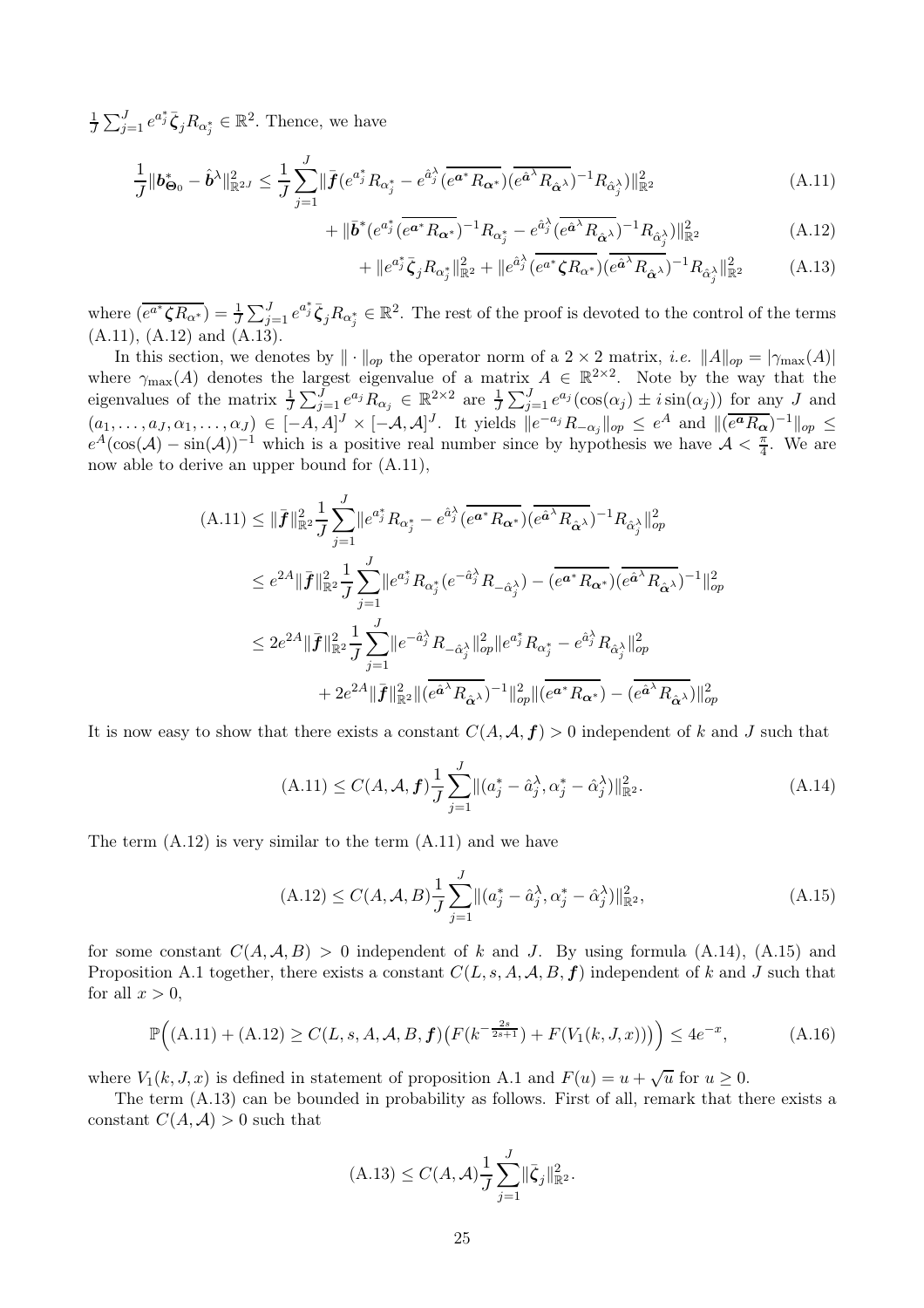Then, for all  $j = 1, \ldots, J$ , the random variable  $\bar{\zeta}_j = \frac{1}{k}$  $\frac{1}{k}\sum_{\ell=1}^k ([\boldsymbol{\zeta}_j^{(1)}$  $\mathcal{G}_j^{(1)}]_\ell, [\boldsymbol{\zeta}_j^{(2)}]$  $j^{(2)}_{j} |_{\ell}$   $\in \mathbb{R}^{2}$  can be written

$$
(\bar{\zeta}_j^1, \bar{\zeta}_j^2)' = \frac{1}{k} \begin{pmatrix} \mathbb{1}'_k & 0'_k \\ 0'_k & \mathbb{1}'_k \end{pmatrix} ([\zeta_j^{(1)}]_1, \dots, [\zeta_j^{(1)}]_k, [\zeta_j^{(2)}]_1, \dots, [\zeta_j^{(2)}]_k)'
$$

where  $0_k$  is a column vector of k zeros. The random vector  $(\bar{\zeta}_j^1, \bar{\zeta}_j^2)'$  is a two dimensional centered  $_j, \boldsymbol{\varsigma}_j$ Gaussian vector of variance  $\mathbf{V} = \frac{1}{k^2}$  $\begin{pmatrix} 1_k' & 0_k' \end{pmatrix}$  $0_k^{\prime \prime} \quad 1_k^{\prime \prime}$  $\sum_{k=1}^{n} \begin{pmatrix} 1 & 0 & 0 \\ 0 & 0 & 0 \\ 0 & 0 & 0 \end{pmatrix}$  $0_k$  1<sub>k</sub> ). The  $2 \times 2$  matrix **V** is of trace less or equal to  $\frac{2}{k}\gamma_{\max}(k)$ . Hence, the random variable  $\frac{1}{J}\sum_{j=1}^{J} \|\bar{\zeta}_j\|_{\mathbb{R}^2}^2 = \frac{1}{J}\sum_{j=1}^{J}(\bar{\zeta}_j^{(1)})$  $\{\bar{\zeta}_j^{(2)},\bar{\zeta}_j^{(2)}\}$  $\binom{2}{j}$  $(\bar{\boldsymbol{\zeta}}_j^{(1)}$  $j^{(1)}, \bar{\zeta}_j^{(2)}$  $j^{(2)}$  has the same probability distribution as  $\frac{1}{J}\xi'[Id_J \otimes \mathbf{V}]\xi$  where  $\xi$  is a centered Gaussian vector of variance  $Id_{2J}$ . A standard concentration inequality of  $\chi^2$  distribution (see e.g. [\[Laurent & Massart, 2000\]](#page-29-14) Lemma 1)  $\inf_{\mathbf{k}} \mathbb{P}\left(\xi'[Id_{J}\otimes \mathbf{V}]\xi \geq J_{\frac{1}{k}}^{4}\gamma_{\max}(k) + \frac{4}{k}\gamma_{\max}(k)\sqrt{2Jx} + x\frac{4}{k}\gamma_{\max}(k)\right] \leq e^{-x}$  for any  $x > 0$ . It yields that there exists a constant  $C(A, \mathcal{A}) > 0$  such that for all  $x > 0$ 

<span id="page-25-1"></span>
$$
\mathbb{P}\left((A.13)\geq C(A,\mathcal{A})\frac{\gamma_{\max}(k)}{k}\left(1+\sqrt{2\frac{x}{J}}+\frac{x}{J}\right)\right)\leq e^{-x}.\tag{A.17}
$$

To end the proof remark that for all  $u \geq 0$  we have  $\mathbb{P}(\frac{1}{J}||\boldsymbol{b_{\Theta_0}} - \hat{\boldsymbol{b}}^{\lambda}||_{\mathbb{R}^{2J}}^2 \geq u) \leq \mathbb{P}((A.11) + (A.12) +$  $\mathbb{P}(\frac{1}{J}||\boldsymbol{b_{\Theta_0}} - \hat{\boldsymbol{b}}^{\lambda}||_{\mathbb{R}^{2J}}^2 \geq u) \leq \mathbb{P}((A.11) + (A.12) +$  $\mathbb{P}(\frac{1}{J}||\boldsymbol{b_{\Theta_0}} - \hat{\boldsymbol{b}}^{\lambda}||_{\mathbb{R}^{2J}}^2 \geq u) \leq \mathbb{P}((A.11) + (A.12) +$  $\mathbb{P}(\frac{1}{J}||\boldsymbol{b_{\Theta_0}} - \hat{\boldsymbol{b}}^{\lambda}||_{\mathbb{R}^{2J}}^2 \geq u) \leq \mathbb{P}((A.11) + (A.12) +$  $\mathbb{P}(\frac{1}{J}||\boldsymbol{b_{\Theta_0}} - \hat{\boldsymbol{b}}^{\lambda}||_{\mathbb{R}^{2J}}^2 \geq u) \leq \mathbb{P}((A.11) + (A.12) +$  $(A.13) \ge u$  $(A.13) \ge u$ ). This together with  $(A.16)$  and  $(A.17)$  yield that there exists a constant  $C(L, s, A, A, B, A)$  $f$ ) > 0 independent of k and J such that for all  $x > 0$  we have

$$
\mathbb{P}\Big(\frac{1}{J}\|\boldsymbol{b}^*_{\boldsymbol{\Theta}_0}-\hat{\boldsymbol{b}}^{\lambda}\|^2_{\mathbb{R}^{2J}}\geq C(L,s,A,\mathcal{A},B,\boldsymbol{f})(F(k^{-\frac{-2s}{2s+1}})+F(V_1(k,J,x))+V_2(k,J,x))\Big)\leq 5e^{-x},
$$

where  $V_2(k, J, x) = \frac{\gamma_{\text{max}}(k)}{k} \left(1 + \sqrt{2\frac{x}{J}} + \frac{x}{J}\right)$  and the proof of Proposition [A.3](#page-18-1) is completed.

# <span id="page-25-0"></span>B Technical Lemma

**Lemma B.1.** Assume that Assumption [1](#page-2-0) holds, i.e.  $f \in H_s(L)$  with  $s > \frac{3}{2}$  (see [\(1.3\)](#page-2-1)) and  $f =$  $(f(\frac{\ell}{k})$  $\frac{\ell}{k}$ )) $_{\ell=1}^{k}$   $\in \mathbb{R}^{k\times 2}$ . If  $\lambda(k) = k^{\frac{1}{2s+1}}$  then there exists a constant  $C(L, s)$  such that for all  $f \in H_s(L)$  we *have*

$$
\frac{1}{k} \|\mathbf{A}^{\lambda} \mathbf{f} - \mathbf{f}\|_{\mathbb{R}^{k\times 2}}^2 \leq C(L,s) k^{-\frac{2s}{2s+1}},
$$

where  $\mathbf{A}^{\lambda}$  is the projection matrix defined in [\(4.2\)](#page-11-2).

*Proof.* Recall the notations introduced Sections [1.1](#page-0-0) and [4.1](#page-10-2) :  $c_m(f) = (c_m(f^{(1)}), c_m(f^{(2)})) \in \mathbb{C}^2$  is the m-th Fourier coefficient of  $f \in L^2([0,1],\mathbb{R}^2)$  and  $c_m(f) = (c_m^{(1)}(f), c_m^{(2)}(f)) \in \mathbb{C}^2$  is the m-th discrete Fourier coefficient of  $f \in \mathbb{R}^{k \times 2}$ . Thus, we have by Parseval's equality

$$
\frac{1}{k}\bigg\|\mathbf{A}^{\lambda}\mathbf{f}-\mathbf{f}\bigg\|_{\mathbb{R}^{k\times 2}}^{2}=\frac{1}{k}\bigg\|\bigg(\frac{1}{k}\sum_{|m|>\lambda}c_m(\mathbf{f})e^{i2\pi m\frac{\ell}{k}}\bigg)_{\ell=1}^{k}\bigg\|_{\mathbb{R}^{k\times 2}}^{2}=\frac{1}{k^2}\sum_{|m|>\lambda}\bigg\|c_m(\mathbf{f})\bigg\|_{\mathbb{C}^2}^{2}.
$$

where for all  $c = (c^{(1)}, c^{(2)}) \in \mathbb{C}^2$ ,  $||c||_{\mathbb{C}^2}^2 = |c^{(1)}|^2 + |c^{(2)}|^2$ . It yields

$$
\frac{1}{k} \|\mathbf{A}^{\lambda} \mathbf{f} - \mathbf{f}\|_{\mathbb{R}^{k \times 2}}^2 \leq 2 \sum_{|m| > \lambda} \|\frac{1}{k} c_m(\mathbf{f}) - c_m(f)\|_{\mathbb{C}^2}^2 + 2 \sum_{|m| > \lambda} \|c_m(f)\|_{\mathbb{C}^2}^2.
$$

Firstly, Lemma 1.10 in [\[Tsybakov, 2009\]](#page-29-15) ensures that if  $s > \frac{1}{2}$  then  $\left|\frac{1}{k}c_m(\boldsymbol{f}^{(i)}) - c_m(f^{(i)})\right| \le C(L,s)k^{-s+\frac{1}{2}}$ for any  $m \in \mathbb{N}$  and  $i = 1, 2$ . Secondly, equation (1.87) in [\[Tsybakov, 2009\]](#page-29-15) ensure that if  $\lambda(k) = k^{\frac{1}{2s+1}}$ then  $\sum_{|m|>\lambda} |c_m(f^{(i)})|^2 \leq C(L,s)k^{-\frac{2s}{2s+1}}$ . Thence, there is a constant  $C(L,s)$  independent of k such that 1

$$
\frac{1}{k} \|\mathbf{A}^{\lambda} \mathbf{f} - \mathbf{f}\|_{\mathbb{R}^{k \times 2}}^2 \le C(L, s) (k^{2-2s} + k^{-\frac{2s}{2s+1}}).
$$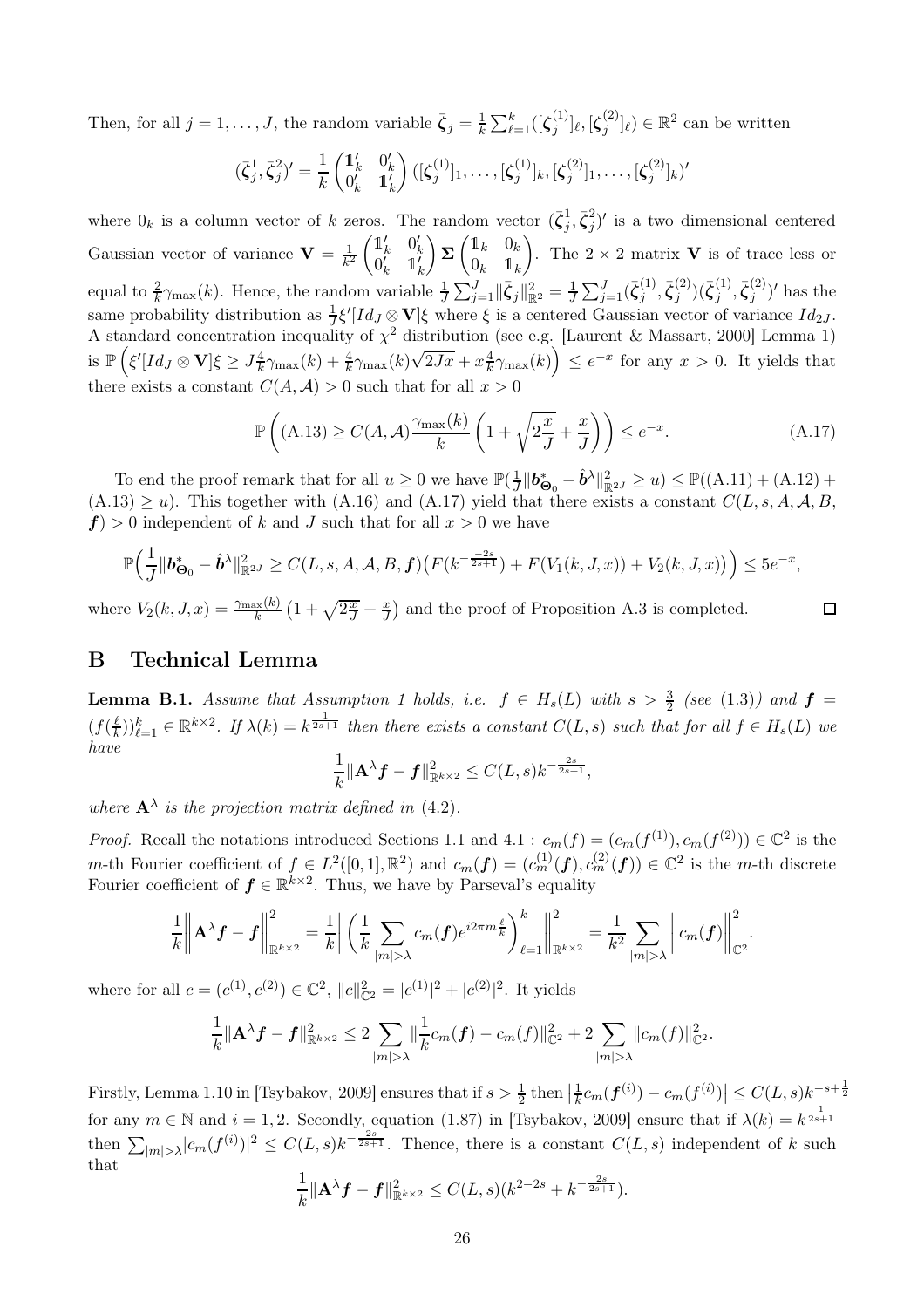If  $s \geq \frac{3}{2}$  $\frac{3}{2}$  then we have

<span id="page-26-0"></span>
$$
\frac{1}{k} \|\mathbf{A}^{\lambda} \mathbf{f} - \mathbf{f}\|_{\mathbb{R}^{k \times 2}}^2 \le C(L, s) k^{-\frac{2s}{2s+1}}.
$$

We now give a general expression of the gradient and of the Hessian of the criterion D. Recall that we have

$$
D(\boldsymbol{a},\boldsymbol{\alpha},\boldsymbol{b})=\frac{1}{J}\sum_{j=1}^{J}\left\|e^{-a_{j}}(e^{a_{j}^{*}}\boldsymbol{f}R_{\alpha_{j}^{*}}+\mathbb{1}_{k}\otimes(b_{j}^{*}-b_{j}))R_{-\alpha_{j}}+\frac{1}{J}\sum_{j'=1}^{J}e^{-a_{j'}}(e^{a_{j'}^{*}}\boldsymbol{f}R_{\alpha_{j'}^{*}}+\mathbb{1}_{k}\otimes(b_{j'}^{*}-b_{j'}))R_{-\alpha_{j'}}\right\|_{\mathbb{R}^{k\times 2}}^{2}
$$

where  $(a, \alpha, b) = (a_1, \ldots, a_J, a_1, \ldots, a_J, b_1, \ldots, b_J) \in \mathbb{R}^J \times [-\pi, \pi]^J \times \mathbb{R}^{2J}$ . To shorten the formulas below we note  $g_j = (g_j^{(1)})$  $\hat{g}_j^{(1)}, g_j^{(2)}$  $g_j^{(2)}, g_j^{(3)}$  ${\overset{(3)}{j}}, {\overset{(4)}{g_j^{(4)}}}$  $j^{(4)}_j$  =  $(a_j, \alpha_j, b_j)$ , that is  $g_j^{(1)} = a_j, g_j^{(2)} = \alpha_j, g_j^{(3)} = b_j^{(1)}$  $j^{\left(1\right)}$  and  $g_j^{(4)}=b_j^{(2)}$  $j^{(2)}$ . Let  $\bm{f}_{g_j} = g^{-1} \cdot g_j^* \cdot \bm{f} = e^{-a_j} (e^{a_j^*} \bm{f} R_{\alpha_j^*} + \mathbb{1}_k \otimes (b_j^* - b_j)) R_{-\alpha_j}$ , and for all  $j_1 = 1, \ldots, J$  and  $p_1 = 1, \ldots, 4,$ 

<span id="page-26-4"></span><span id="page-26-3"></span>
$$
\partial_{g_{j_1}^{(p_1)}} D(\boldsymbol{a}, \boldsymbol{\alpha}, \boldsymbol{b}) = \frac{2}{Jk} \left\langle \partial_{g_{j_1}^{(p_1)}} f_{g_{j_1}} , f_{g_{j_1}} - \frac{1}{J} \sum_{j'=1}^J f_{g_{j'}} \right\rangle_{\mathbb{R}^{k \times 2}}.
$$
\n(B.1)

The second order derivatives are

$$
\partial_{g_{j_2}^{(p_2)}} \partial_{g_{j_1}^{(p_1)}} D(\mathbf{a}, \mathbf{\alpha}, \mathbf{b}) = -\frac{2}{J^2 k} \left\langle \partial_{g_{j_1}^{(p_1)}} f_{g_{j_1}}, \partial_{g_{j_2}^{(p_2)}} f_{g_{j_2}} \right\rangle_{\mathbb{R}^{k \times 2}}, \qquad \text{if } j_1 \neq j_2,
$$
\n
$$
\partial_{g_{j_1}^{(p_2)}} \partial_{g_{j_1}^{(p_1)}} D(\mathbf{a}, \mathbf{\alpha}, \mathbf{b}) = \frac{2}{Jk} \left\langle \partial_{g_{j_1}^{(p_2)}} \partial_{g_{j_1}^{(p_1)}} f_{g_{j_1}}, \left( f_{g_{j_1}} - \frac{1}{J} \sum_{j'=1}^J f_{g_{j'}} \right) \right\rangle_{\mathbb{R}^{k \times 2}} + \left( \frac{2}{Jk} - \frac{2}{J^2 k} \right) \left\langle \partial_{g_{j_1}^{(p_1)}} f_{g_{j_1}}, \partial_{g_{j_1}^{(p_2)}} f_{g_{j_1}} \right\rangle_{\mathbb{R}^{k \times 2}}.
$$
\n(B.3)

The expressions of the gradient and the Hessian of D simplify on the set  $(a^*, \alpha^*, b^*) * \mathcal{G}$ , see Lemma [3.1.](#page-8-2) For any  $g_0 = (a_0, \alpha_0, b_0) \in \mathbb{R} \times [-\pi, \pi[ \times \mathbb{R}^2]$ , we have  $\boldsymbol{f}_{g_{j_1}^*, g_0} - \frac{1}{J} \sum_{j'=1}^J \boldsymbol{f}_{g_{j'}^*, g_0} = e^{-a_0} (\boldsymbol{f} - \mathbb{1}_k \otimes$  $(b_0)R_{-\alpha_0} - \frac{1}{J}\sum_{j'=1}^J e^{-a_0}(\boldsymbol{f} - \mathbb{1}_k \otimes b_0)R_{-\alpha_0} = 0.$  It yields that for all  $(a_0, \alpha_0, b_0) \in \mathbb{R} \times [-\pi, \pi] \times \mathbb{R}^2$  we have  $\nabla D((\boldsymbol{a}^*, \boldsymbol{\alpha}^*, \boldsymbol{b}^*) * (a_0, \alpha_0, b_0)) = 0$ , and

<span id="page-26-2"></span>
$$
\partial_{g_{j_2}}(p_2)} \partial_{g_{j_1}}(n)} D((\boldsymbol{a}^*, \boldsymbol{\alpha}^*, \boldsymbol{b}^*) * (a_0, \alpha_0, b_0)) = \begin{cases} -\frac{2}{J^2 k} \left\langle \partial_{g_{j_1}}(p_1) f_{g_{j_1}^* g_0}, \partial_{g_{j_2}}(p_2) f_{g_{j_2}^* g_0} \right\rangle_{\mathbb{R}^{k \times 2}}, & \text{if } j_1 \neq j_2, \\ (\frac{2}{J k} - \frac{2}{J^2 k}) \left\langle \partial_{g_{j_1}^{(p_1)}} f_{g_{j_1}^* g_0}, \partial_{g_{j_2}^{(p_2)}} f_{g_{j_1}^* g_0} \right\rangle_{\mathbb{R}^{k \times 2}}. \end{cases} (B.4)
$$

<span id="page-26-1"></span>**Lemma B.2.** *The smallest eigenvalue of*  $\nabla^2 D_0(a_{\Theta_0}^*, \alpha_{\Theta_0}^*)$  *restricted to the subset*  $\Theta_0$  *is greater than*  $e^{-2A} \frac{2}{Jk} \| \bm{f}_0 \|_{\mathbb{R}^{k \times 2}}^2.$ 

*Proof.* In this proof,  $\mathbf{h} = (\mathbf{a}, \alpha) \in \mathbb{R}^J \times [-\pi, \pi]^J$  and  $\mathbf{f}_{h_j}^0 = e^{a_j^* - a_j} \mathbf{f}_0 R_{\alpha_j^* - \alpha_j}$ . We have  $\partial_{a_{j_1}} \mathbf{f}_{h_{j_1}}^0 = -\mathbf{f}_{h_{j_1}}^0$ and  $\partial_{\alpha_{j_1}} f_{h_{j_1}}^0 = f_{h_{j_1}}^0 R_{-\frac{\pi}{2}}$  for all  $j_1 = 1, \ldots, J$ . By using Formulas [\(B.4\)](#page-26-2), the Hessian of  $D_0$  at the point  $(\boldsymbol{a}_{\boldsymbol{\Theta}_0}^*, \boldsymbol{\alpha}_{\boldsymbol{\Theta}_0}) = (\boldsymbol{a}^* - \bar{\boldsymbol{a}}^*, \boldsymbol{\alpha}^* - \bar{\boldsymbol{\alpha}}^*) \in \boldsymbol{\Theta}_0^{\boldsymbol{a}, \boldsymbol{\alpha}}$  $_{0}^{a,\alpha}$  is given by,

$$
\partial_{\alpha_{j_1}}\partial_{\alpha_{j_2}}D_0(\boldsymbol{a}^* - \bar{\boldsymbol{a}}^*,\boldsymbol{\alpha}^* - \bar{\boldsymbol{\alpha}}^*) = \partial_{\alpha_{j_1}}\partial_{\alpha_{j_2}}D_0(\boldsymbol{a}^* - \bar{\boldsymbol{a}}^*,\boldsymbol{\alpha}^* - \bar{\boldsymbol{\alpha}}^*) = \begin{cases} -\frac{2}{J^2k}||e^{\bar{\boldsymbol{a}}^*}\boldsymbol{f}_0||_{\mathbb{R}^{k\times 2}}^2, & \text{if } j_1 \neq j_2, \\ (\frac{2}{Jk} - \frac{2}{J^2k})||e^{\bar{\boldsymbol{a}}^*}\boldsymbol{f}_0||_{\mathbb{R}^{k\times 2}}^2 \end{cases}
$$

and the second order cross derivatives are 0. The Hessian of  $D_0$  at  $(a^* - \bar{a}^*, \alpha^* - \bar{\alpha}^*)$  can be written,

$$
\nabla^2 D_0(\mathbf{a}^* - \bar{\mathbf{a}}^*, \mathbf{\alpha}^* - \bar{\mathbf{\alpha}}^*) = \frac{2}{J^2 k} \|e^{\bar{\mathbf{a}}^*} f_0\|_{\mathbb{R}^{k \times 2}}^2 \begin{pmatrix} JId_J - \mathbb{1}_{J \times J} & 0 \\ 0 & JId_J - \mathbb{1}_{J \times J} \end{pmatrix},
$$
(B.5)

where  $Id_J$  is the identity in  $\mathbb{R}^J$  and  $1_J$  is the  $J \times J$  matrix of ones. The eigenvalues of  $JId_J - 1_{J \times J}$ are 0 with eigenvector  $\mathbb{1}_J$  and J with eigenspace  $\mathbb{1}_J^{\perp}$ . It yields that on  $\Theta_0^{a,\alpha}$  $a^{a,\alpha}$  the smallest eigenvalue of  $\nabla^2 D_0(\boldsymbol{a}^* - \bar{\boldsymbol{a}}^*, \boldsymbol{\alpha}^* - \bar{\boldsymbol{\alpha}}^*)$  is  $e^{2\bar{\boldsymbol{a}}^*} \frac{2}{Jk} \|\boldsymbol{f}_0\|_{\mathbb{R}^{k\times 2}}^2$ . To finish the proof, remark that  $\bar{\boldsymbol{a}}^* \leq A$ .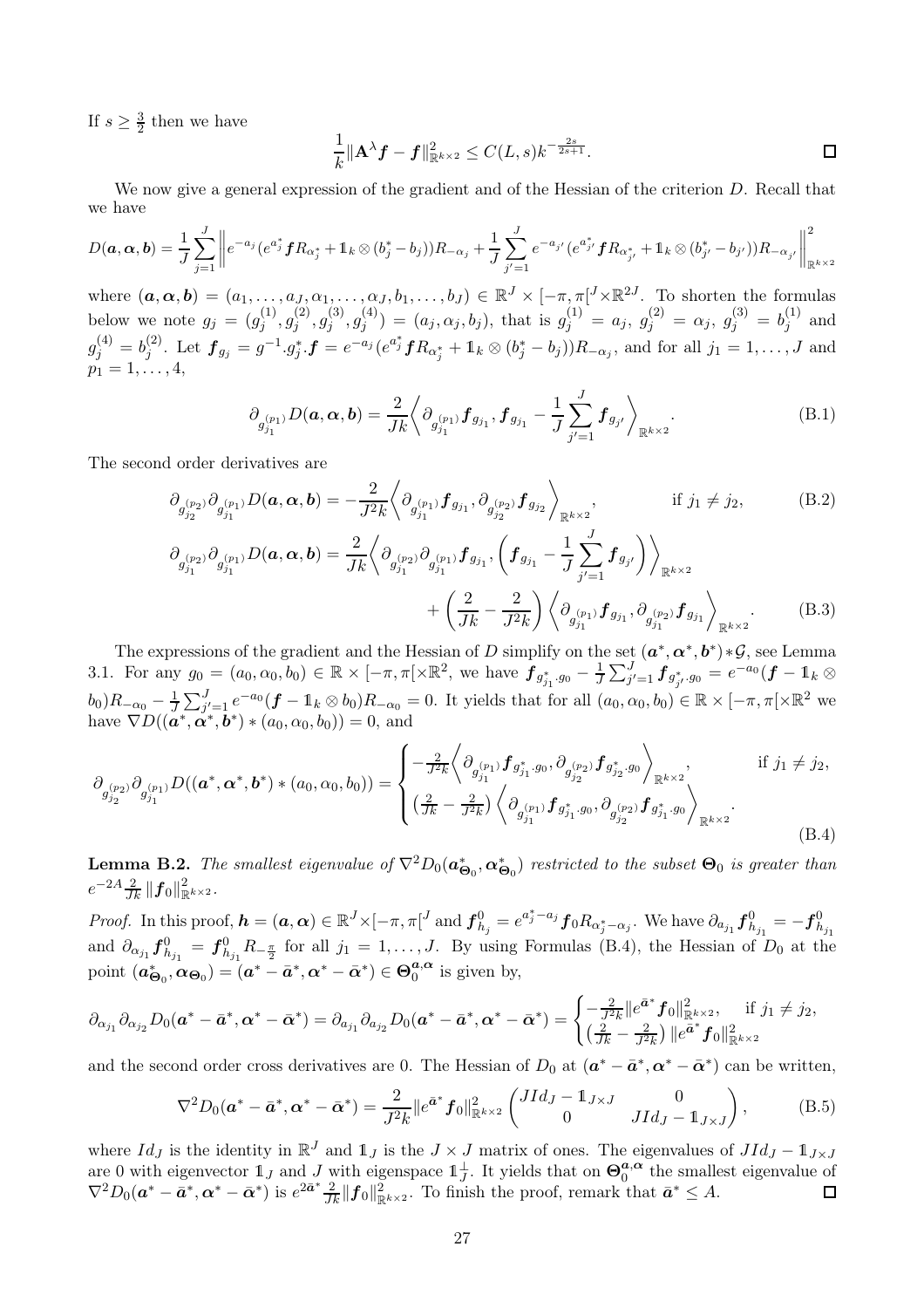<span id="page-27-0"></span>**Lemma B.3.** *Let*  $\delta = \max\{A, \mathcal{A}\}$ . For all  $\mathbf{c} = (a_1, \dots, a_J, \alpha_1, \dots, \alpha_J) \in \mathbf{\Theta}_0^{\mathbf{a}, \alpha}$  $a, \alpha$  and  $(a, \alpha) \in \mathbb{R}^{2J}$  we *have*  $\left|\left[\nabla^3D_0(\mathbf{c})\right](\boldsymbol{a},\boldsymbol{\alpha})\right|\leq 40\delta e^{2A}\|\boldsymbol{f}_0\|_{\mathbb{R}^{k\times 2}}^2$  $\frac{1}{Jk}\left\Vert (\boldsymbol{a},\boldsymbol{\alpha})\right\Vert _{\mathbb{R}^{2J}}^{2}.$ 

*Proof.* In this proof, 
$$
\mathbf{h} = (\mathbf{a}, \alpha) \in \mathbb{R}^J \times [-\pi, \pi]^J
$$
, that is  $h_j^{(1)} = a_j$  is the parameter of scaling and  $h_j^{(2)} = \alpha_j$  is the parameter of rotation. We have  $\mathbf{f}_{h_j}^0 = e^{a_j^* - a_j} \mathbf{f}_0 R_{\alpha_j^* - \alpha_j}$ . Then, from equations (B.2) and (B.3), it follows that for all  $j_1, j_2, j_3 = 1, \ldots, J$  and  $p_1, p_2, p_3 = 1, \ldots, 2$ ,

$$
\begin{split} \partial_{h_{j_3}^{(p_3)}}\partial_{h_{j_2}^{(p_2)}}\partial_{h_{j_1}^{(p_1)}} D_0 (\boldsymbol{a}, \boldsymbol{\alpha}) &= 0, \qquad \text{if } j_1 \neq j_2 \text{ and } j_2 \neq j_3 \text{ and } j_1 \neq j_3, \\ \partial_{h_{j_2}^{(p_3)}}\partial_{h_{j_1}^{(p_1)}}\partial_{h_{j_1}^{(p_1)}} D_0 (\boldsymbol{a}, \boldsymbol{\alpha}) &= -\frac{2}{J^2 k} \left\langle \partial_{h_{j_1}^{(p_2)}}\partial_{h_{j_1}^{(p_1)}} f_{h_{j_1}}^0, \partial_{h_{j_2}^{(p_3)}} f_{h_{j_2}}^0 \right\rangle_{\mathbb{R}^{k \times 2}}, \qquad \text{if } j_1 \neq j_2, \\ \partial_{h_{j_1}^{(p_3)}}\partial_{h_{j_1}^{(p_1)}} D_0 (\boldsymbol{a}, \boldsymbol{\alpha}) &= \frac{2}{J k} \left\langle \partial_{h_{j_1}^{(p_3)}}\partial_{h_{j_1}^{(p_2)}} \partial_{h_{j_1}^{(p_1)}} f_{h_{j_1}}^0, \left( f_{h_{j_1}}^0 - \frac{1}{J} \sum_{j'=1}^J f_{h_{j'}}^0 \right) \right\rangle_{\mathbb{R}^{k \times 2}} \\ &\quad + \left( \frac{2}{J k} - \frac{2}{J^2 k} \right) \left( \left\langle \partial_{h_{j_1}^{(p_2)}} \partial_{h_{j_1}^{(p_1)}} f_{h_{j_1}}^0, \partial_{h_{j_1}^{(p_3)}} f_{h_{j_1}}^0 \right\rangle_{\mathbb{R}^{k \times 2}} + \left\langle \partial_{h_{j_1}^{(p_3)}} \partial_{h_{j_1}^{(p_1)}} f_{h_{j_1}}^0, \partial_{h_{j_1}^{(p_1)}} f_{h_{j_1}}^0 \right\rangle_{\mathbb{R}^{k \times 2}} \right) \end{split}
$$

By Cauchy-Schwarz inequality we have,

$$
\left| \left\langle \partial_{h_{j_1}^{(p_2)}} \partial_{h_{j_1}^{(p_1)}} f_{h_{j_1}}^0, \partial_{h_{j_2}^{(p_3)}} f_{h_{j_2}}^0 \right\rangle_{\mathbb{R}^{k \times 2}} \right| \leq \| \partial_{h_{j_1}^{(p_2)}} \partial_{h_{j_1}^{(p_1)}} f_{h_{j_1}}^0 \|_{\mathbb{R}^{k \times 2}} \| \partial_{h_{j_2}^{(p_3)}} f_{h_{j_2}}^0 \|_{\mathbb{R}^{k \times 2}} \leq e^{2A} \| f_0 \|_{\mathbb{R}^{k \times 2}}^2. \tag{B.6}
$$

and

$$
\left| \left\langle \partial_{h_{j_1}^{(p_3)}} \partial_{h_{j_1}^{(p_2)}} \partial_{h_{j_1}^{(p_1)}} f_{h_{j_1}}^0, \left( f_{h_{j_1}}^0 - \frac{1}{J} \sum_{j'=1}^J f_{h_{j'}}^0 \right) \right\rangle_{\mathbb{R}^{k \times 2}} \right|
$$
  
 
$$
\leq \left\| \partial_{h_{j_1}^{(p_3)}} \partial_{h_{j_1}^{(p_2)}} \partial_{h_{j_1}^{(p_1)}} f_{h_{j_1}}^0 \right\|_{\mathbb{R}^{k \times 2}} \left\| f_{h_{j_1}}^0 - \frac{1}{J} \sum_{j'=1}^J f_{h_{j'}}^0 \right\|_{\mathbb{R}^{k \times 2}} \leq 2e^{2A} \|f_0\|_{\mathbb{R}^{k \times 2}}^2 \qquad (B.7)
$$

For  $\kappa = (\kappa_1, \ldots, \kappa_{2J}) \in \mathbb{N}^{2J}$ , denote by  $|\kappa| = \kappa_1 + \ldots + \kappa_{2J}$  and

<span id="page-27-1"></span>
$$
(\partial_{\mathbf{h}})^{\kappa} = (\partial_{a_1})^{\kappa_1} (\partial_{\alpha_1})^{\kappa_2} \dots (\partial_{a_J})^{\kappa_{2J-1}} (\partial_{\alpha_J})^{\kappa_{2J}}.
$$

Then, the differential of order 3 of  $D_0$  at  $\mathbf{c} \in \Theta_0^{\mathbf{a}, \alpha}$  $a_0^{\boldsymbol{a},\boldsymbol{\alpha}}$  applied at  $(\boldsymbol{a},\boldsymbol{\alpha})\in\mathbb{R}^{2J}$  writes as

<span id="page-27-2"></span>
$$
[\nabla^3 D_0(\mathbf{c})](\mathbf{a},\mathbf{\alpha}) = \sum_{|\kappa|=3} (\partial_{\mathbf{h}})^{\kappa} D_0(\mathbf{c}) \mathbf{h}^{\kappa}
$$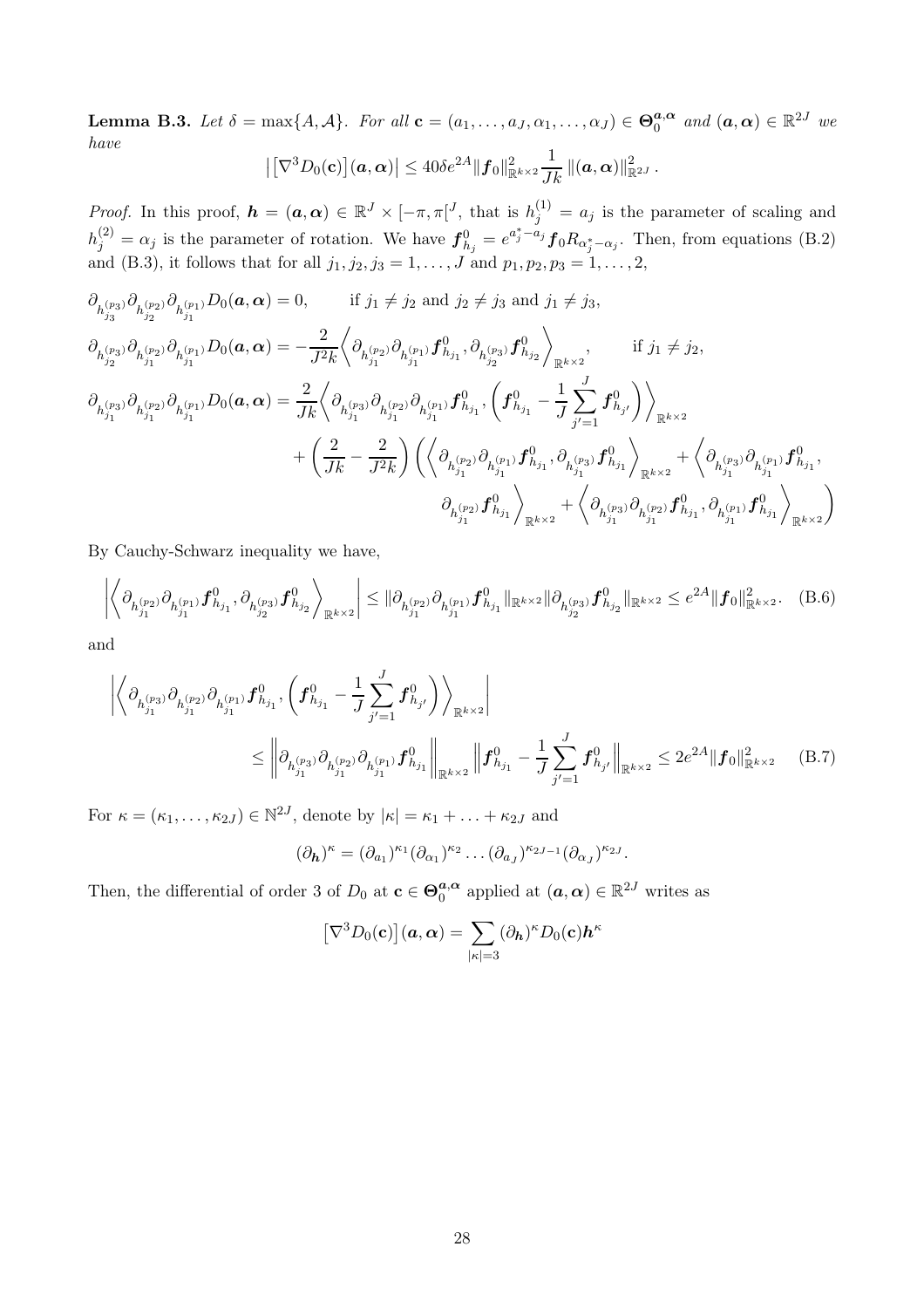where  $h^{\kappa} = a_1^{\kappa_1} \alpha_1^{\kappa_2} \dots a_J^{\kappa_{2J-1}} \alpha_J^{\kappa_{2J}}$ . This formula together with equations [\(B.6\)](#page-27-1) and [\(B.7\)](#page-27-2) give,

$$
\begin{split} \left| \left[ \nabla^3 D_0 (\mathbf{c}) \right] (\mathbf{a}, \mathbf{\alpha}) \right| &= \Bigg| \sum_{p_1, p_2, p_3 = 1}^2 \sum_{j_1 = 1}^J \partial_{h_{j_1}^{(p_3)}} \partial_{h_{j_1}^{(p_2)}} \partial_{h_{j_1}^{(p_1)}} D_0 (\mathbf{c}) h_{j_1}^{(p_1)} h_{j_1}^{(p_2)} h_{j_1}^{(p_3)} \\ &+ 3 \sum_{j_1 \neq j_2 = 1}^J \partial_{h_{j_2}^{(p_3)}} \partial_{h_{j_1}^{(p_2)}} \partial_{h_{j_1}^{(p_1)}} D_0 (\mathbf{c}) h_{j_1}^{(p_1)} h_{j_1}^{(p_2)} h_{j_2}^{(p_3)} \Bigg| \\ &\leq 2 e^{2A} \frac{1}{k} \Big\| \mathbf{f}_0 \Big\|_{\mathbb{R}^{k \times 2}}^2 \sum_{p_1, p_2, p_3 = 1}^2 \Bigg( \frac{4}{J} \sum_{j_1 = 1}^J |h_{j_1}^{(p_1)} h_{j_1}^{(p_2)} h_{j_1}^{(p_3)}| + \frac{6}{J^2} \sum_{j_1 \neq j_2 = 1}^J |h_{j_1}^{(p_1)} h_{j_1}^{(p_2)} h_{j_2}^{(p_3)}| \Bigg) \\ &\leq 2 \delta e^{2A} \frac{1}{k} \Big\| \mathbf{f}_0 \Big\|_{\mathbb{R}^{k \times 2}}^2 \sum_{p_1, p_2 = 1}^2 \Bigg( \frac{4}{J} \sum_{j_1 = 1}^J |h_{j_1}^{(p_1)} h_{j_1}^{(p_2)}| + \frac{6(J-1)}{J^2} \sum_{j_1 = 1}^J |h_{j_1}^{(p_1)} h_{j_1}^{(p_2)}| \Bigg) \\ &\leq 20 \delta e^{2A} \frac{1}{k} \Big\| \mathbf{f}_0 \Big\|_{\mathbb{R}^{k \times 2}}^2 \frac{1}{J} \sum_{j = 1}^J \sum_{p_1, p_2 = 1}^2 |h_{j}^{(p_1)} h
$$

<span id="page-28-1"></span>And the claim is now proved.

**Lemma B.4.** For all  $f \in \mathbb{R}^{k \times 2}$  and  $(a_1, \alpha_1, b_1), (a_2, \alpha_2, b_2) \in [-A, A] \times [-A, A] \times [-B, B]^2$ , let  $g_i \cdot \boldsymbol{f} = e^{a_i} \boldsymbol{f} R_{\alpha_i} + \mathbb{1}_k \otimes b_i, i = 1, 2$ . Then, we have

 $\Box$ 

$$
\frac{1}{k}||g_1 \cdot \mathbf{f} - g_2 \cdot \mathbf{f}||_{\mathbb{R}^{k \times 2}}^2 \leq C(A, \mathbf{f})||(a_1, \alpha_1, b_1) - (a_2, \alpha_2, b_2)||_{\mathbb{R}^4}^2,
$$

where  $C(A, f) = 2 \max\{4e^{4A} \frac{1}{k} ||f||_{\mathbb{R}^{k \times 2}}^2, 1\}.$ 

*Proof.* We have

<span id="page-28-2"></span>
$$
\frac{1}{k} \|g_1 \cdot f - g_2 \cdot f\|_{\mathbb{R}^{k \times 2}}^2 \le 2e^{2A} \frac{1}{k} \|e^{a_1 - a_2} f R_{\alpha_1 - \alpha_2} - f\|_{\mathbb{R}^{k \times 2}}^2 + 2 \frac{1}{k} \|1_k \otimes (b_1 - b_2)\|_{\mathbb{R}^{k \times 2}}^2
$$
 (B.8)

Let now  $F(a, \alpha) = \frac{1}{\sqrt{2}}$  $\frac{1}{k}\|e^{a}fR_{\alpha}-f\|_{\mathbb{R}^{k\times2}}.$  We have  $|\partial_{a}F(a,\alpha)|=\frac{1}{\sqrt{k}\|e^{a}f\|}$  $\frac{1}{\overline{k}\|e^afR_{\alpha}\textcolor{black}{-}f\|_{\mathbb{R}^{k\times2}}}|\langle e^afR_{\alpha},e^afR_{\alpha} \|f\rangle_{\mathbb{R}^{k\times2}}|\leq \frac{e^{A}}{\sqrt{k}}\|f\|_{\mathbb{R}^{k\times2}}\,\,\text{and}\,\,|\partial_{\alpha}F(a,\alpha)|=\frac{1}{\sqrt{k}\|e^{a}f\|_{\mathcal{B}^{k}}}$  $\frac{1}{k\|e^a\bm{f}R_\alpha-\bm{f}\|_{\mathbb{R}^{k\times2}}}|\langle e^a\bm{f}R_{\alpha+\frac{\pi}{2}},e^a\bm{f}R_\alpha-\bm{f}\rangle_{\mathbb{R}^{k\times2}}|\leq \frac{e^A}{\sqrt{k}}\|\bm{f}\|_{\mathbb{R}^{k\times2}}.$ The Euclidean norm of the gradient of  $F$  satisfies

$$
\|\nabla F(a,\alpha)\|_{\mathbb{R}^2} = \sqrt{|\partial_a F(a,\alpha)|^2 + |\partial_\alpha F(a,\alpha)|^2} \leq \sqrt{2}e^A \frac{1}{\sqrt{k}} \|f\|_{\mathbb{R}^{k\times 2}}.
$$

Since we have  $|F(a, \alpha)| = |F(a, \alpha) - F(0, 0)| \leq \sqrt{2}e^{\mathcal{A}} \frac{1}{\sqrt{2}}$  $\frac{1}{k} \|f\|_{\mathbb{R}^{k\times2}} \|(a,\alpha)\|_{\mathbb{R}^2}$ , equation [\(B.8\)](#page-28-2) yields

$$
\frac{1}{k} \|g_1 \cdot f - g_2 \cdot f\|_{\mathbb{R}^{k \times 2}}^2 \le 2 \max \left\{ 4e^{4A} \frac{1}{k} \|f\|_{\mathbb{R}^{k \times 2}}^2, 1 \right\} \left( |a_1 - a_2|^2 + |\alpha_1 - \alpha_2|^2 + |b_1^{(1)} - b_2^{(1)}|^2 + |b_1^{(2)} - b_2^{(2)}|^2 \right),
$$
\nwhich concludes the proof.

\n
$$
\Box
$$

which concludes the proof.

# References

<span id="page-28-0"></span>[Bhattacharya & Patrangenaru, 2003] Bhattacharya, R. & Patrangenaru, V. (2003). Large sample theory of intrinsic and extrinsic sample means on manifolds. i. *The Annals of Statistics*, 31(1), pp. 1–29.